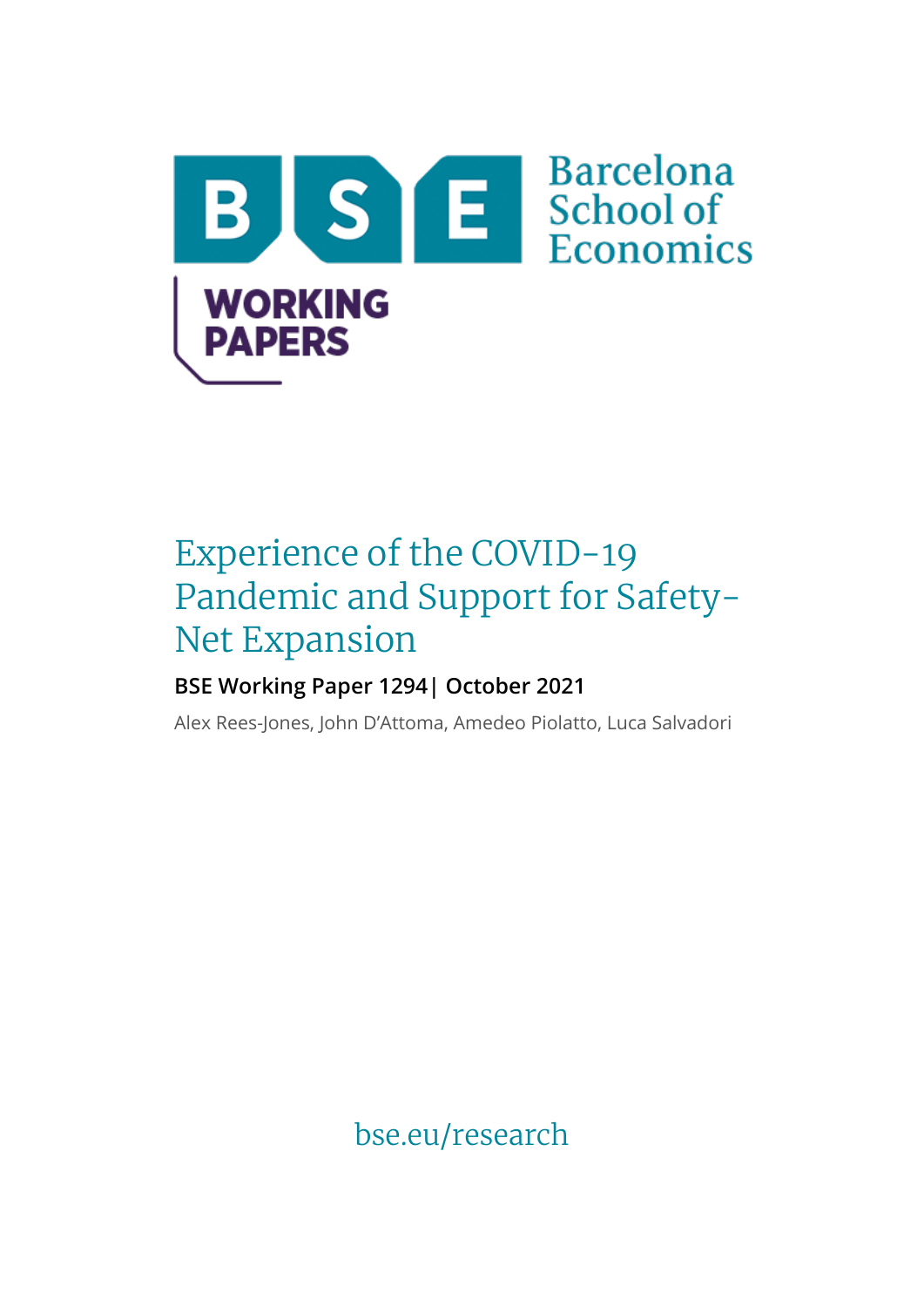# Experience of the COVID-19 Pandemic and Support for Safety-Net Expansion

Alex Rees-Jones, John D'Attoma, Amedeo Piolatto, and Luca Salvadori<sup>∗</sup>

October 6, 2021

#### Abstract

Did individuals' experiences with the harms of the COVID-19 pandemic influence their attitudes towards safety-net programs? To assess this question, we combine rich information about county-level impacts and individual-level perceptions of the early pandemic, repeated measurements of attitudes towards safety-net expansion, and prepandemic measurements of related political attitudes. Individuals facing higher countylevel impact or greater perceived risks are more likely to support long-term expansions to unemployment insurance and government-provided healthcare when surveyed in June 2020. These differences persist across time, with experiences in the early months of the pandemic remaining strongly predictive of attitudes towards safety-net expansion in early 2021.

Keywords: COVID-19; unemployment insurance; healthcare; safety net. JEL Codes: H2; H5.

<sup>∗</sup>Rees-Jones: University of Pennsylvania and the NBER (email: [alre@wharton.upenn.edu](mailto:alre@wharton.upenn.edu)). D'Attoma: Internal Revenue Service (IRS) (email: [john.w.dattoma@irs.gov](mailto:john.w.dattoma@irs.gov)). Piolatto: Autonomous University of Barcelona (UAB), Barcelona School of Economics (BSE) and Barcelona Institute of Economics (IEB) (email: [amedeo.piolatto@uab.es](mailto:amedeo.piolatto@uab.es)). Salvadori: Tax Administration Research Center (TARC), University of Exeter Business School and Barcelona Institute of Economics (IEB) (email: [l.salvadori@exeter.ac.uk](mailto:l.salvadori@exeter.ac.uk)). A prior draft of this paper circulated under the title "COVID-19 Changed Tastes for Safety-Net Programs." D'Attoma and Salvadori gratefully acknowledge support from the Economic and Social Research Council (ES/S00713X/1). Salvadori gratefully acknowledges support from the MCIU/AEI/FEDER-UE (RTI2018- 095983-B-I00). Piolatto gratefully acknowledges support from the Spanish Ministry of Economy and Competitiveness (RYC-2016-19371 and PGC2018-094348) and from the Spanish Agencia Estatal de Investigación (AEI), through the Severo Ochoa Programme for Centres of Excellence in R&D (Barcelona School of Economics CEX2019-000915-S). The project described in this paper relies on data from surveys administered by the Understanding America Study, which is maintained by the Center for Economic and Social Research (CESR) at the University of Southern California. The collection of the UAS COVID-19 tracking data is supported in part by the Bill & Melinda Gates Foundation and by grant U01AG054580 from the National Institute on Aging. The content of this paper is solely the responsibility of the authors and does not necessarily represent the official views of USC, the UAS, the IRS, the United States, or any other entity. Preregistration: <https://aspredicted.org/5kc4x.pdf>.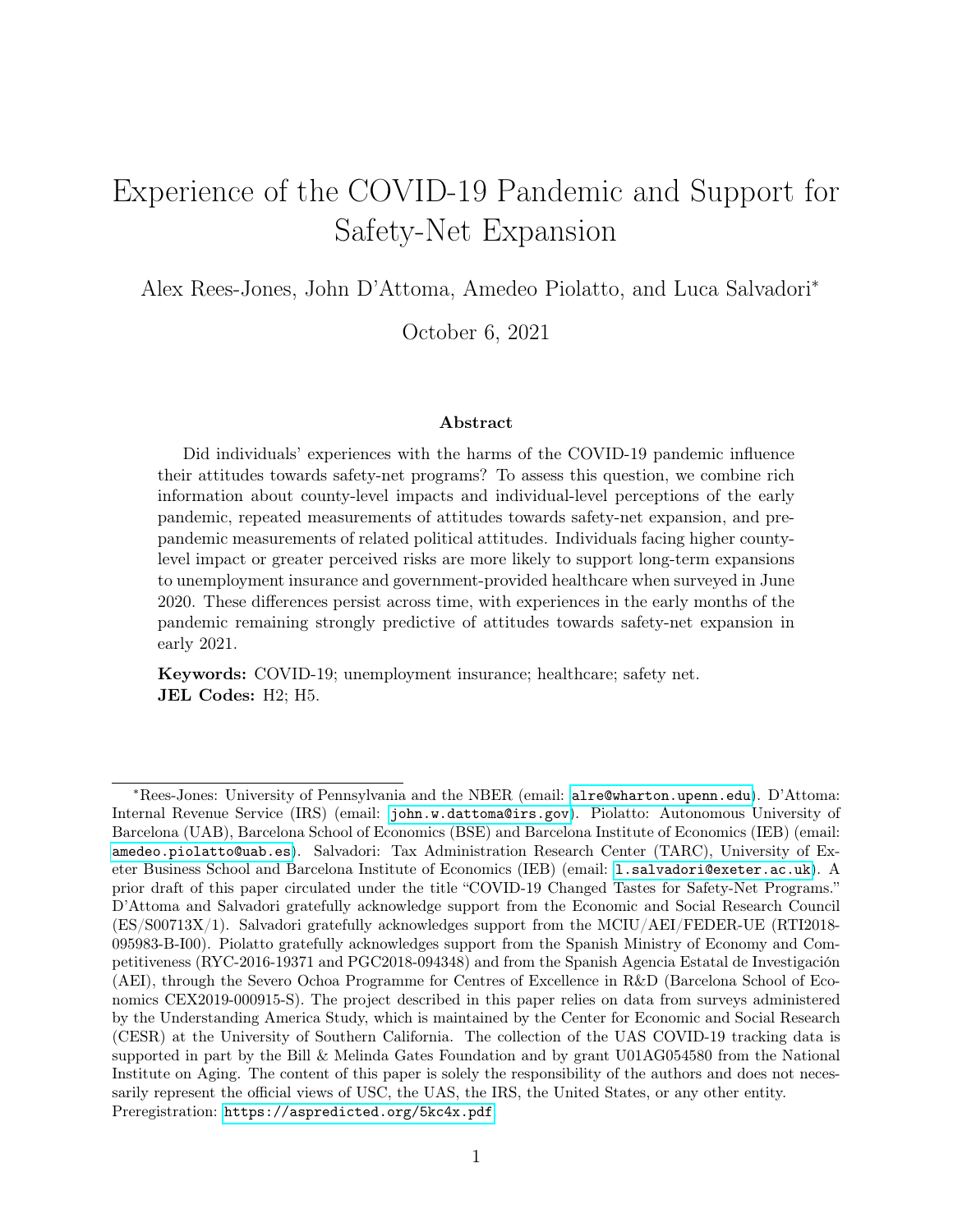COVID-19 deeply disrupted American economic life. In response to the initial lock-downs and general panic, the April 2020 unemployment rate increased by over 14 percentage points. This unprecedented job loss translated into substantial economic hardship, with as much as 23% of households facing food insecurity and 7% receiving food assistance in a given week [\(Bitler, Hoynes and Schanzenbach, 2020\)](#page-23-0). Due to American reliance on employer-sponsored health insurance, this precipitous increase in unemployment led to millions becoming uninsured at a very inopportune time [\(Bivens and Zipperer, 2020\)](#page-23-1). Hardships like these strained the existing safety-net system, whose provisions did not replace the lost income for many American households [\(Moffitt and Ziliak, 2020\)](#page-25-0).

In this paper we present evidence that Americans' experience in the early days of COVID-19 substantially altered their subsequent attitudes towards safety-net programs. In our data, individuals who objectively faced or subjectively perceived more severe early impacts of the pandemic are more likely to support safety-net expansions. These effects are both substantial in magnitude and persistent, pointing to the possibility that COVID-19 may influence American redistributive policy even after the disruption of the pandemic subsides.

In order to study the relationship between COVID-19's real or perceived impact and preferences for safety-net expansion, we create a dataset that merges a variety of surveys and county-level records. Our measures of attitudes towards safety-net programs come from a June 2020 survey of 2,516 members of the Understanding America Study (UAS). In this survey, we elicit respondents' support or opposition for long-term expansions to governmentprovided healthcare and unemployment insurance. While we are primarily interested in long-term government policy preferences, we additionally measure support for short-term government programs targeted towards COVID-19 relief. Our proxies for respondents' individual experience with COVID-19 come from objective measurements of the impact of COVID-19 in the respondents' county as well as subjective measurements derived from the respondents' answers in a prior UAS Coronavirus tracking survey deployed in April 2020. To control for potentially important confounding factors, we match these data to other UAS surveys containing data on pre-pandemic political ideology, pre-pandemic support for government-provided healthcare, and a long battery of important demographics. To assess the persistence of effects, we match these data to a survey run in early 2021 that re-posed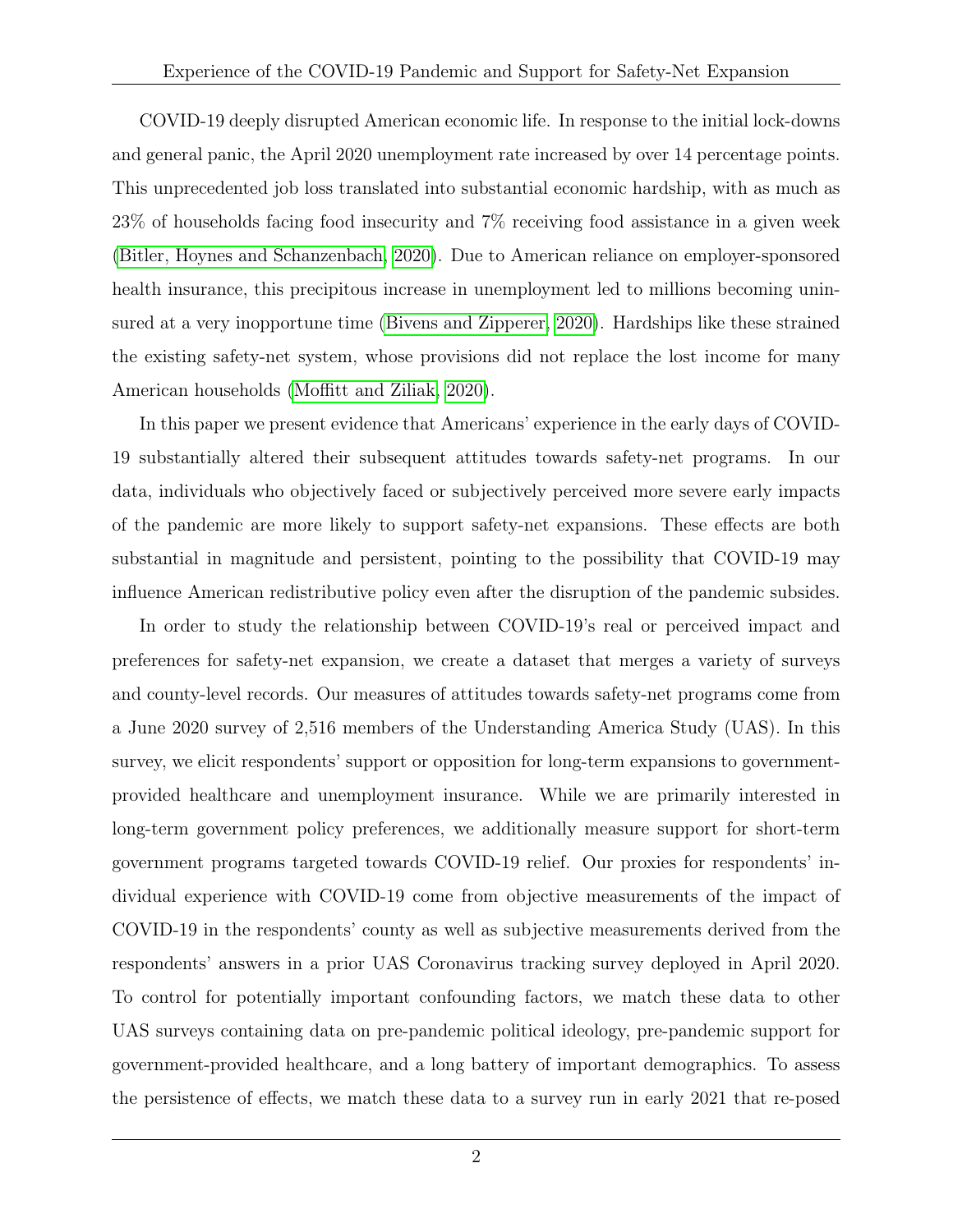our questions eliciting support for long-term safety-net reform.

We begin our analysis by predicting attitudes towards short- and long-term safety-net expansions with each item from our battery of COVID-19 impact proxies. With relatively few exceptions across the variety of measures used, individuals facing greater impact are predicted to have substantially greater support for policy expansion. These results suggest the possibility that COVID-19 impact has a quantitatively important relationship with policy preferences.

A challenge in succinctly quantifying these relationships arises from our examination of a comparatively large number of potential proxies for COVID-19's impact, with some measures having clear overlap. To help aggregate information across these measures, we apply principal component analysis to our full battery of proxies. We find these variables can be well summarized by a mere two principal components. The first principal component loads heavily on the three county-level objective measures: reported COVID-19 deaths and infections, as well as the change in the county unemployment rate. We thus use this first component to serve as a measure of objective, county-level impact of the pandemic. The second principal component loads heavily on the subjective elicitations from the April 2020 Coronavirus tracking survey: perceived probabilities of contracting the Coronavirus, of dying of the Coronavirus conditional on contracting it, of losing their job, and of running out of money, as well as a non-probabilistic measure of the perceived danger associated with a battery of daily activities. We thus use this second component to serve as a measure of the respondents' subjective assessment of the risks of the pandemic.

In our primary analysis, we predict support for policy expansion with the two measures generated by our principal component analysis. In our preferred version of this analysis we control both for pre-pandemic political ideology and for a large battery of individual demographics. In these analyses, we again find that individuals facing greater impacts of COVID-19 are more supportive of policy expansion. A 1-standard-deviation increase in respondents' county-level impact is associated with a 4.1pp increase in probability of support for expansion of unemployment insurance and a 3.6pp increase in probability of support for expansion of government-provided healthcare. A 1-standard-deviation increase in a respondents' subjective risk assessment is associated with a 2.0pp increase in probability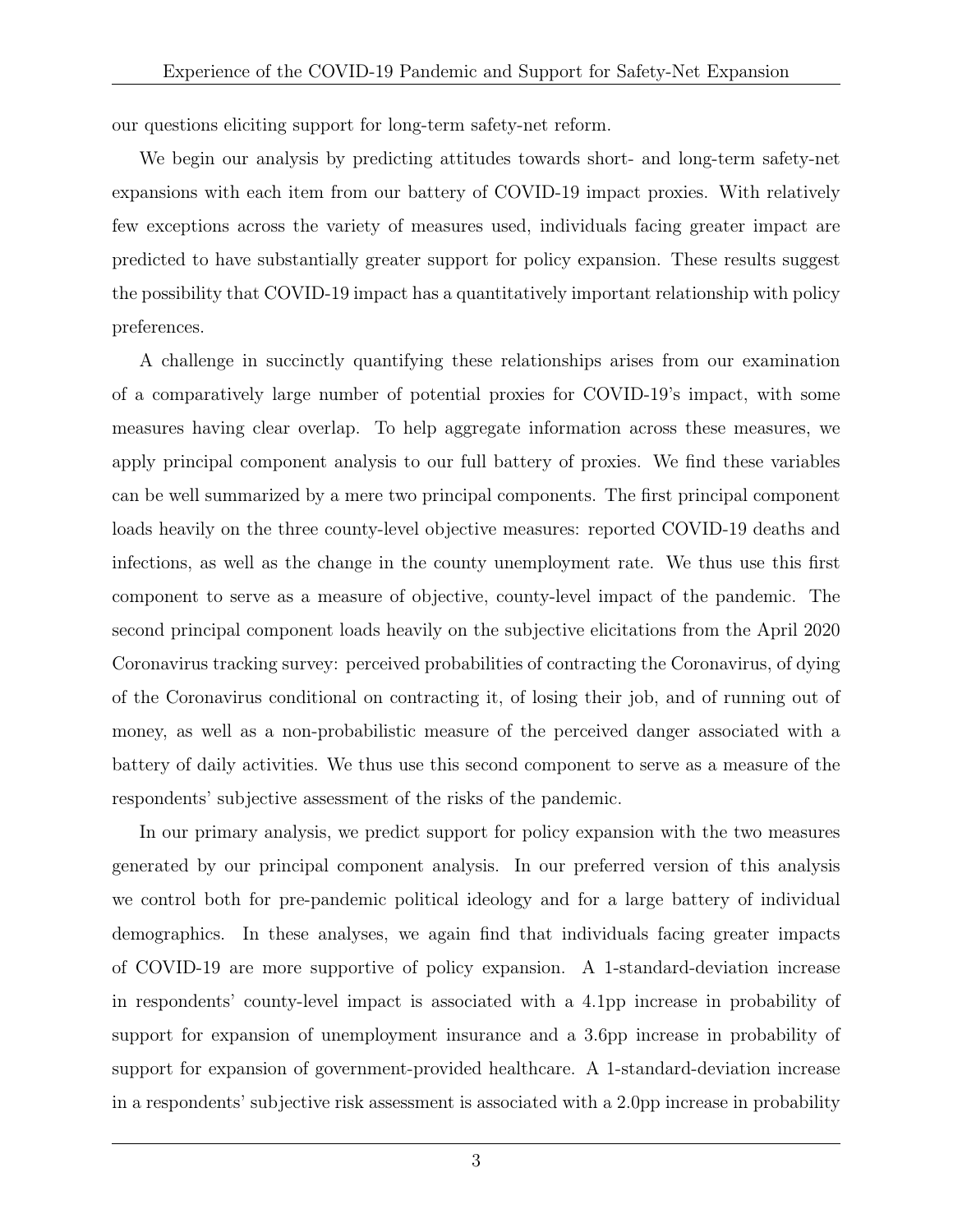of support for expansion of unemployment insurance and a 2.1pp increase in probability of support for expansion of government-provided healthcare.

Are our results driven by prior skeptics of the value of safety-net programs who became supportive in the face of the need presented by the pandemic? Or alternatively, are they driven by prior supporters of safety-net expansion who, when observing the large federal response despite little need in their local area, became less supportive of government action? To inform this question, we identify individuals who expressed different attitudes regarding the expansion of government-provided healthcare when questioned about support for "Medicare for all" when surveyed prior to the pandemic. We find that attitudinal changes in both directions, and of roughly comparable magnitudes, are predicted by our measures of COVID-19's impact. In short, both types of substantive changes in position contribute to our effects.

The political importance of these changing attitudes depends on their persistence. Have these estimates identified a momentary shift in political attitudes experienced in June 2020? Did these effects last long enough to influence the 2020 election? Will these effects persist longer into the future? To partially inform these questions, we resurveyed respondents regarding preferences for long-term policy expansion in early 2021. With this more temporally distant data we continue to find strong associations with our measures of early-pandemic impact. Quantitatively, the magnitude of average effects are estimated to be 74% of those estimated using June 2020 data. These results demonstrate that the differences we documented persisted through the 2020 election and the rate of decay suggests that they may remain relevant for some time to come.

If COVID-19 has led to a taste for changes in government policy, how would the populace like these changes to be funded? Our survey additionally included questions about preferences for short- and long-term changes to a variety of taxes, as well as preferences for deficit spending by the government. In contrast to our prior analyses—in which COVID-19 impact measures are typically strongly predictive—our tax-related analyses reveal few systematic effects on attitudes towards specific taxes. However, our analyses do reveal that individuals more impacted by COVID-19 are less likely to broadly oppose any tax increase, and are more likely to support deficit spending. These findings and analyses are reminiscent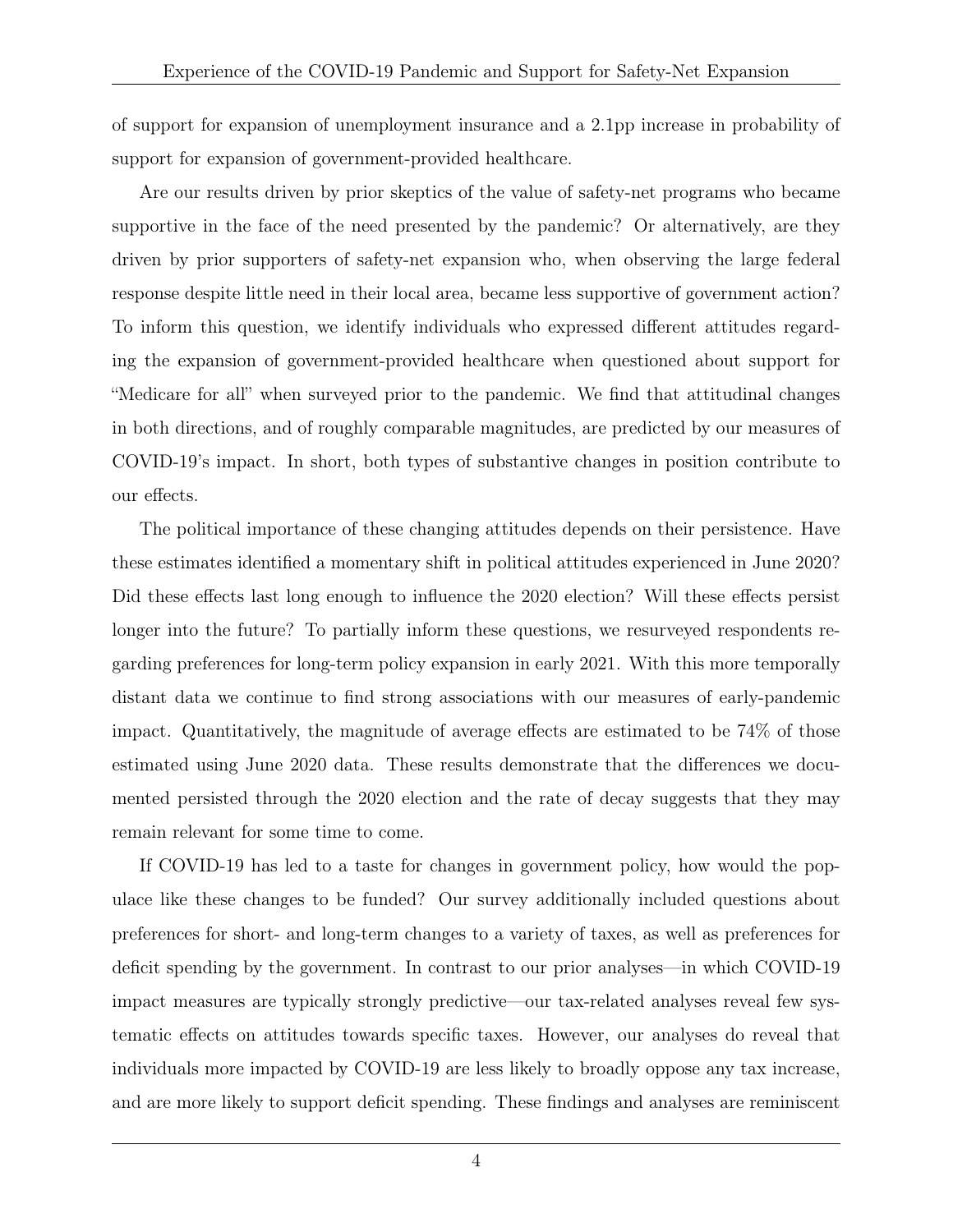of those in a long-standing literature assessing the coherence between preferences for policies and preferences for revenue collection [\(Mueller, 1963;](#page-25-1) [Free and Cantril, 1967;](#page-24-0) [Citrin, 1979;](#page-24-1) [Ladd et al., 1979;](#page-24-2) [Sears and Citrin, 1982;](#page-25-2) [Hansen, 1998;](#page-24-3) [Page and Shapiro, 2010;](#page-25-3) [Tuxhorn,](#page-26-0) [D'Attoma and Steinmo, 2021\)](#page-26-0).

Our research question closely relates to a literature examining how COVID-19 has influenced support for the comparatively generous welfare states of Western Europe. Relative to that literature, we generate different findings and different conclusions. [Daniele et al.](#page-24-4) [\(2020\)](#page-24-4) (studying Italy, Spain, Germany and the Netherlands) find that the COVID-19 pandemic induced lower support for welfare spending. In contrast, [Ares, Bürgisser and Häusermann](#page-23-2) [\(2021\)](#page-23-2) (studying Germany, Sweden, and Spain) find that preferred levels of redistribution remained stable, despite the fact that the pandemic exacerbated ideological polarization about welfare state efficiency and capacity. Somewhat similarly, [Bol et al.](#page-23-3) [\(2020\)](#page-23-3) (studying 15 Western European nations) find that lockdowns did not appear to influence traditional left-right attitudes.<sup>[1](#page-5-0)</sup> While we can only speculate why we find a qualitatively different re-sponse among Americans,<sup>[2](#page-5-1)</sup> we believe a different response need not be surprising given the vastly different baseline safety-net programs that were experienced and observed throughout the pandemic. Beyond merely documenting different responses among Americans, we also technically contribute to this literature through our construction and analysis of an unusually rich dataset. Relative to existing work, we have substantial advantages in our ability to explore questions of persistence and in our ability to use richly measured cross-county or cross-individual variation in experiences rather than relying on, e.g., priming interventions.

Moving beyond the specific context of the COVID-19 pandemic, our work also relates to existing research concerning the strong relationships between formative personal experiences and later attitudes, behaviors, and beliefs. As illustrative examples, [Malmendier and Nagel](#page-25-4)

<span id="page-5-0"></span><sup>1</sup>Note, however, that [Bol et al.](#page-23-3) [\(2020\)](#page-23-3) document important effects on voting intentions, trust in government, and satisfaction with democracy.

<span id="page-5-1"></span><sup>2</sup>While we have emphasized an apparent difference in conclusions for analysis of Western European respondents, our results have some convergence with those of [Foremny, Sorribas-Navarro and Vall Castelló](#page-24-5) [\(2020\)](#page-24-5). Among their Spanish respondents, information treatments regarding COVID-19 induced a desire for a greater fraction of government spending to be allocated to healthcare issues (relating to our finding of greater support for expansion of government-provided healthcare). However, these information treatments had little influence on willingness to pay for medical care, ICU beds, or vaccines (related to our lack of findings regarding support for increased taxes).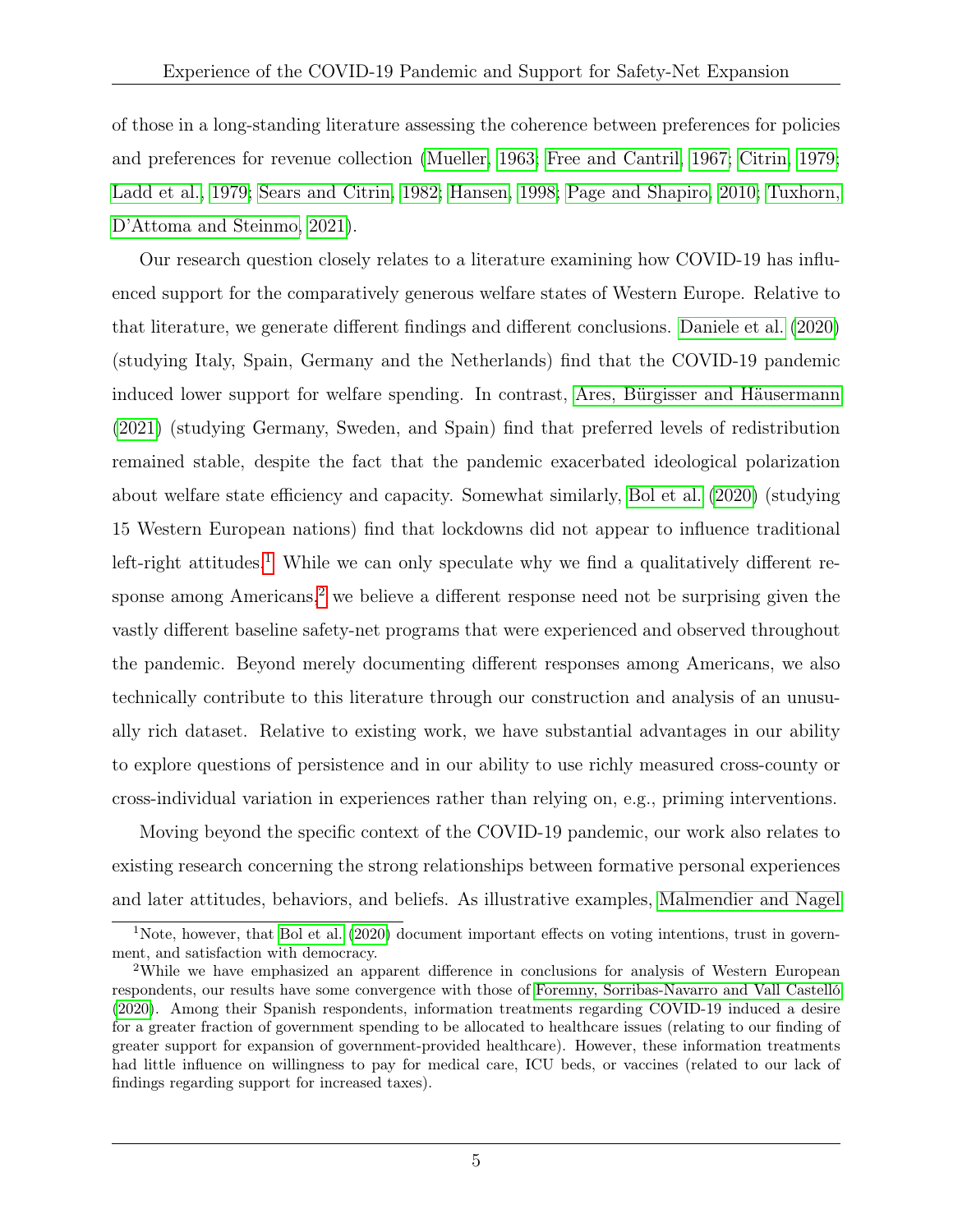[\(2015\)](#page-25-4) document that beliefs about future inflation overweight inflation observations from within one's own lifetime<sup>[3](#page-6-0)</sup>, [Malmendier and Nagel](#page-25-5) [\(2011\)](#page-25-5) document that personal experience with low stock-market returns influences later financial risk tolerance, and [Becker et al.](#page-23-4) [\(2020\)](#page-23-4) document that experiences with forced migration influence later investment in human capital. Within this literature, we relate most closely to papers documenting tastes for redistribution responding to salient life events. Perhaps most relatedly, [Margalit](#page-25-6) [\(2013\)](#page-25-6) shows that personal experience with economic hardship during the great recession influenced support for welfare spending and [Giuliano and Spilimbergo](#page-24-6) [\(2014\)](#page-24-6) show that early life experiences predict later support for government redistribution. Our results suggest that the intuitions suggested by these papers played out in response to the particularly focal and salient experience of COVID-19 in a quantitatively important way, modifying the degree of American support for safety-nets in the immediate vicinity of tightly contested election and in a period where significant safety-net expansions were being publicly considered.

## 1 Dataset Construction

This project relies on the combination of data from a variety of surveys deployed over a two-year window as well as county-level statistics on COVID-19 and unemployment. In this section, we describe all data sources and the details of dataset construction.

### <span id="page-6-1"></span>1.1 Measures of Policy Preferences

Our survey was deployed in the Understanding America Study (UAS), an online panel of American households. This panel has three critical advantages for the purposes of our study. First, it has well established infrastructure for reaching respondents across the United States (US). Second, it devotes substantial effort to achieve representative sampling. Third, it allows data from prior surveys to be merged with the data from our own study. This includes elicitations of political ideology and support for Medicare expansions, each measured prior to the beginning of the pandemic, as well as detailed demographic data.

<span id="page-6-0"></span><sup>3</sup>[Malmendier, Nagel and Yan](#page-25-7) [\(2021\)](#page-25-7) demonstrate that this overweighting extends even to central bankers.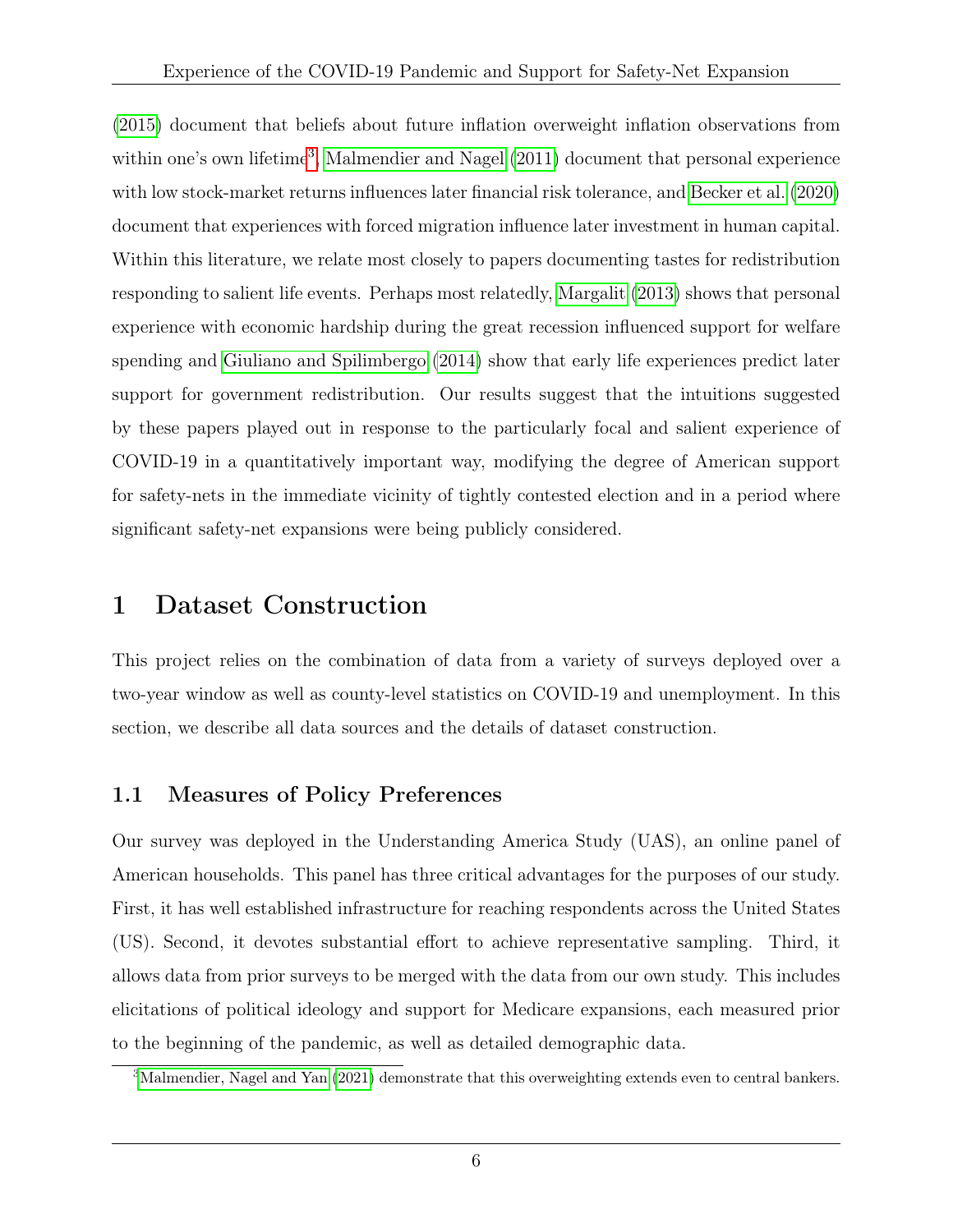Respondents are recruited to the UAS panel through address-based sampling, either in nationally representative waves or in waves aimed to target more specific subpopulations. Upon being randomly selected for recruitment, significant efforts are made to recruit the targeted respondent to the panel. The recruitment process is designed to help respondents overcome common barriers to survey participation; this includes providing a tablet and broadband access to individuals who would otherwise be unable to take online surveys and providing all materials in Spanish to allow the recruitment of solely Spanish-speaking respondents.[4](#page-7-0)

Our survey was deployed in late June, 2020. To achieve our preregistered target sample size of 2,500, we invited 3,333 members of the UAS to take our survey. We limited recruitment to panelists who had responded to two prior UAS surveys that provide subjective measures of COVID-19 exposure and a pre-COVID-19 measure of political ideology. Data collection was terminated shortly after the target sample size was reached, yielding our final sample of 2,516.

Our survey consists of two groups of questions.<sup>[5](#page-7-1)</sup> The first group measured individual preferences for expansions of government policy. The second group elicited preferences for means of funding government activities.

Our questions of primary interest concerned long-term expansion of government policy. The two key survey prompts were "Do you support or oppose long-term expansion of unemployment benefits?" and "Do you support or oppose long-term expansions of governmentprovided healthcare?". Response options were "strongly oppose," "somewhat oppose," "neither oppose nor support," "somewhat support," and "strongly support." For each of these questions, we also included an explicitly short-term variant of the question targeted to help individuals impacted by COVID-19, as well as a question regarding support for personal behaviors that help reduce the need for these government programs (i.e., purchase of private health insurance and private savings for use in case one loses their job).<sup>[6](#page-7-2)</sup> We additionally asked an overarching question: "Overall, do you support a bigger or smaller government?",

<span id="page-7-0"></span><sup>4</sup>This summary of the UAS draws from that in [\(Pathak, Rees-Jones and Sönmez, 2020\)](#page-25-8).

<span id="page-7-2"></span><span id="page-7-1"></span><sup>5</sup>Complete documentation of this survey is available at <https://uasdata.usc.edu/survey/UAS+296>.

<sup>&</sup>lt;sup>6</sup>The text of these questions (and all measures from this survey not explicitly reproduced here) are available in Appendix Tables [A1](#page-38-0) and [A2.](#page-39-0)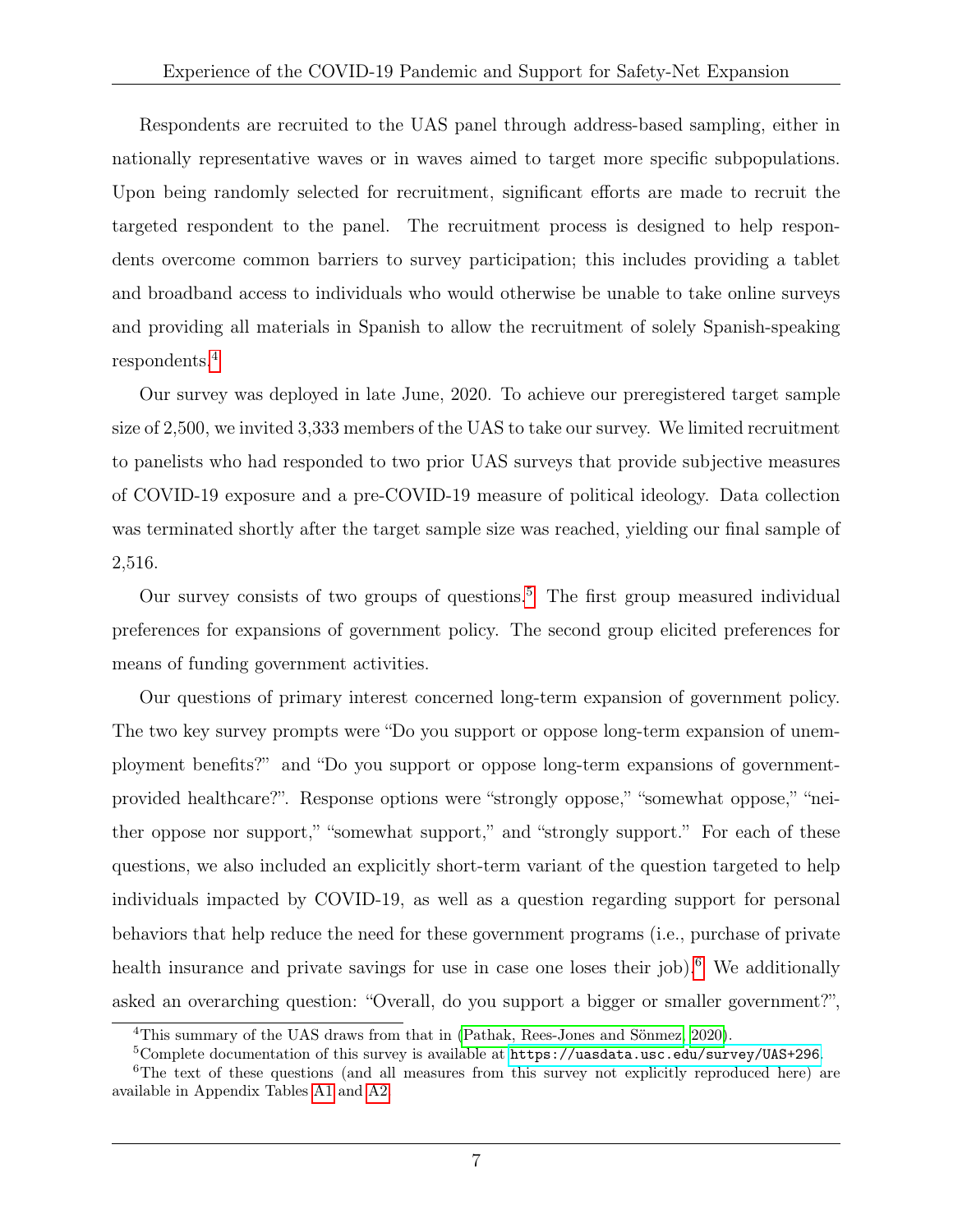with response options of "I support a smaller government," "I think the current government is about the right size," and "I support a bigger government."

These questions were followed by questions probing the means of funding such activities in both the short- and long-term. For each time period, subjects were asked if they support increases in income taxes on high-, medium-, and low-income earners, payroll taxes, corporate taxes, wealth taxes, and sales taxes. They could indicate support for as many of these options as they would like, or indicate that they do not support any of the tax-increase options. Support for taxes was additionally measured with the prompt "I am personally willing to pay more in taxes," with responses provided on a five-point scale ranging from "strongly disagree" to "strongly agree." Subjects were additionally asked about their support or opposition of either short- or long-term increases in government deficit, providing another means of achieving policy expansion without raising taxes.

Our survey was brief, taking on average 3 minutes to complete. Subjects were paid \$2 for their participation.

### 1.1.1 Follow-up Survey to Assess the Persistence of Effects

A key question assessed in this paper is the persistence of changes in attitudes arising from one's experience with COVID-19. To assess this persistence, we reposed our two primary questions on long-term policy expansions. These questions were deployed in January and February 2021 as part of a regular wave of the UAS's Coronavirus tracking survey.[7](#page-8-0)

### 1.2 Measures of Experience with COVID-19's Consequences

The goal of our analysis is to assess the relationship between the policy preferences described in Section [1.1](#page-6-1) and measures of individual experience with COVID-19's consequences. We generate a battery of measures of, or proxies for, this individual experience by matching a variety of data sources to these survey responses. We detail each group of measures below.

<span id="page-8-0"></span> $7$ Complete documentation of this survey is available at  $https://uasdata.usc.edu/survey/UAS+280$ .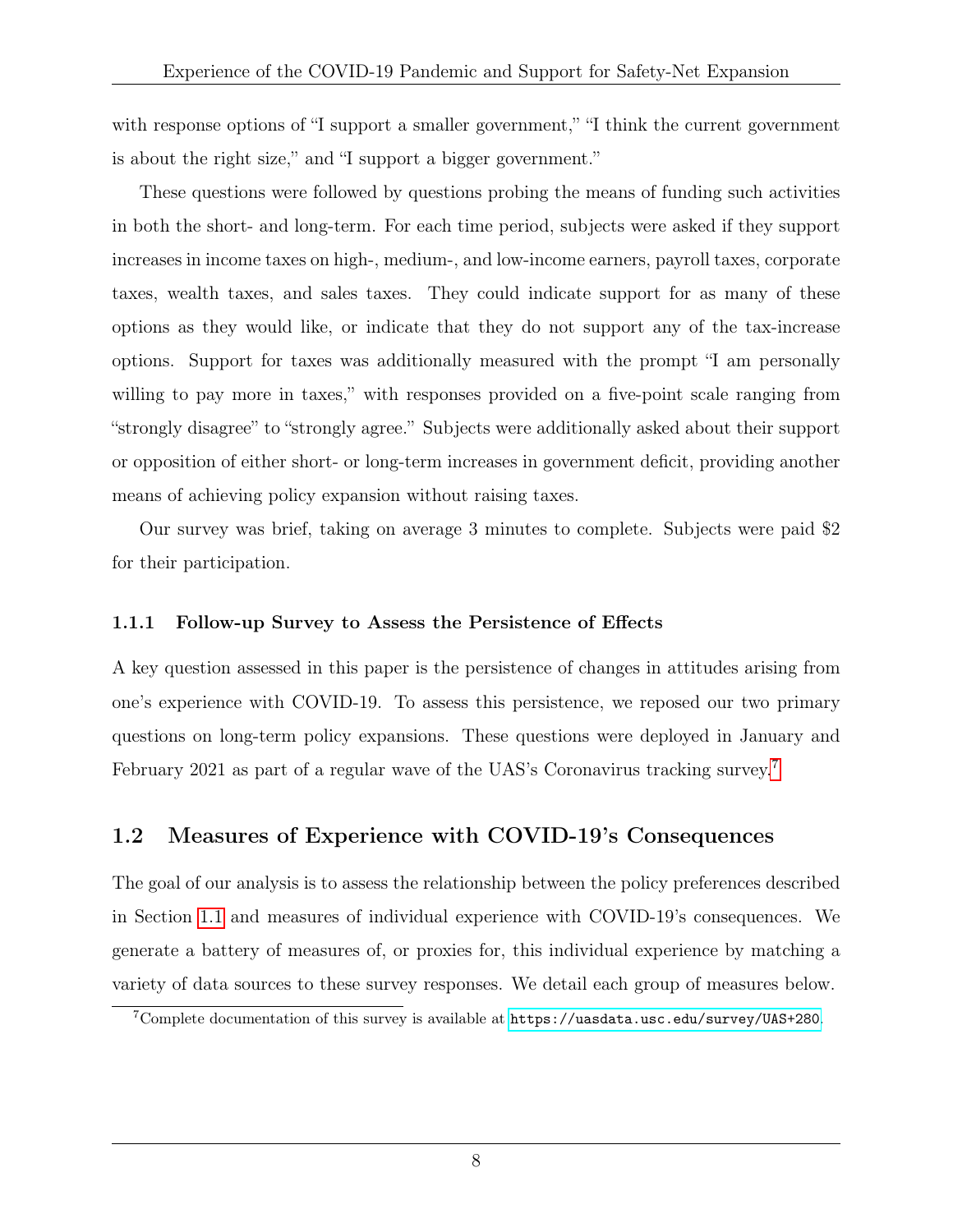#### 1.2.1 County-Level Measures of COVID-19's Impact

We merge into our dataset three measures of the objective impact of COVID-19 experienced in the respondent's county. All such merging is based on respondents' postal records on file with the UAS.

First, to generate measures of the literal spread of COVID-19, we match each response with the number of COVID-19 infections and deaths reported in the respondent's county measured as of the first day our survey was fielded. Data are drawn from usafacts.org.

Next, to generate a proxy for the economic impact of COVID-19, we match each response with the change in the respondent's county's unemployment rate between April 2019 and April 2020, as measured in the Bureau of Labor Statistics' records.

### 1.2.2 Individual-Level Subjective Risk Perceptions

To assess individuals' subjective experience with COVID-19, we match our data with the April 2020 wave of the UAS Coronavirus tracking survey.<sup>[8](#page-9-0)</sup> This survey, run around the peak of the US's "first wave" of infection, contains a battery of questions that give a broad picture of the respondent's degree of concern with the pandemic. This gives us access to several measures of perceived health risks: 1) the perceived chance of getting the virus in the next 3 months, 2) the perceived probability of death if the respondent contracts the virus, and 3) an index capturing how safe the subject feels in a variety of activities. This also gives us access to several measures of perceived economic risks stemming from the pandemic: 1) a measure of the perceived chance of running out of money due to the virus in the next 3 months, and 2) a measure of the perceived chance of losing their job due to the virus in the next 3 months. The text of these questions is presented in Table [1.](#page-28-0)

### 1.3 Auxiliary Data Sources

Three additional data sources provide important background information for use in our analysis.

<span id="page-9-0"></span><sup>8</sup>Complete documentation of this survey is available at <https://uasdata.usc.edu/survey/UAS+235>.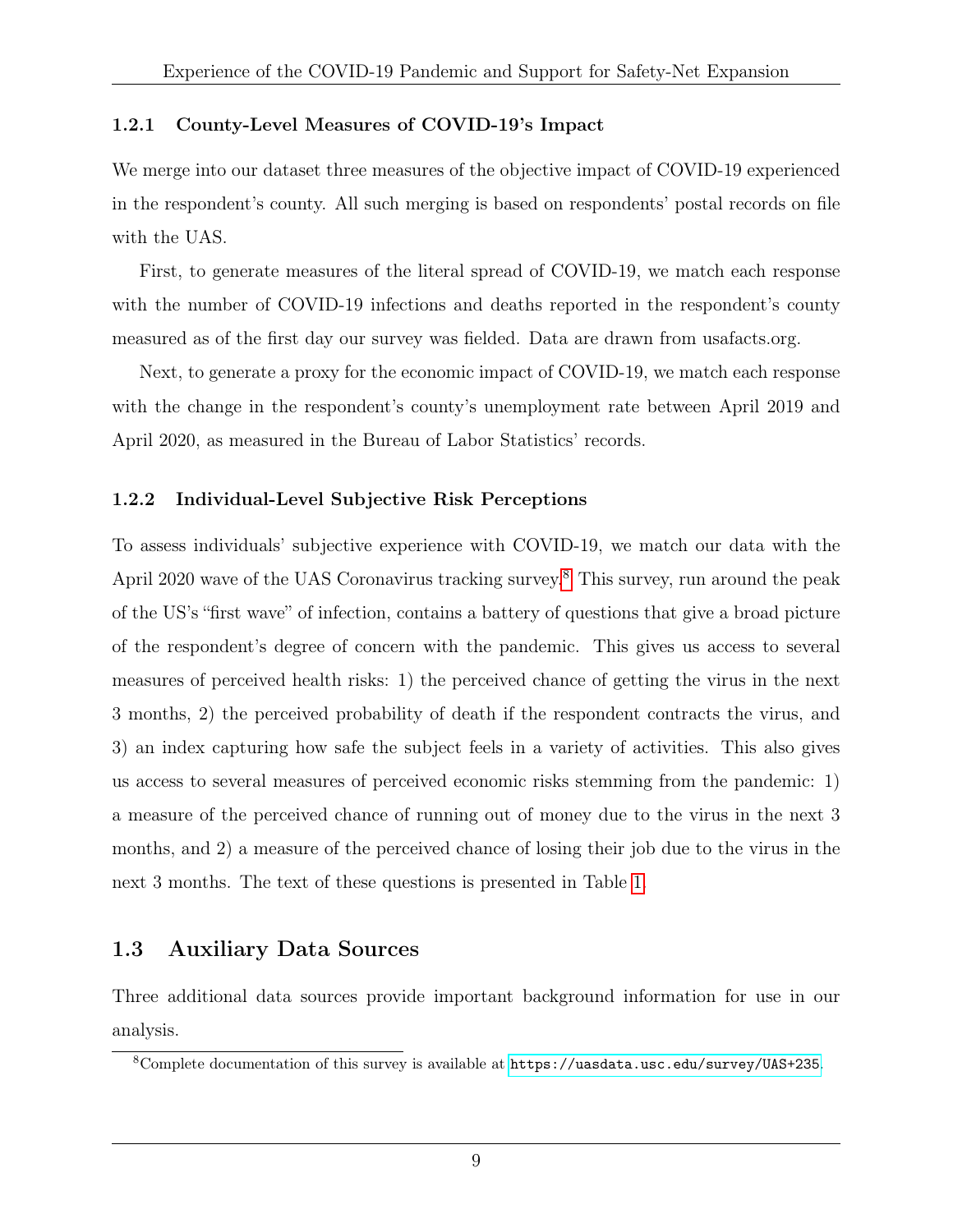### <span id="page-10-3"></span>1.3.1 Demographic Data

The UAS collects detailed demographic information on its panelists every quarter, which is useful both for understanding the members of our study and for making comparisons between similar individuals in our analysis. When assessing or controlling for demographics we use measures of gender, marital status, employment status, US citizenship status, race and ethnicity, education, income, and age. Appendix Tables [A3](#page-40-0) and [A4](#page-41-0) present summary statistics on these variables (and also documents a general lack of selection into survey participation based on these observables). Whenever these data are used as control measures, we include dummy variables for each discrete value of each relevant categorical variable.

### <span id="page-10-2"></span>1.3.2 Pre-pandemic Political Ideology

We match our survey to a prior UAS study on political preferences fielded in January 2020 (prior to the beginning of the pandemic in the United States).[9](#page-10-0) As a control for political ideology, we use responses to the question "Regardless of your political registration or affiliation, where would you place yourself on the political spectrum from extremely liberal to extremely conservative?" Responses are given on a nine-point scale ranging from extremely liberal to extremely conservative with a tenth option of "I don't think of myself that way." We include dummy variables for each discrete response option in all regression analyses using this measure as a control. By this measure of political ideology, our sample is reasonably balanced: 24% identified as liberal, 30% identified as moderate, and 28% identified as conservative, with the remaining 18% indicating that they do not think of themselves in these terms. See Appendix Fig. [A1](#page-36-0) for the full response distribution.

### <span id="page-10-4"></span>1.3.3 Pre-pandemic Attitudes Towards Government-Provided Healthcare

Our measures of pre-pandemic attitudes towards government-provided healthcare come from a UAS survey fielded in August and September, 2019.[10](#page-10-1) We examine responses to two questions related to support for Medicare expansion. One question assessed support for "Medicare for all," asking "To what extent do you support or oppose eliminating private

<span id="page-10-0"></span><sup>9</sup>Complete documentation of this survey is available at <https://uasdata.usc.edu/survey/UAS+221>.

<span id="page-10-1"></span><sup>&</sup>lt;sup>10</sup>Complete documentation of this survey is available at  $\frac{https://uasdata.usc.edu/surve/UAS+199.}$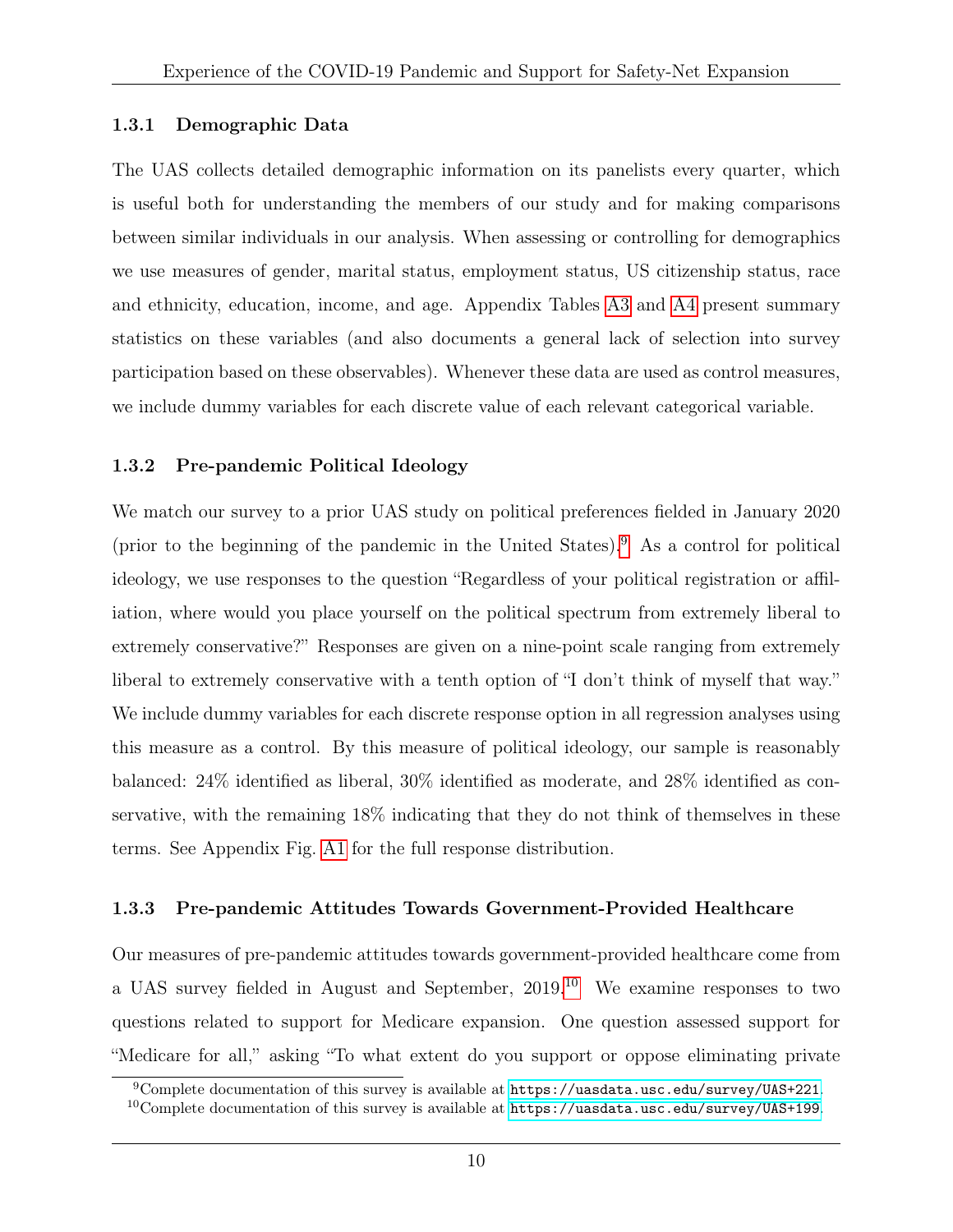health insurance and, in its place, providing a publicly run healthcare program similar to Medicare that all Americans would be eligible for?" The other question assessed support for allowing buy-in to Medicare, asking "To what extent do you support or oppose allowing any American younger than 65 to either buy into a publicly run healthcare program similar to Medicare, or keep the plan they have?" Both elicited responses on the same 5-point opposedto-support scaled used above. Pre-pandemic attitudes towards "Medicare for all" were quite mixed, with 40% of respondents supporting the policy and 39% opposing it. Pre-pandemic support for allowing buy-in to Medicare was high, with 53% of respondents supporting the policy and only 15% opposing it.

### 1.4 Preregistration

Our study was preregistered on aspredicted.org.<sup>[11](#page-11-0)</sup> This preregistration includes precise specification of our sample size, our policy preferences of interest, our selection and coding of our county-level impact measures and our individual-level subjective risk perceptions, our key hypotheses, and our empirical strategy.

For transparency, we note that the empirical analysis presented in this paper goes significantly beyond the specific analyses that were preregistered. Our initial intention when running the study was to produce a short paper narrowly focused on the analysis that we will present in Section [2.2](#page-12-0) and variants of the analysis that we will present in Section [2.7.](#page-21-0) We later became particularly interested in exploring non-preregistered analyses regarding the persistence of our results (reported in Section [2.6\)](#page-19-0) and how our answers compared to pre-pandemic attitudes towards government-provided healthcare (reported in Section [2.5\)](#page-18-0). In the course of this analysis, we found it useful to pursue the principal-component-based dimensionality reduction that we document in Sections [2.3](#page-15-0) and [2.4.](#page-16-0) In all cases, the analysis that we add supports the conclusions that are drawn from the original preregistered analysis, but often add important additional detail and assessment of robustness of our claims. For a prior draft of the paper with the analysis more tightly aligned to the original preregistration, see [Rees-Jones et al.](#page-25-9) [\(2020\)](#page-25-9).

<span id="page-11-0"></span><sup>&</sup>lt;sup>11</sup>The preregistration is available here: <https://aspredicted.org/5kc4x.pdf>.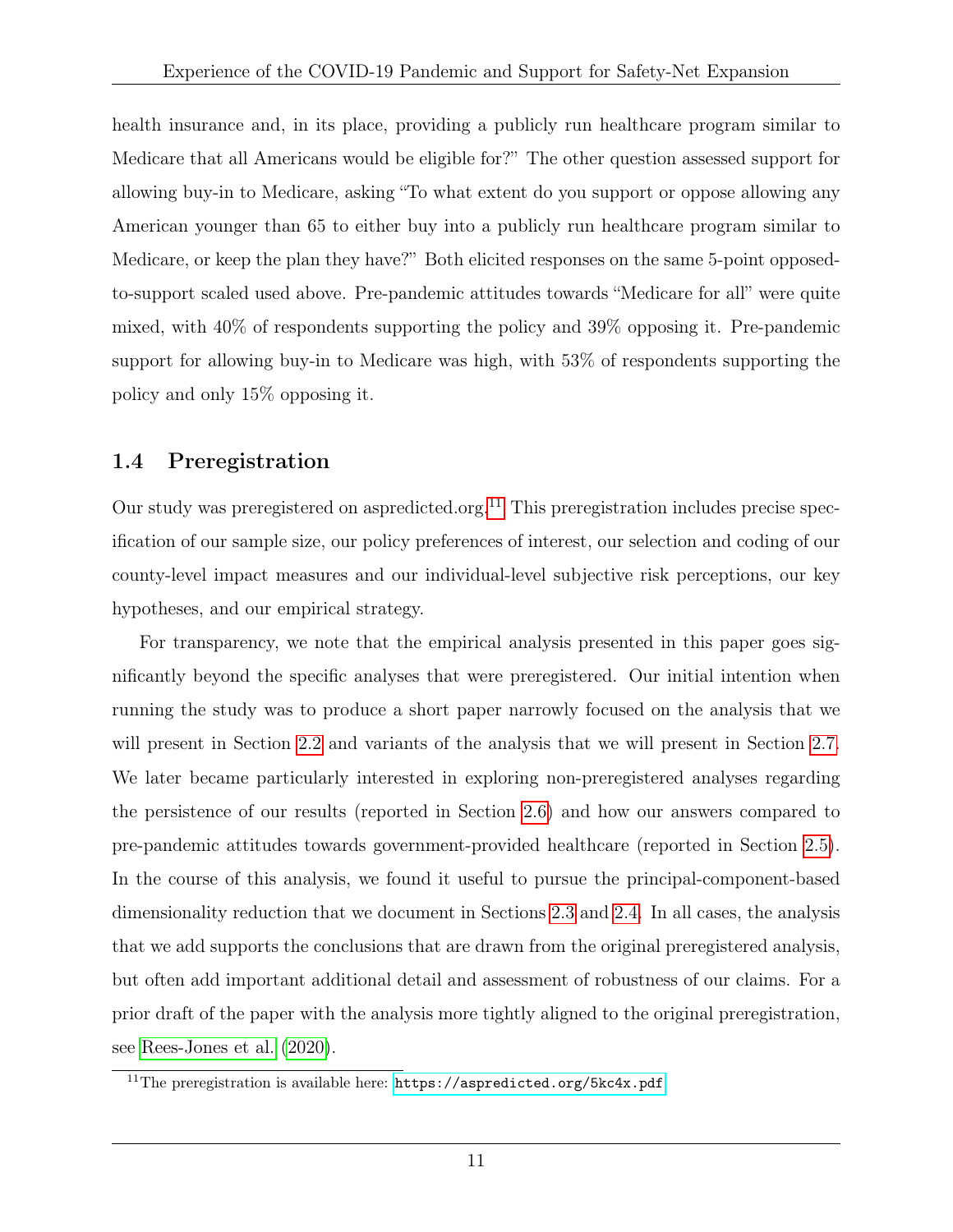# 2 Analysis of COVID-19's Impact on Policy Preferences

### 2.1 Levels of Support for Safety-Net Expansion

We begin our analysis by characterizing the overall level of support for safety-net policy as measured in our survey. Table [2](#page-29-0) presents the response distributions for short-term and long-term expansions of our programs of interest.

As is documented in the first two columns of this table, short-term expansions of both programs were very popular policies in June 2020. Overall, 55% of respondents showed some degree of support for expansion of unemployment insurance (only 13% opposed) and 78% of respondents showed some degree of support for expansion of government-provided healthcare (only 10% opposed).

In contrast, longer-term expansions of these programs had more mixed support, although still a relatively high degree of popularity: 47% of respondents supported long-term expansion of unemployment insurance (with 37% opposing) and 61% of respondents supported longterm expansion of government-provided healthcare (with 26% opposing).

Overall, Americans broadly supported short-term government intervention to mitigate the harms of the pandemic, even if their desire to limit the extent of government intervention meant that they did not support the continuation of such intervention in "normal times." Supporting this latter claim, responses to the survey question regarding preferences for overall government expansion reflect the stereotypical American taste for small government: 49% of respondents explicitly support an overall smaller government, 39% think the current government is about the right size, and a mere 12% support a bigger government.

# <span id="page-12-0"></span>2.2 Association of Support for Safety-Net Expansion and Proxies for Experience with COVID-19

To what degree does experience with COVID-19 influence these policy preferences? We begin this investigation by examining the association between each measure of support for policy expansion and each of our various measures capturing the impact of COVID-19 on our respondents. To account for the ordered, categorical nature of the policy-expansion response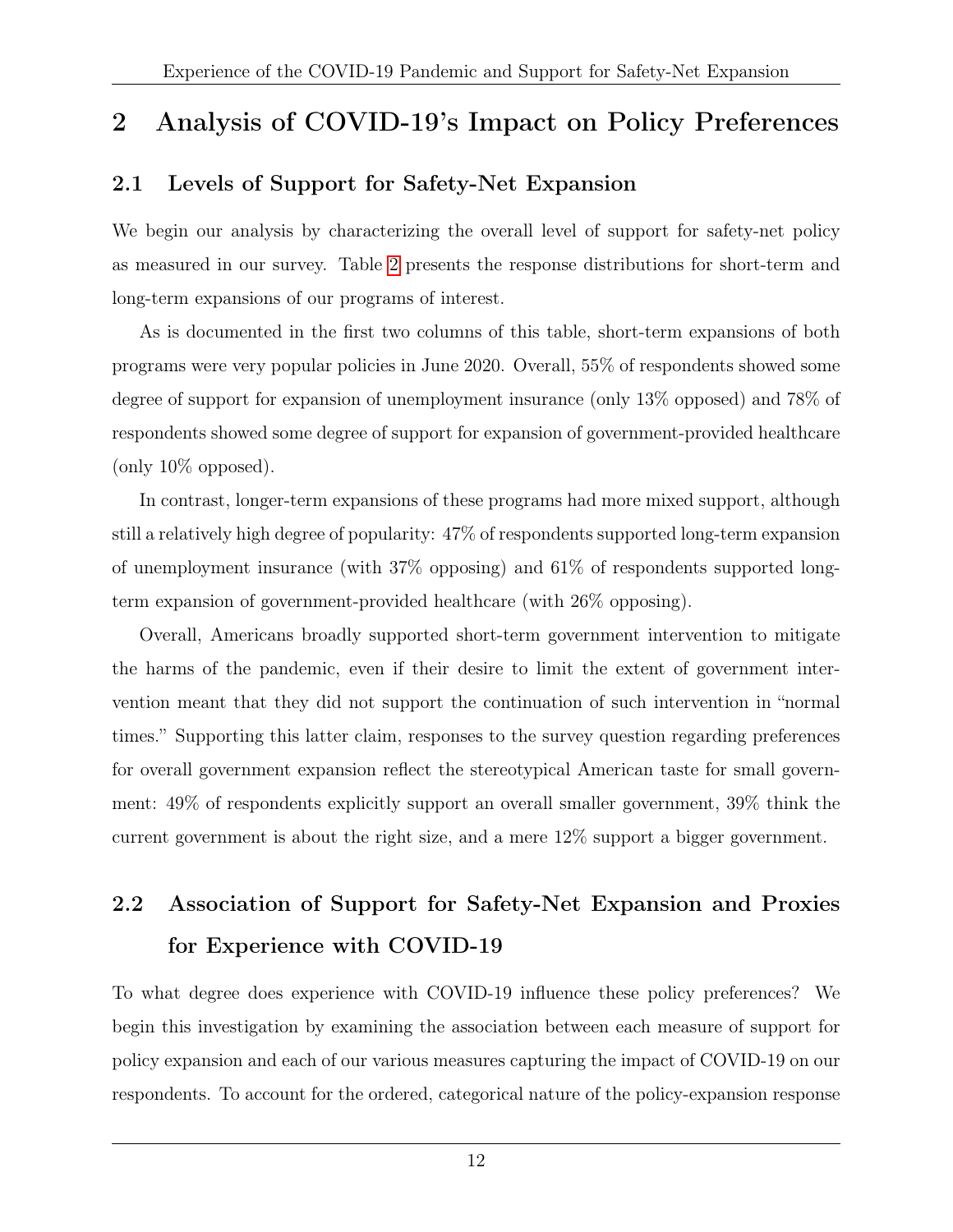scales, we apply ordered logistic regressions. Results are reported in Table [3.](#page-30-0)

In this table, each cell reports an estimated average marginal effect arising from predicting the discrete answers reported in Table [2](#page-29-0) with a single predictor variable indicated in each row. Because all predictor variables are normalized, the reported marginal effects can be interpreted as the estimated increase in probability of any degree of support for policy expansion associated with a 1-standard-deviation increase in the row's measure. When calculating standard errors throughout all analyses to follow, we cluster by county whenever county-level variables are used and use Huber-White standard errors whenever solely individual-level variables are used. We apply the delta method to calculate standard errors for implied marginal effects arising from our parameter estimates.

We first direct attention to the first two columns of this table, reporting regressions predicting support for short-term policy expansion. In these analyses we find reasonably consistent positive associations between support for policy expansion and our COVID-19 impact measures. For example, examining the first row, we see that a 1-standard-deviation increase in county infections is associated with a 3.5pp (s.e.= $0.4$ pp) increase in probability of support for short-term expansion of unemployment insurance and a  $4.3$ pp (s.e.=0.4pp) increase in probability of support for government-provided healthcare. Examining all the rows of the table, we observe that the associations found for all county-level measures (county infections, county deaths, and the county unemployment shock) are similarly positive, strongly significant, and comparable in magnitude. Turning next to the individual-specific subjective risk assessments (capturing perceived probability of infection, death, economic harm, and perceived safety), we find qualitatively comparable results, although generally smaller in magnitude and weaker in statistical significance. Considering all measures as substitutable proxies for experience with COVID-19, we summarize these results as providing clear statistical evidence of a relationship: positive associations that are significant at traditional  $\alpha$ -levels are found in 12 of the 16 regressions presented in the first two columns, and significant negative relationships are not found.

We next direct attention to the third and fourth columns of this table, reporting regressions predicting support for long-term policy expansion. In these analyses we again find consistent positive associations between support for policy expansion and our COVID-19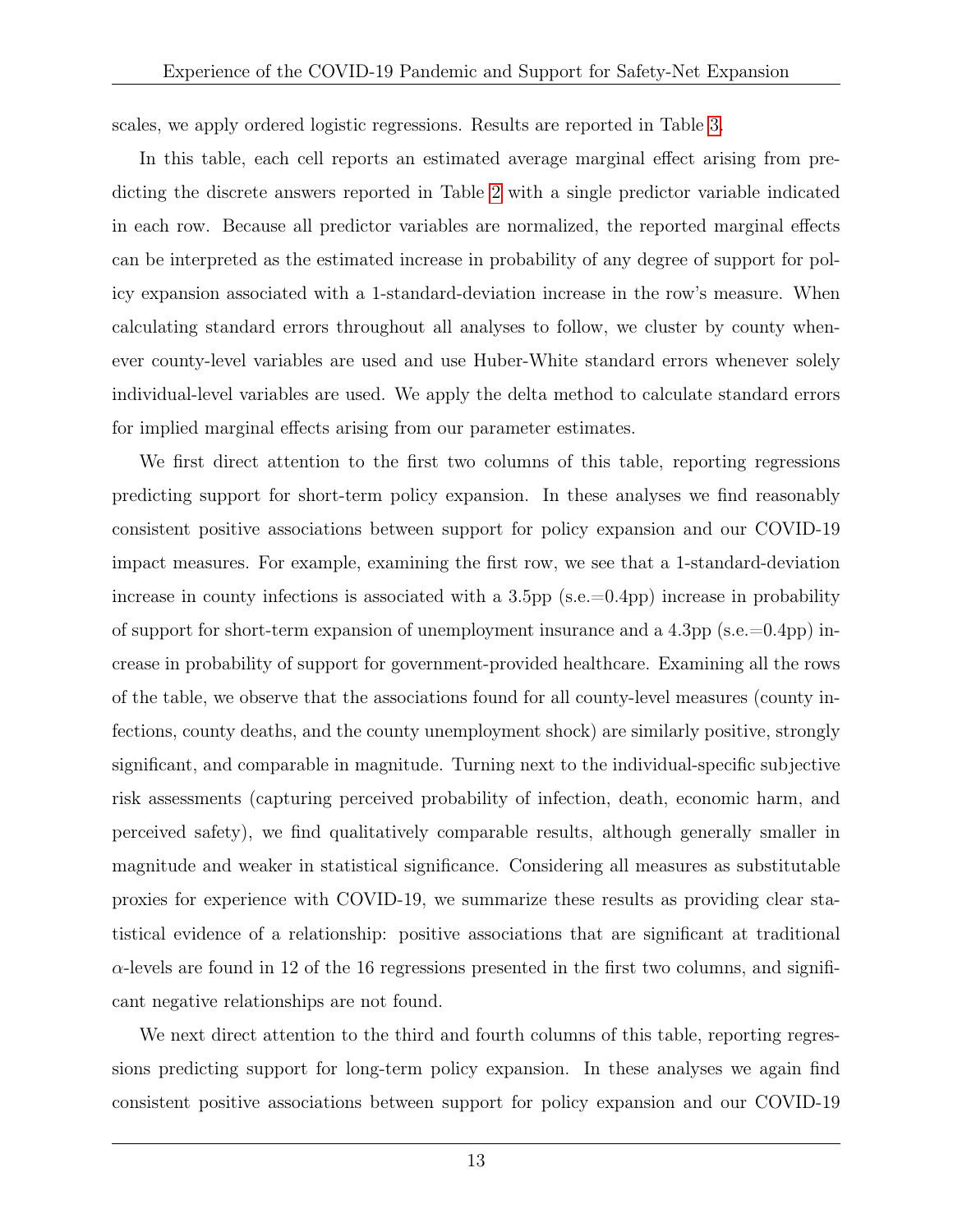impact measures, typically of a larger magnitude and of stronger significance. For example, examining the first row, we see that a 1-standard-deviation increase in county infections is associated with a 8.5pp  $(s.e.=0.5pp)$  increase in probability of support for short-term expansion of unemployment insurance and a 9.2pp (s.e.=0.5pp) increase in probability of support for government-provided healthcare. Examining all the rows of the table, we again observe that the associations found for the county-level measures are large, strongly significant, and comparable in magnitude. We again observe that the individual-specific subjective risk assessments again have qualitatively comparable results, although generally smaller in magnitude and weaker in statistical significance. We again summarize these results as providing clear statistical evidence of a relationship: positive associations that are significant at tradition  $\alpha$ -levels are found in 14 of the 16 regressions presented in these two columns, and significant negative relationships are not found.

In the final column we present similar regressions predicting responses to the question on the overall size of the government. The presented marginal effects indicate the relevant increase in probability of supporting a bigger government estimated from our ordered-logit model. In this column we again find evidence of a positive association and generally similar patterns, although statistical support is slightly weaker: positive associations that are significant at tradition  $\alpha$ -levels are found in 5 of the 8 regressions presented in this column. Again, significant negative relationships are not found.

Examining the results of this table as a whole, we draw attention to two important patterns.

First, notice that associations are generally larger in magnitude when considering longterm rather than short-term responses. We believe this contrast is natural given the contrast in overall support for each policy documented in the previous section. At the time of our survey, support for short-term policy expansions was widespread and opposition to such expansions was rare. In contrast, support for long-term safety-net expansion has historically been a contentious issue in American politics, and remained so at the time of our survey. Where more substantial differences exist, there is more scope to empirically explain such differences, and potentially more scope for salient individual experiences to sway opinions.

Second, notice that both the magnitude and significance of associations are generally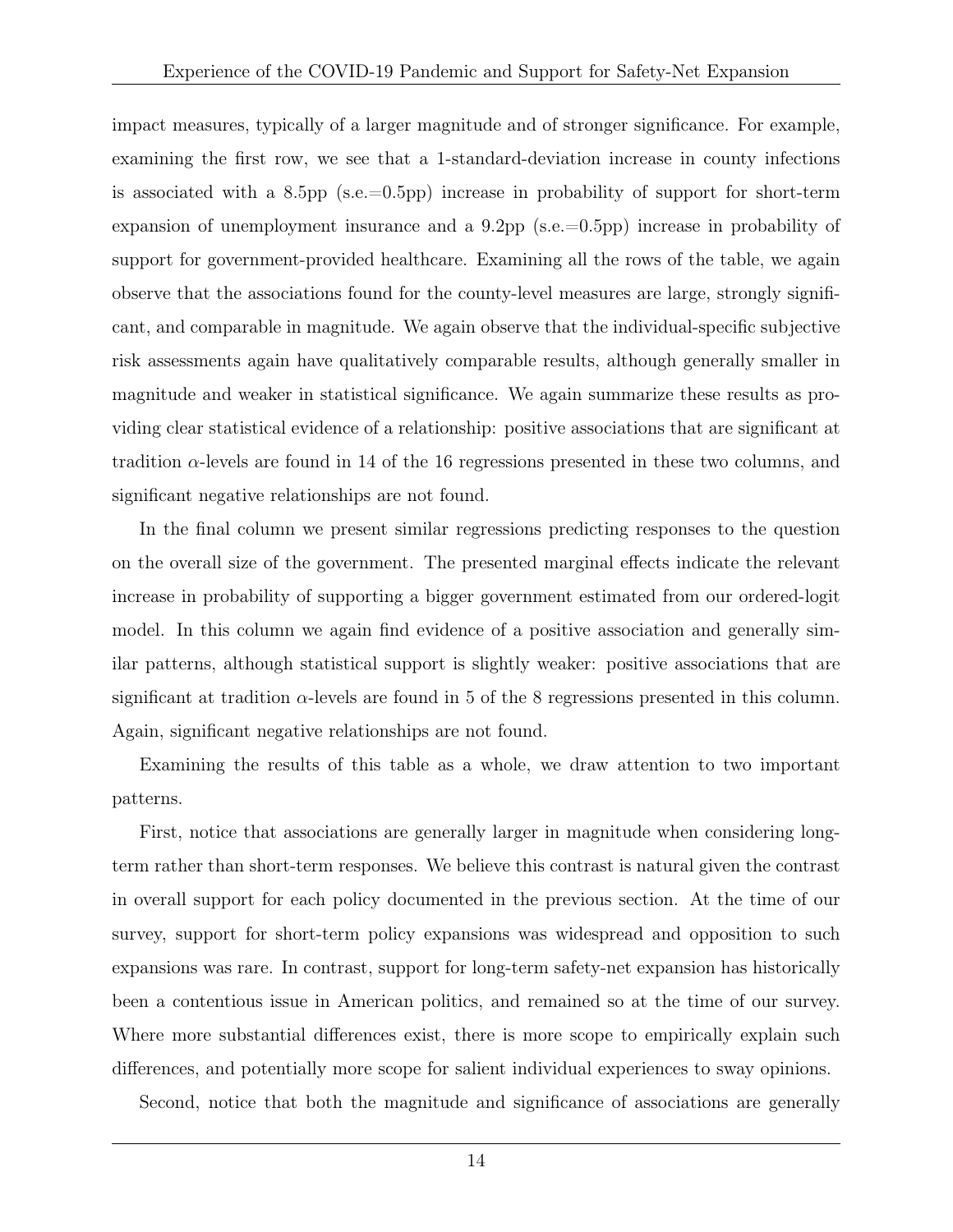higher for our objective, county-level measures of COVID-19's impact as compared to our subjective, individual-level measures of risk assessments. We believe that considerations surrounding measurement error likely contribute to this difference. Note that the timing of these two groups of measures differs: county-level measures are up-to-date at the time our survey was fielded, whereas individual-level measurements were drawn from a survey deployed in April 2020, two months prior to our survey on policy preferences. Our research design intentionally features a gap in time between these two surveys to help demonstrate persistence of effects and to eliminate the scope of some potential confounds. However, a consequence of that decision may be the introduction of additional measurement error due to beliefs changing over time, and that measurement error would be predicted to attenuate these effects. More broadly, survey elicitations of probabilities are often assumed to have significant measurement error regardless of the timing of elicitation. Supporting the view that this measurement error is relevant, notice that the two measures that produce nearly all insignificant results—subjective assessments of the probability of infection or death are closely related to measures studied by [Heffetz and Ishai](#page-24-7) [\(2021\)](#page-24-7). That work documents poorly calibrated answers to questions like these, though also noting their value in predicting health-protective behaviors.

While these considerations point to differences in data quality and information content across our measures, the results of Table [3](#page-30-0) as a whole point to a clear association between one's experience with COVID-19 and one's preferences for policy expansion. Of course, the results presented thus far are mere univariate relationships and do not control for important potential confounds. We will turn to analyses with such controls included in Section [2.4.](#page-16-0)

### <span id="page-15-0"></span>2.3 Forming Primary Measures of Experience with COVID-19

A strength of the dataset we have constructed is its inclusion of a battery of alternative measures of COVID-19's impact. Different measures may capture different aspects of one's experience with COVID-19, and thus our access to a comparatively large battery of measures gives us access to a potentially broader picture than would be available considering any one measure in isolation. Despite that benefit, our measures contain undeniable overlap. To illustrate, the correlation between county-level infections and county-level deaths is 0.97,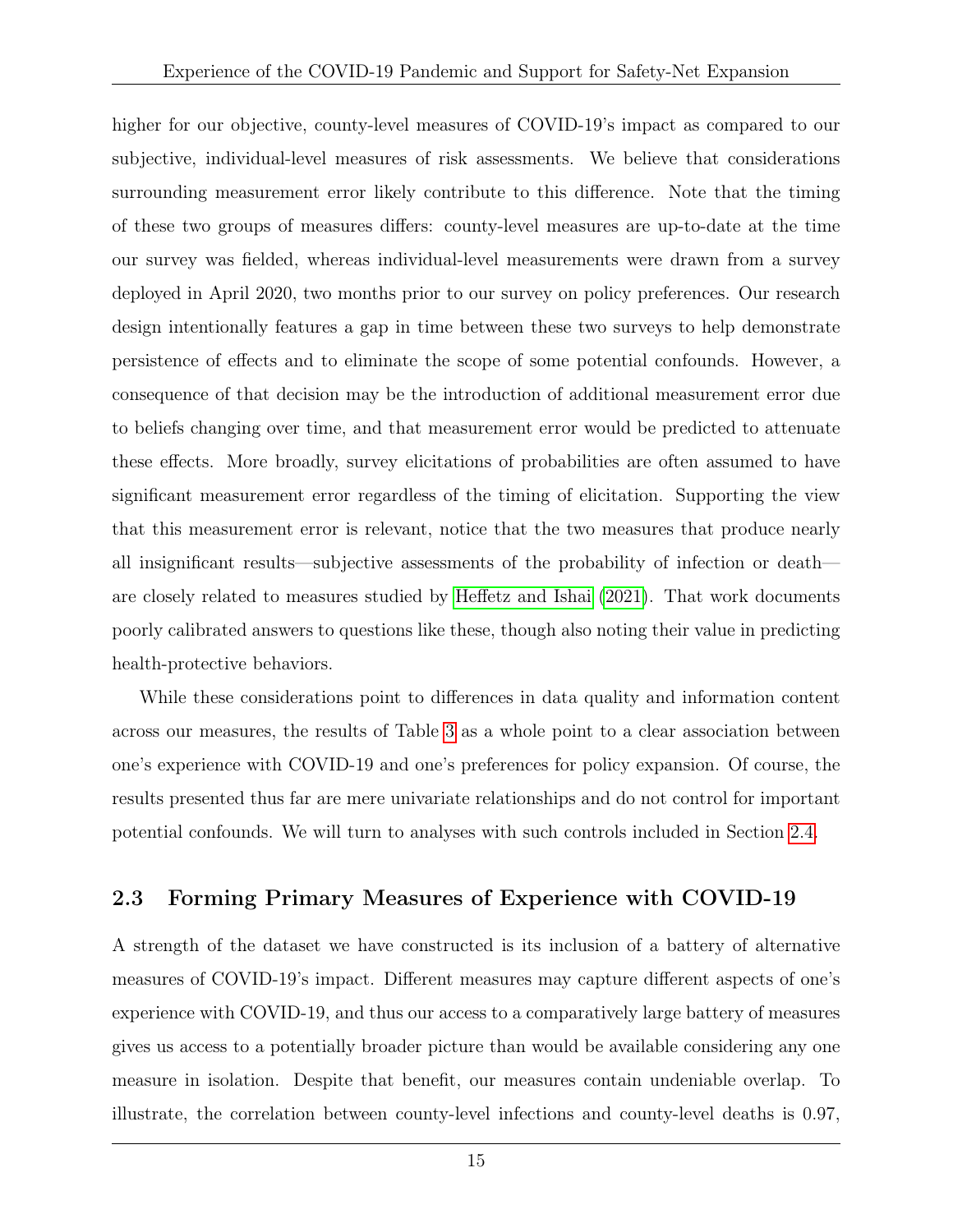illustrating the minimal value in treating these two measures as meaningfully distinct proxies for experience.

To aggregate the information available across these measures in a systematic way, to study their interrelationships, and to reduce the dimensionality of our analysis, we conduct principal component analysis on our full battery of measures.

An interesting finding of this analysis is that these data are reasonably well explained by a mere two principal components. The first two principal components have eigenvalues of 2.50 and 1.54, both exceeding the common Kaiser-rule value of 1. These two components explain 31% and 19% of the variance in the data, respectively, and thus together capture approximately half of the information content of the full battery of measures. In contrast, of the remaining components, only one has an eigenvalue satisfying the Kaiser rule (and only modestly so at 1.09), and that component explains 14% of the variance. A full Scree plot is available in Appendix Fig. [A2.](#page-37-0)

Component loadings, presented in Table [4,](#page-31-0) illustrate a sensible pattern of information extraction. Examining the loadings for component 1, we see that this component is strongly associated with the three county-level measures and nearly unassociated with the individuallevel subjective risk assessments. For component 2 the opposite pattern arises, with substantial loading on the five individual-level subjective risk assessments and minimal loading on the county-level measures. Based on these findings, we interpret the first principal component as an aggregated measure of county-level impact of the pandemic. We interpret the second component as an aggregated measure of the individual's subjective risk assessment of the overall dangers of the pandemic. Moving forward, we will use the two estimated principal components as the explanatory variables in our analysis while maintaining this interpretation.

### <span id="page-16-0"></span>2.4 Preferred Regression Analysis

We now turn to the primary analysis of the paper. In this exercise, we again predict policy preferences with measures of experience with COVID-19 in an ordered-logit framework. Unlike in the previous analysis, where individual measures were used as predictors in isolation, in all analyses to follow we include both of our principal component measures as predictors.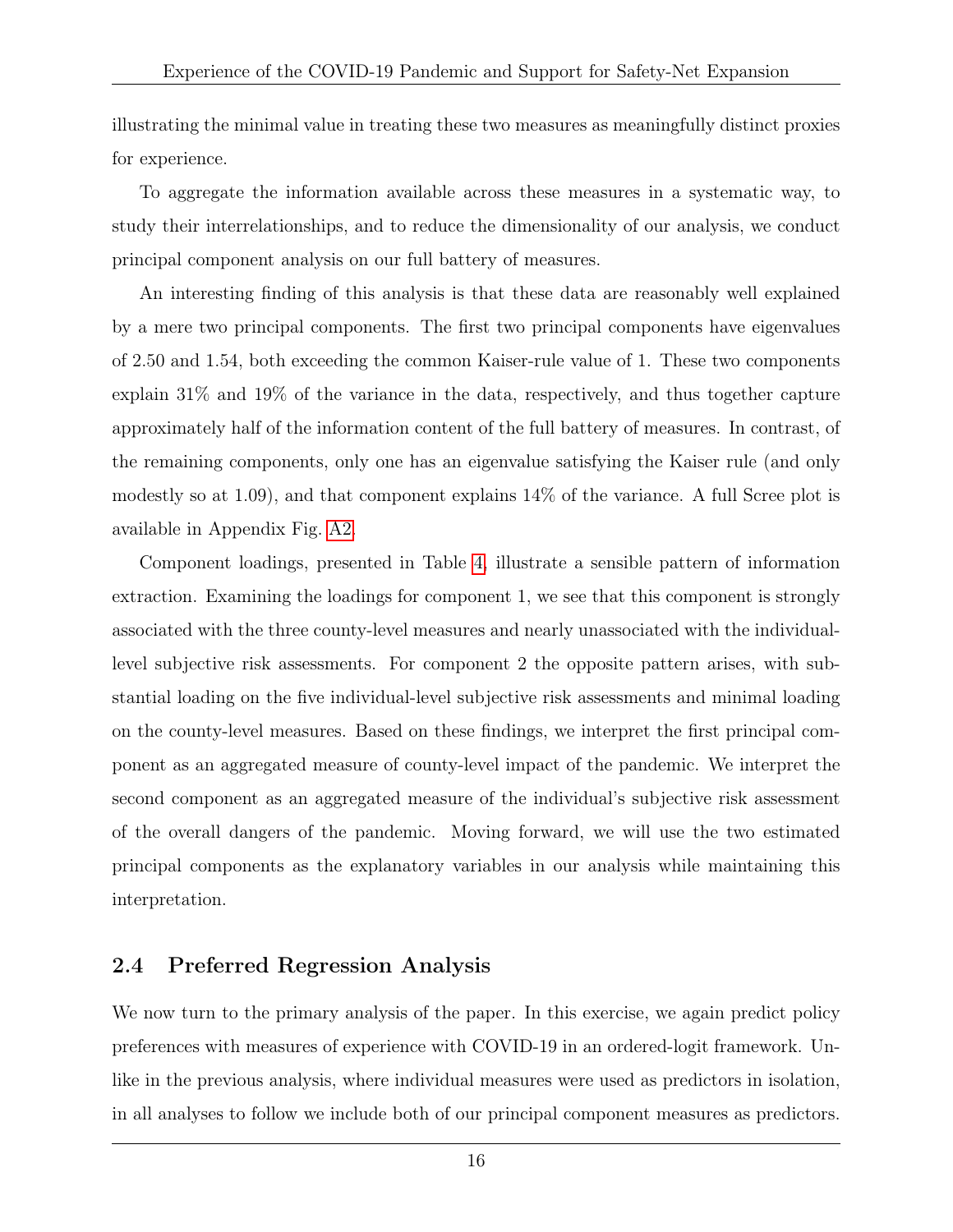In the results reported in the first panel of Table [5](#page-32-0) we include only those two variables as predictors, and in later panels we sequentially introduce controls.

Turning attention to the first panel of this table, we see that our aggregated measures of county-level impact and subjective risk assessments yield now-familiar results. Across these measures we consistently see a positive association between each measure of experience with COVID-19 and support for policy expansion. The estimated average marginal effects are larger when considering county-level impact than when considering subjective risk assessments and when considering long-term rather than short-term policy expansions, mirroring prior discussions at the end of Section [2.2.](#page-12-0) In both regressions examining the long-term policy preferences of primary interest, associations with both measures of COVID-19's impact are strongly statistically significant and quantitatively large.

The primary confound of concern when interpreting these simple associations arises from the possibility that early COVID-19 exposure was more intense in areas with pre-existing preference for safety-net policies. To take a stark example, New York State was especially hard-hit in the early months of the pandemic, and this state is generally left-leaning in American politics.<sup>[12](#page-17-0)</sup> To help control for this type of potential correlation between COVID-19 exposure and pre-existing political preferences, the second panel of Table [5](#page-32-0) presents regressions including the controls for pre-COVID-19 self-assessed political ideology introduced in Section [1.3.2.](#page-10-2) The inclusion of this control results in smaller estimated effect sizes, confirming that the non-orthogonal assignment of COVID-19's spread across counties does indeed influence the simple associations previously reported. However, even allowing for the reduction in effect sizes that occurs with pre-pandemic ideology controlled, both measures of COVID-19's impact remain strongly statistically significant and quantitatively large predictors of support for long-term safety-net expansions.

We present our preferred estimates in the bottom panel of this table. In these regressions, we include not only our controls for political ideology, but also controls for all of the large battery of demographic variables that we summarized in Section [1.3.1.](#page-10-3) Focusing attention on the policy expansions of primary interest, we find that the estimated aver-

<span id="page-17-0"></span><sup>12</sup>Moving beyond this illustrative anecdote, [Allcott et al.](#page-23-5) [\(2020\)](#page-23-5) documents that US combined statistical areas (CSAs) with above-median rates of COVID-19 contact were disproportionately democratic.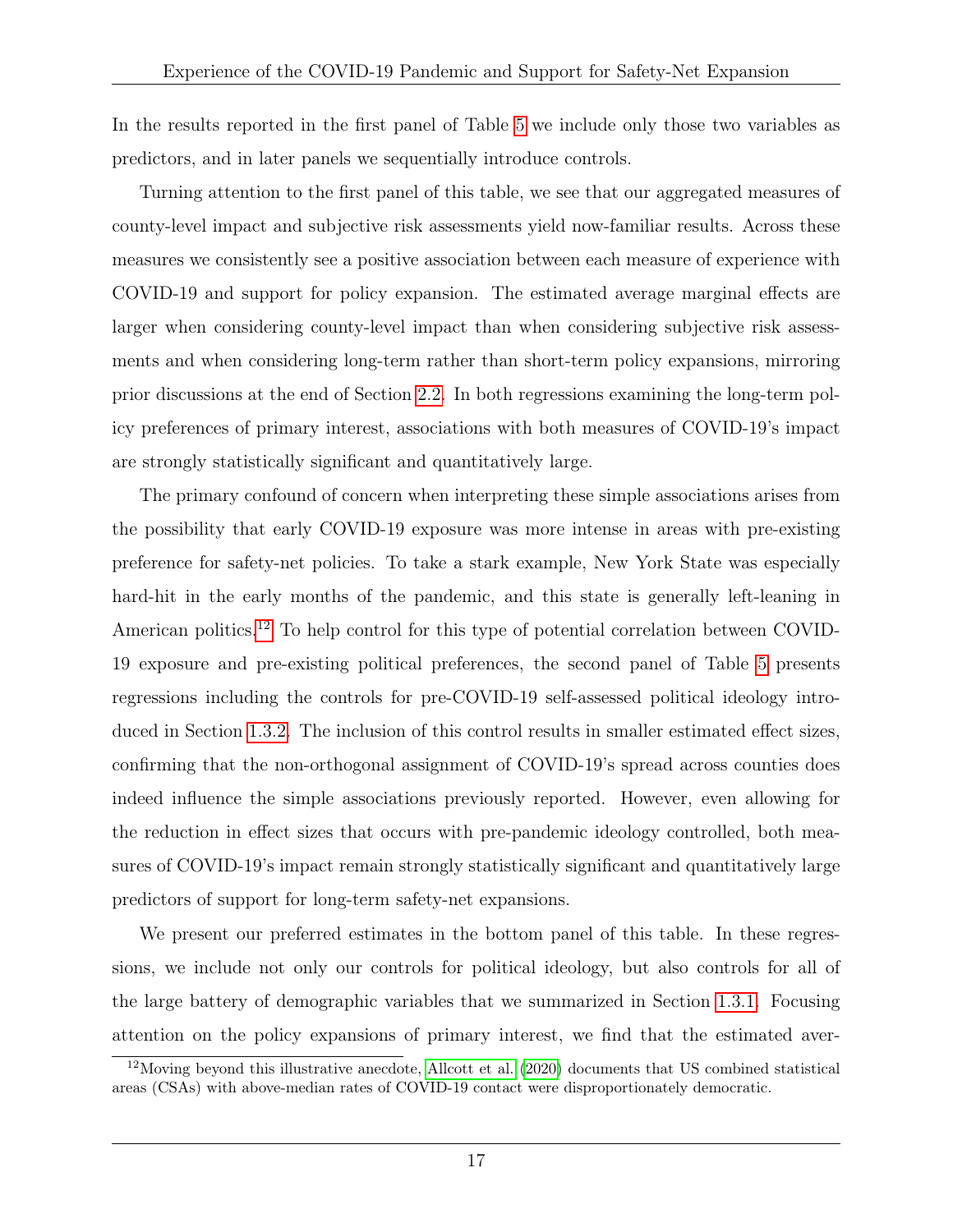age marginal effects of a 1-standard-deviation increase in county-level impact are a 4.1pp (s.e.=0.6pp) increase in probability of supporting long-term expansion of unemployment insurance and a 3.6pp (s.e.=0.08) increase in probability of supporting long-term expansion of government-provided healthcare. For a 1-standard-deviation increase in individual-level subjective risk assessments, the corresponding marginal effects are  $2.0 \text{pp}$  (s.e.=0.8pp) and  $2.1 \text{pp}$ (s.e.=0.8pp), respectively. As in previous analyses, somewhat smaller (although still quantitatively important and typically significant) marginal effects are found for short-term policy expansions. In the analysis of preferences for government expansion, we find significantly smaller and statistically significant positive effects.

### <span id="page-18-0"></span>2.5 Examining Changes from Pre-Pandemic Attitudes

The results of the prior section suggest that safety-net attitudes have been influenced by experiences during the first months of the pandemic. How often does this influence result in qualitative changes of attitudes from their pre-pandemic baseline? Unfortunately, because we did not anticipate the pandemic, we did not collect the pre-pandemic measurements of our primary survey questions that would ideally address this question. However, shortly before the pandemic (in August and September, 2019) the UAS deployed a survey collecting information on support for policies related to government-provided healthcare. By comparing changes in attitudes for policy expansion between that survey and our own we may provide a partial answer to this question of interest.

As we previously described in Section [1.3.3,](#page-10-4) the available pre-pandemic measures elicit respondents' support for "Medicare for all" and for plans to allow buy-in to Medicare for any American.<sup>[13](#page-18-1)</sup> In the analysis that follows, we restrict the sample to respondents who *opposed* either Medicare-related policy in 2019, and then estimate the impact of the COVID-19 experience measures on the probability of supporting safety-net expansion in 2020. We also restrict the sample to respondents who supported either Medicare-related policy in 2019, and then estimate the impact of our COVID-19 experience measures on the probability of opposing safety-net expansion in 2020. In all such regressions we include our broadest possible list of controls, as was included in Panel C of Table [5.](#page-32-0)

<span id="page-18-1"></span><sup>&</sup>lt;sup>13</sup>Responses to these questions are available for 2,203 of the 2,516 respondents to our primary survey.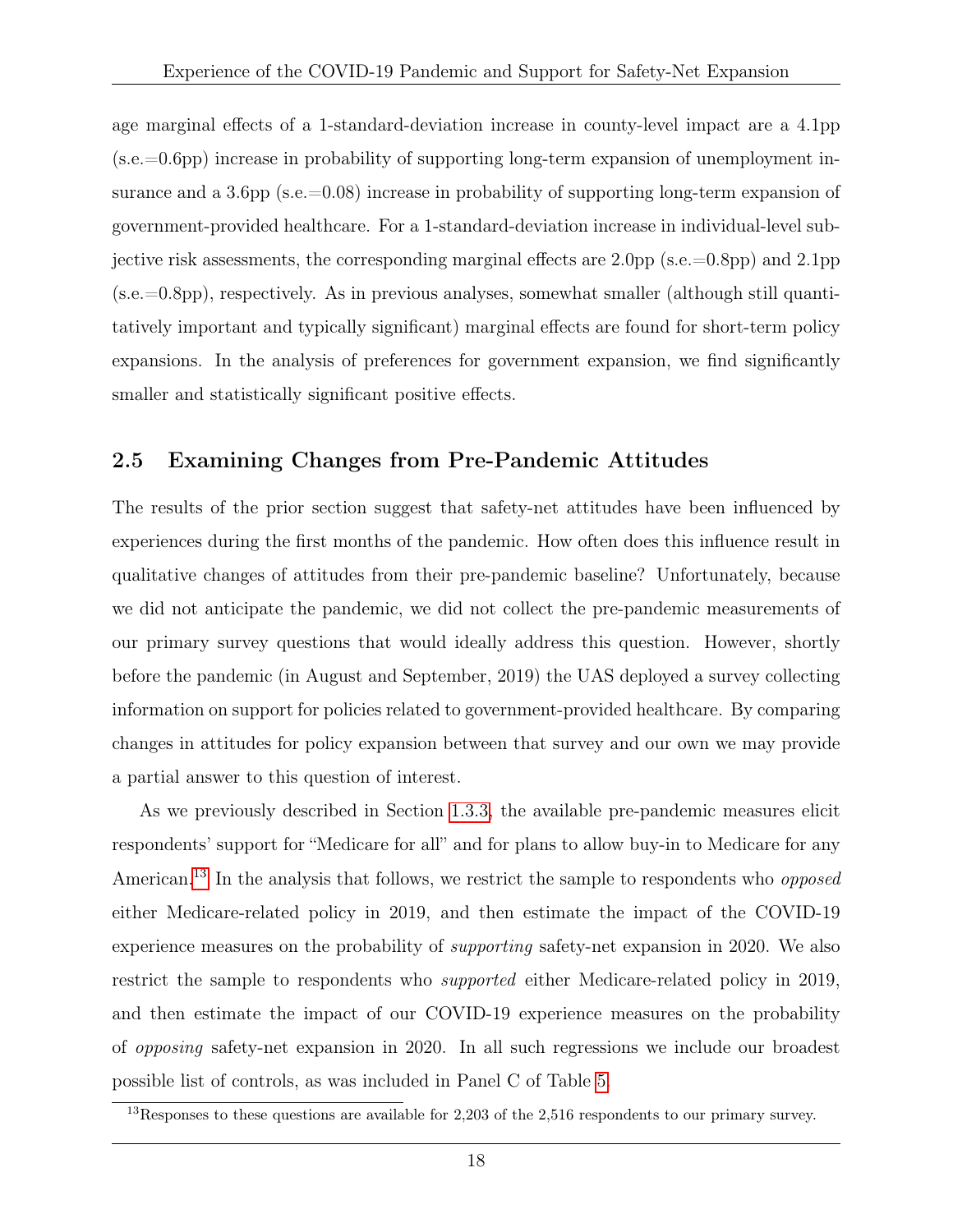Results of these analyses are presented in Table [6.](#page-33-0) Directing attention first to the first column, we see that individuals who opposed "Medicare for all" in 2019 are 5.8pp (s.e.=1.7pp) more likely to support policy expansion in 2020 if they faced a 1-standard-deviation higher county-level impact; they are 0.3pp (s.e.=1.7pp) more likely to support it in 2020 if they had a 1-standard-deviation higher subjective risk assessment. These findings suggest that some positions changed from opposition to support, and that this change is more likely if the individual had a harsher experience of the pandemic. Directing attention next to the second column, we see that individuals who supported "Medicare for all" in 2019 are 3.8pp (s.e.=1.2pp) less likely to oppose policy expansion in 2020 if they faced a 1-standarddeviation higher county-level impact; they are 1.3pp (s.e.=1.0pp) less likely to oppose it in 2020 if they had a 1-standard-deviation higher subjective risk assessment. These findings suggest that some positions changed from support to opposition, and that this change was more likely if the individual had a milder experience of the pandemic. We note that only the county-level impact variables in this analysis are statistically distinguishable from zero, but also that all estimated effects reported here are reporting changes in opinion consistent with the results of the prior section.

The third and fourth columns of Table [6](#page-33-0) conduct the same exercise but use support for Medicare buy in as the pre-pandemic reference attitude. Similar patterns arise, although with notably worse power in the regression of column 3. Recall from Section [1.3.3](#page-10-4) that "Medicare for all" had roughly equal support and opposition, resulting in roughly equal sample sizes for the regressions of columns 1 and 2 ( $n = 844$  and 850, respectively). In contrast, opposition to the Medicare buy-in proposal was rare, resulting in a very small sample for the regression of column 3 that is restricted to those subjects  $(n = 302)$ . Because of the detrimental consequences of this small sample size for standard errors and power, we view the analysis related to "Medicare for all" as more diagnostic and thus preferable, but we include analysis of both measures for transparency and completeness.

### <span id="page-19-0"></span>2.6 Assessing Persistence

The results presented thus far establish that June 2020 attitudes towards safety-net expansion responded to individuals' experiences with COVID-19. We next turn to an assessment of the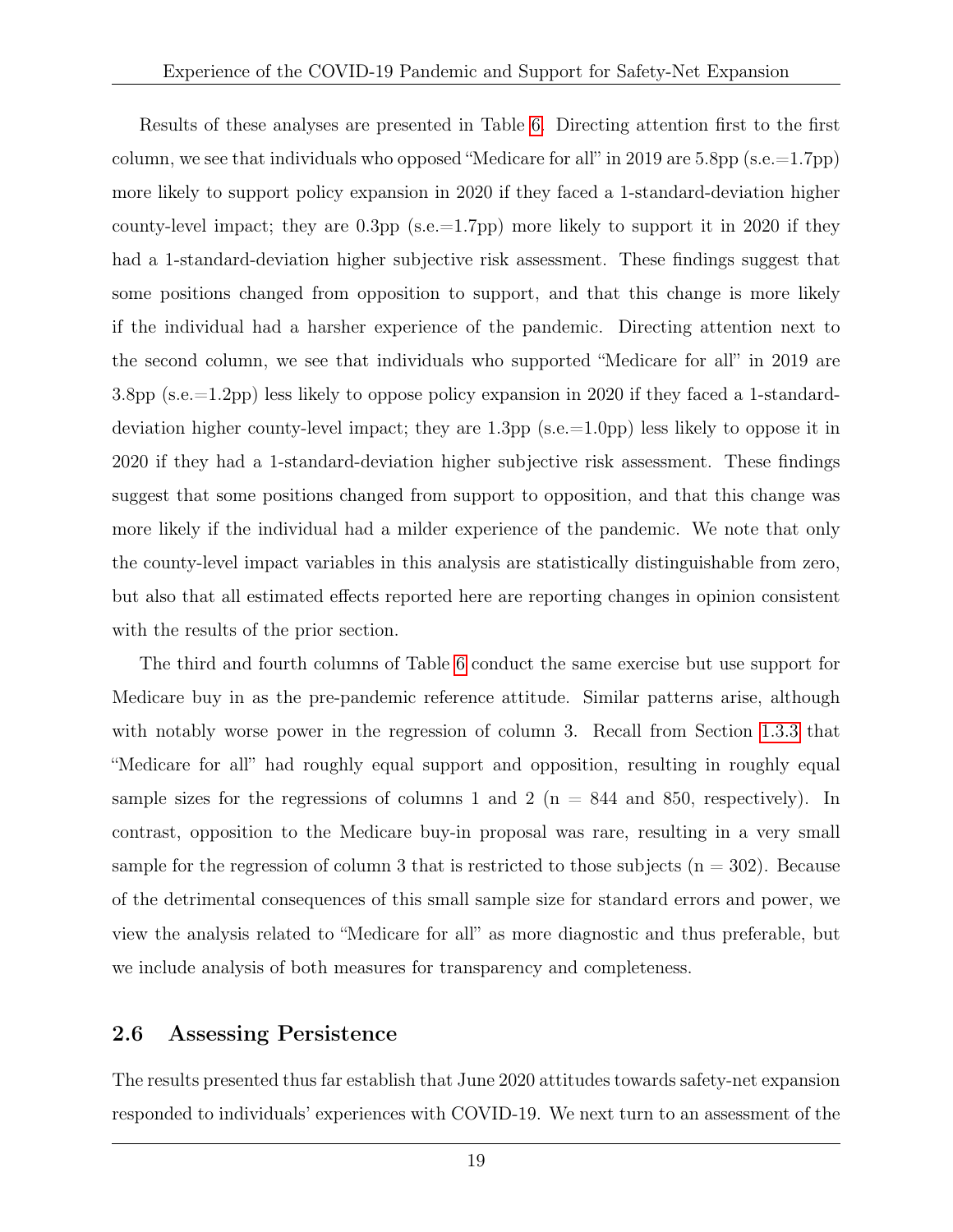persistence of these effects. To facilitate this assessment, we redeployed our long-term safetynet expansion questions to UAS panelists in a survey deployed in January and February 2021. With these data, we can examine whether the same measures used in prior analysis (capturing county-level impact as of June 2020 and capturing subjective risk assessments in April 2020) continue to predict attitudes towards policy expansion approximately 8 months later.

While a large fraction of respondents from our first survey participated in this follow-up, some did not. In the analysis that follows, we will analyze data for the 2,260 who completed both long-term safety-net questions in both waves of our data collection.

Fig. [1](#page-27-0) summarizes the raw distribution of responses in both waves of data collection. As is illustrated in this figure, support for long-term expansion of unemployment insurance grew over the intervening months of the pandemic. From mid 2020 to early 2021, support for policy expansion grew from 46% to 55% and opposition to policy expansion shrank from 37% to 24%, reflecting an overall increase in the popularity of this policy. In contrast, attitudes towards expansion of government-provided healthcare were more stable. Comparison of the data for mid 2020 and early 2021 reveals very little change in the degree of either strong support or strong opposition. To the extent that aggregate changes occurred, they take the form of individuals transitioning into being neutral from a previous position of marginal support or opposition.

Table [7](#page-34-0) presents our statistical analysis of persistence. In the first two columns we reproduce the analysis of columns 3 and 4 from Table [5.](#page-32-0) The sole difference is the imposition of the sample restriction noted above, restricting the data to the 2,260 who completed both long-term safety-net questions in both waves of our data collection. Comparing the results of these columns to those of Table [5](#page-32-0) reveals minimal differences, suggesting little impact of selection arising from focusing attention on respondents who completed both surveys. In columns 3 and 4, the dependent variables are replaced with their early 2021 measurements. Focusing attention on our preferred results in Panel C, we see that all four estimates imply a positive and qualitatively meaningful association between experience with COVID-19's impact and support for safety-net expansion, with strong statistical significance found for the county-level variables and mixed significance for the subjective risk assessments. Quan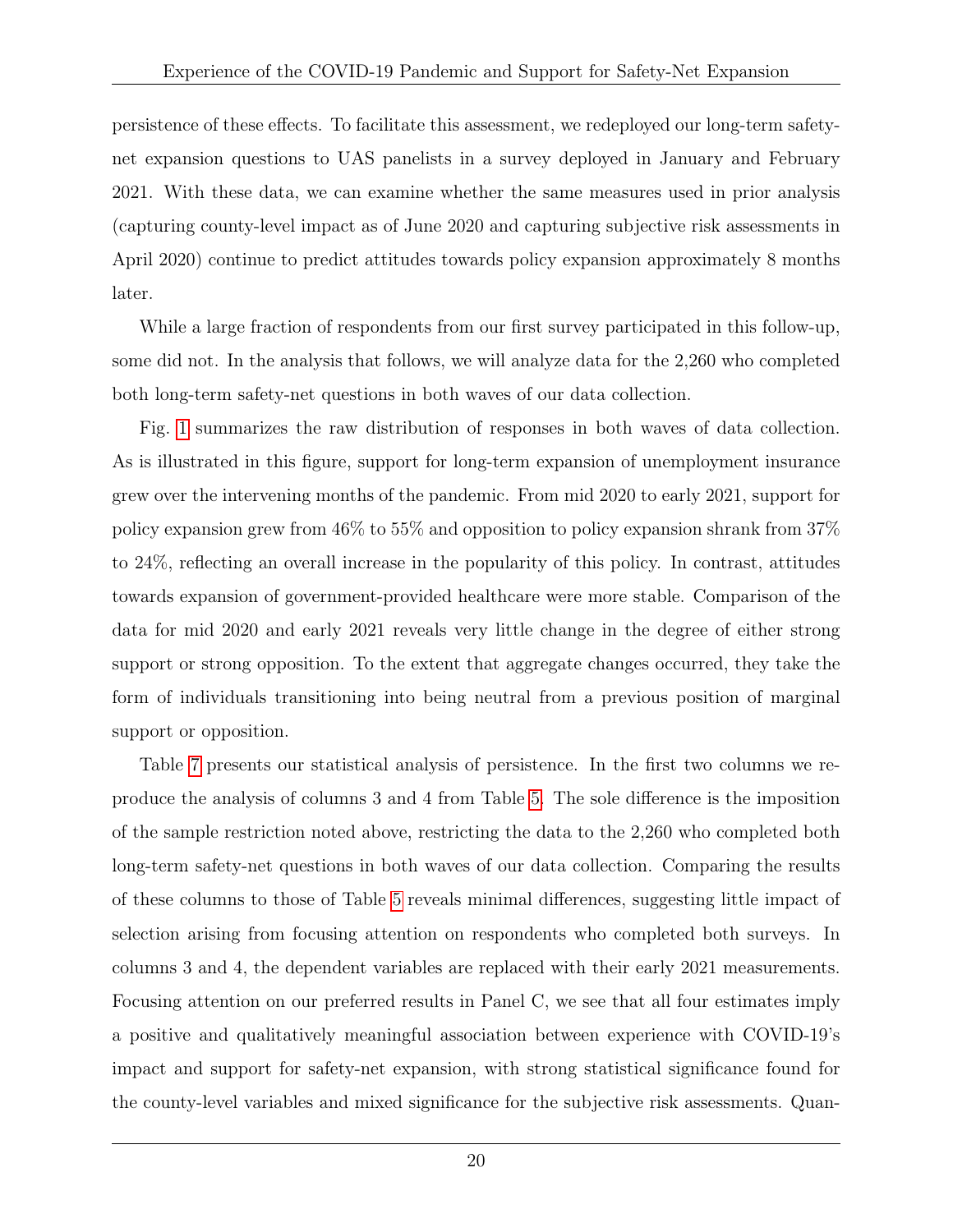titatively, estimated effect sizes in columns 3 and 4 of panel C are on average 74% of their value in columns 1 and 2.

Overall, these results suggest that the cross-county and cross-person differences in safetynet support that arose in the early months of the pandemic continued to exist until at least early 2021. Notably, this means that these differences persisted through the hotly contested election of 2020. Turning to the future, we can only speculate how long these differences will continue beyond the end of our data collection, and whether they will continue when<sup>[14](#page-21-1)</sup> the spread of COVID-19 fully ends. However, we believe that the modest rate of decay of the effect across the period we studied suggests the possibility that these differences could be relevant for years to come.

### <span id="page-21-0"></span>2.7 Assessing Attitudes Towards Funding Options

To the extent that COVID-19 exposure has influenced taste for government programs, how would the influenced individuals like to fund these changes? To assess this question, we conduct a closely analogous series of regressions to those of Panel C of Table [5,](#page-32-0) using our measures of experience with COVID-19 to predict respondents' support for short- and longterm increases in various taxes. Results are presented in Table [8.](#page-35-0) In contrast with prior analyses, where we consistently found that our COVID-19 experience measures were strongly related to our outcomes of interest, Table [8](#page-35-0) is most succinctly summarized by its absence of results. Across the 32 estimated coefficients, 23 estimates are statistically insignificant at the  $5\%$   $\alpha$ -level. Particularly when focusing on the long-term changes of primary interest, the sole clear finding is that greater exposure to the impacts of COVID-19 is associated with support for a wealth tax. Among the other taxes consider, we interpret the overall pattern of results to suggest little systematic change in tax preferences by COVID-19 experience.

Analysis of two additional variables further complements this finding. First, we conduct our standard ordered-logit regression, including political ideology and demographic controls, to predict responses to the prompt "I am personally willing to pay more in taxes." Responses options range from strongly disagree to strongly agree. We find that neither COVID-19

<span id="page-21-1"></span> $^{14}$ Or, more pessimistically, if.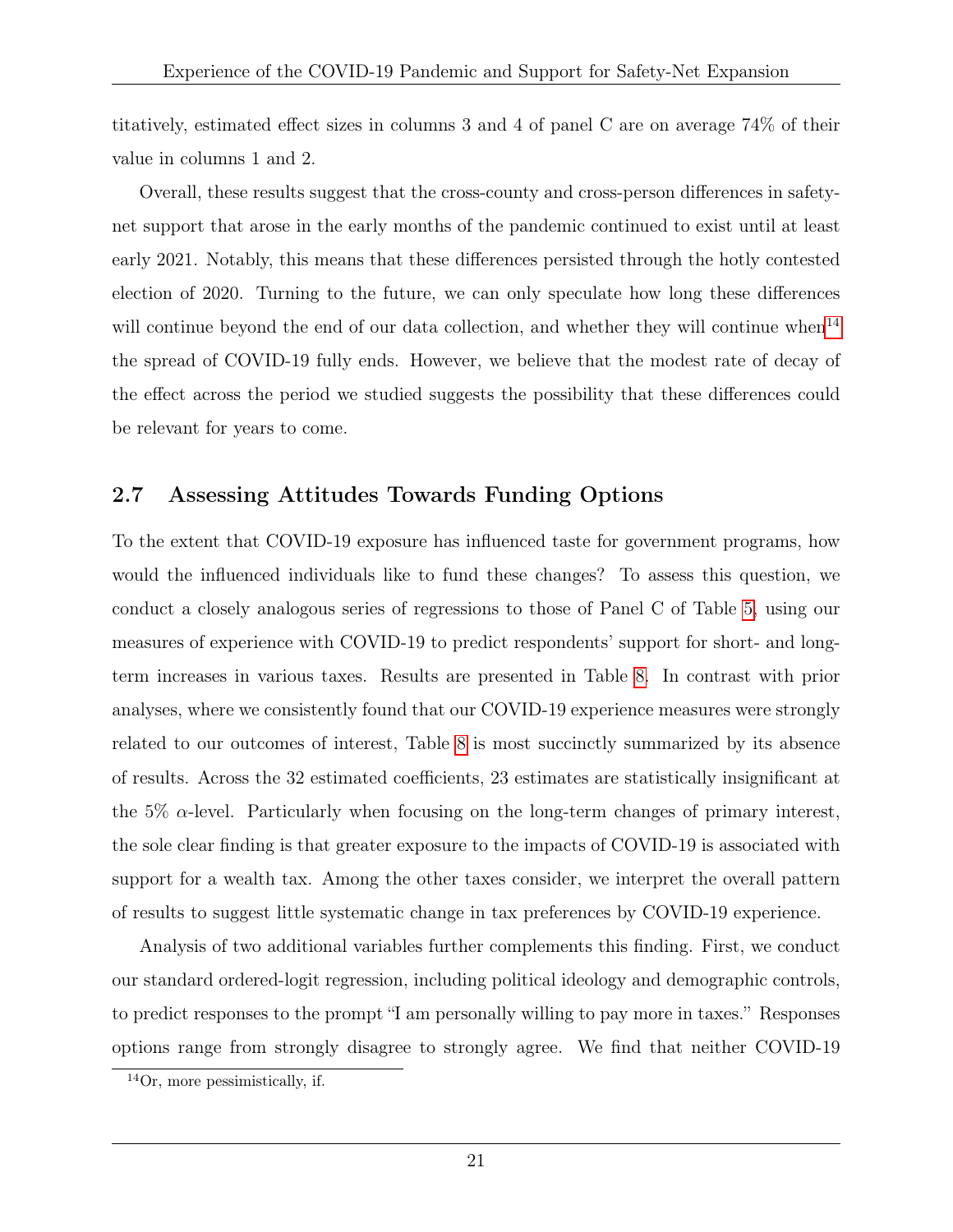impact measure serves as a statistically significant predictor in this framework.[15](#page-22-0) Second, we conduct our standard ordered-logit regression, again including political ideology and demographic controls, to predict responses to the prompt "Do you support or oppose longterm increases in the government deficit?" We find that a 1-standard-deviation higher countylevel impact is associated with a  $6.3$ pp (s.e.=0.5pp; p<0.01) higher probability of support and that a 1-standard-deviation higher subjective risk assessment is association with a 5.1pp  $(s.e.=0.8\text{pp}; p<0.01)$  higher probability of support.<sup>[16](#page-22-1)</sup>

Taken together, these results suggest that respondents view deficit spending as the primary means to fund the changes to safety-net policy that COVID-19 has motivated them to consider.

### 3 Discussion

The COVID-19 pandemic placed tremendous strain on America's social safety net. For academics, this served as an opportunity for reflection on safety-net policies. Many research teams have focused their efforts on documenting the interaction of the pandemic with safetynet systems and examining how such systems might be improved for future needs (see, e.g., [Bitler, Hoynes and Schanzenbach, 2020;](#page-23-0) [Catherine, Miller and Sarin, 2020;](#page-24-8) [Ganong, Noel](#page-24-9) [and Vavra, 2020;](#page-24-9) [Mitman and Rabinovich, 2021;](#page-25-10) [Moffitt and Ziliak, 2020\)](#page-25-0).

Just as academics have seen COVID-19 as a potentially important learning opportunity, so too has the American public. In this article we have demonstrated that the American populace's support for safety-net policy has reacted in quantitatively important ways to their experiences in the early months of the pandemic. This influence on policy preferences may have already had an impact on American politics, perhaps contributing to the finding that county-level infection and death counts predicted a loss of vote-share for incumbent President Trump in the 2020 presidential election [\(Baccini, Brodeur and Weymouth, 2021\)](#page-23-6). Should differences of the magnitude documented in our paper persist for years, they may

<span id="page-22-0"></span><sup>15</sup>County-level impact: marginal effect=-0.4pp; s.e.=0.5pp; p=0.43. Subj. risk assessment: marginal effect= $-0.8$ pp; s.e.= $0.7$ pp; p= $0.22$ .

<span id="page-22-1"></span><sup>&</sup>lt;sup>16</sup>Results for short-term increases in government deficits are qualitatively similar but smaller in magnitude and weaker in significance. County-level impact: marginal effect=2.4pp; s.e.=0.5pp;  $p < 0.01$ . Subj. risk assessment: marginal effect=1.0pp; s.e.=1.0pp;  $p=0.32$ .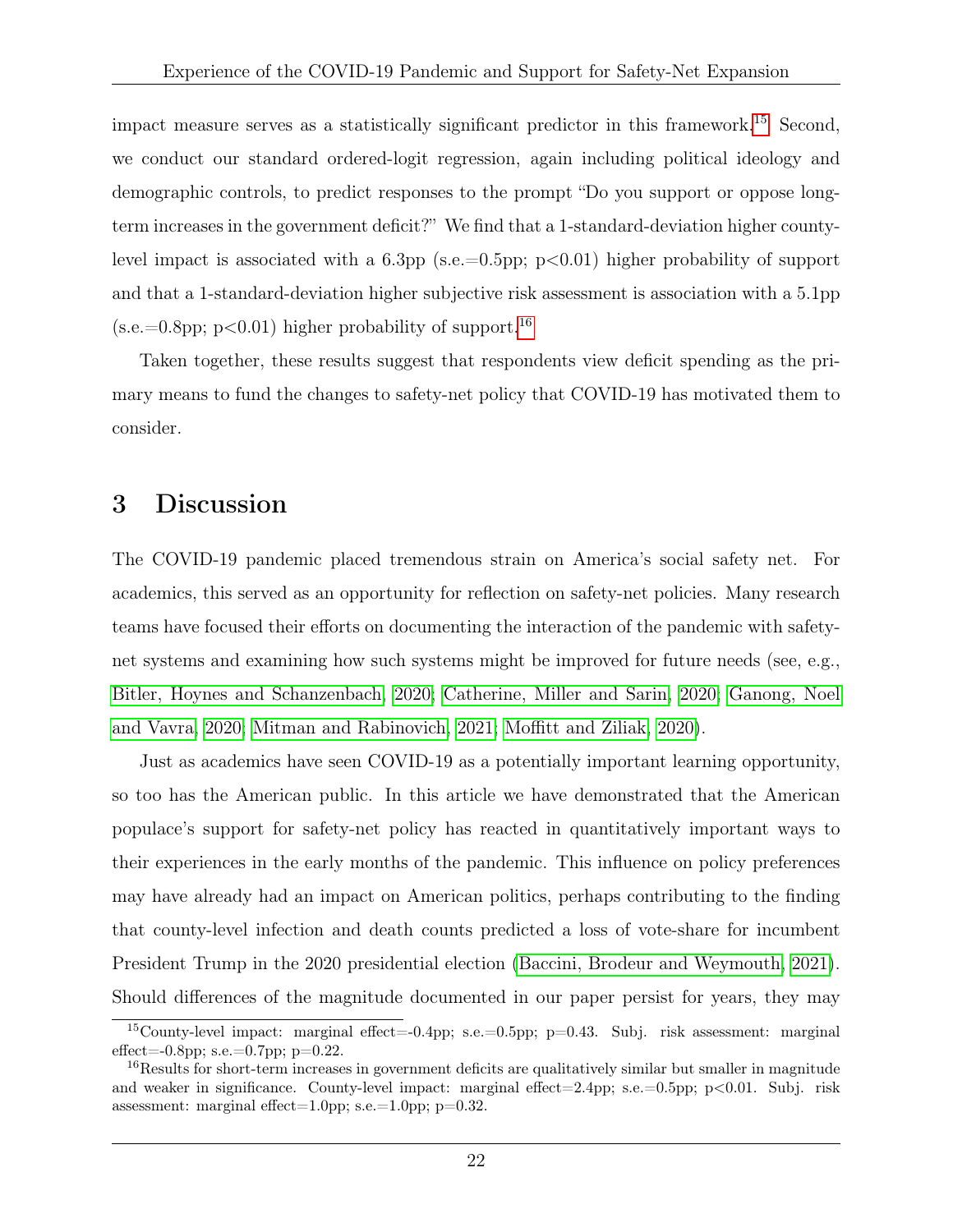substantially influence the nature of political support for safety-net policies during a window where consideration of significant reform appears likely.

# References

- <span id="page-23-5"></span>Allcott, Hunt, Levi Boxell, Jacob C Conway, Billy A Ferguson, Matthew Gentzkow, and Benny Goldman. 2020. "What Explains Temporal and Geographic Variation in the Early US Coronavirus Pandemic?" National Bureau of Economic Research Working Paper 27965.
- <span id="page-23-2"></span>Ares, Macarena, Reto Bürgisser, and Silja Häusermann. 2021. "Attitudinal Polarization Towards the Redistributive Role of the State in the Wake of the COVID-19 Crisis." Journal of Elections, Public Opinion and Parties, 31(sup1): 41–55.
- <span id="page-23-6"></span>Baccini, Leonardo, Abel Brodeur, and Stephen Weymouth. 2021. "The COVID-19 Pandemic and the 2020 US Presidential Election." Journal of Population Economics, 34(2): 739–767.
- <span id="page-23-4"></span>Becker, Sascha O., Irena Grosfeld, Pauline Grosjean, Nico Voigtländer, and Ekaterina Zhuravskaya. 2020. "Forced Migration and Human Capital: Evidence from Post-WWII Population Transfers." American Economic Review, 110(5): 1430–63.
- <span id="page-23-0"></span>Bitler, Marianne, Hilary W Hoynes, and Diane Whitmore Schanzenbach. 2020. "The Social Safety Net in the Wake of COVID-19." Brookings Papers on Economic Activity, 119–145.
- <span id="page-23-1"></span>Bivens, Josh, and Ben Zipperer. 2020. "Health Insurance and the COVID-19 Shock." Economic Policy Institute Report.
- <span id="page-23-3"></span>Bol, Damien, Marco Giani, André Blais, and Peter John Loewen. 2020. "The Effect of COVID-19 Lockdowns on Political Support: Some Good News for Democracy." European Journal of Political Research.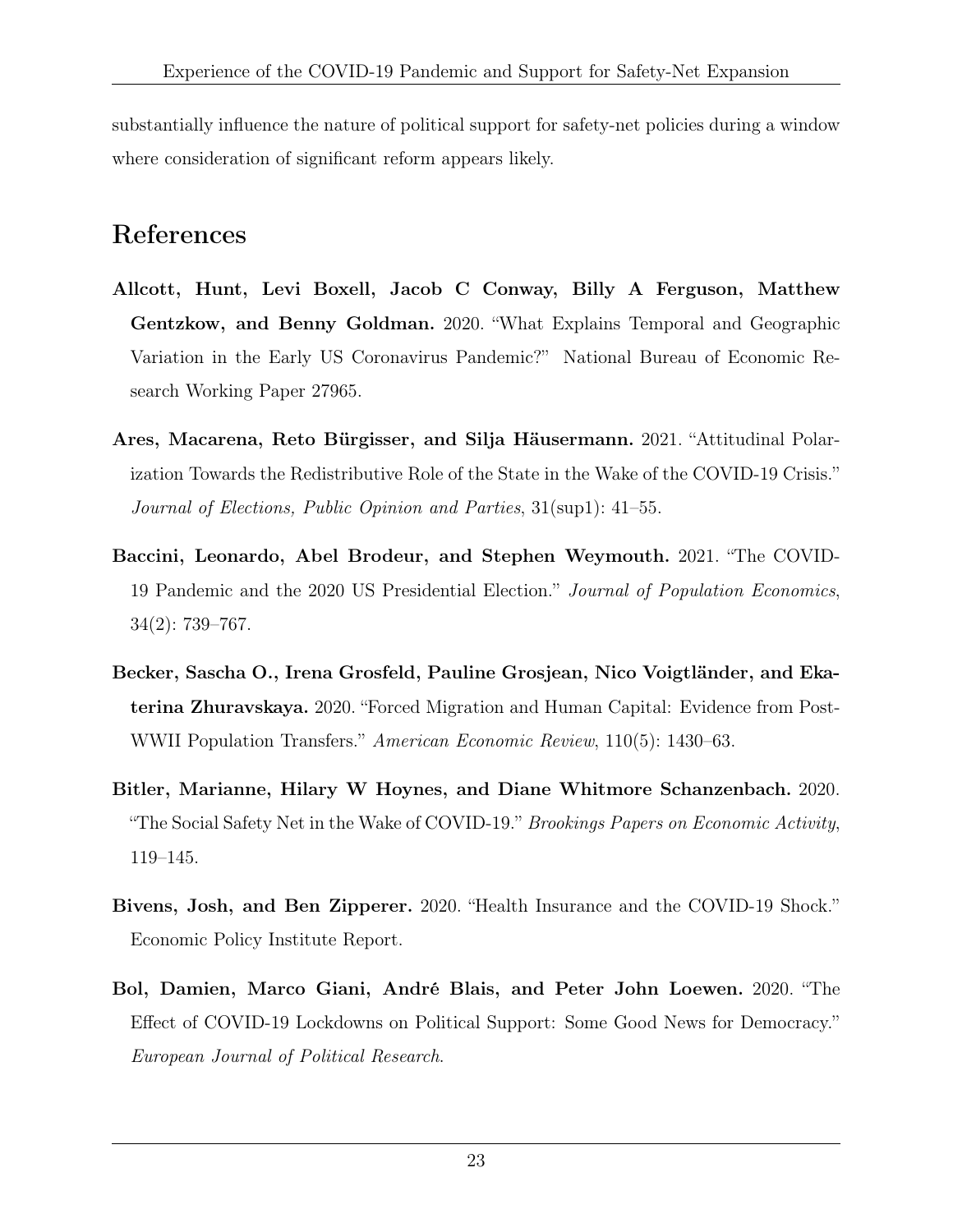- <span id="page-24-8"></span>Catherine, Sylvain, Max Miller, and Natasha Sarin. 2020. "Relaxing Household Liquidity Constraints through Aocial Aecurity." Journal of Public Economics, 189: 104243.
- <span id="page-24-1"></span>Citrin, Jack. 1979. "Do People Want Something for Nothing: Public Opinion on Taxes and Government Spending." National Tax Journal, 32(2): 113–129.
- <span id="page-24-4"></span>Daniele, Gianmarco, Andrea FM Martinangeli, Francesco Passarelli, Willem Sas, and Lisa Windsteiger. 2020. "Wind of Change? Experimental Survey Evidence on the COVID-19 Shock and Socio-political Attitudes in Europe." Max Planck Institute for Tax Law and Public Finance Working Paper.
- <span id="page-24-5"></span>Foremny, Dirk, Pilar Sorribas-Navarro, and Judit Vall Castelló. 2020. "Living at the Peak: Health and Public Finance During the COVID-19 Pandemic." Social Science Research Network Working Paper 3578483.
- <span id="page-24-0"></span>Free, Lloyd A., and Hadley Cantril. 1967. The Political Beliefs of Americans: A Study of Public Opinion. Rutgers University Press.
- <span id="page-24-9"></span>Ganong, Peter, Pascal Noel, and Joseph Vavra. 2020. "US Unemployment Insurance Replacement Rates During the Pandemic." Journal of Public Economics, 191: 104273.
- <span id="page-24-6"></span>Giuliano, Paola, and Antonio Spilimbergo. 2014. "Growing up in a Recession." Review of Economic Studies.
- <span id="page-24-3"></span>Hansen, John Mark. 1998. "Individuals, Institutions, and Public Preferences over Public Finance." American Political Science Review, 92(3): 513–531.
- <span id="page-24-7"></span>Heffetz, Ori, and Guy Ishai. 2021. "Which Beliefs? Behavior-Predictive Beliefs are Inconsistent with Information-Based Beliefs: Evidence from Covid-19." Social Science Research Network Working Paper 3859318.
- <span id="page-24-2"></span>Ladd, Everett Carll, Marilyn Potter, Linda Basilick, Sally Daniels, and Dana Suszkiw. 1979. "The Polls: Taxing and Spending." The Public Opinion Quarterly, 43(1): 126–135.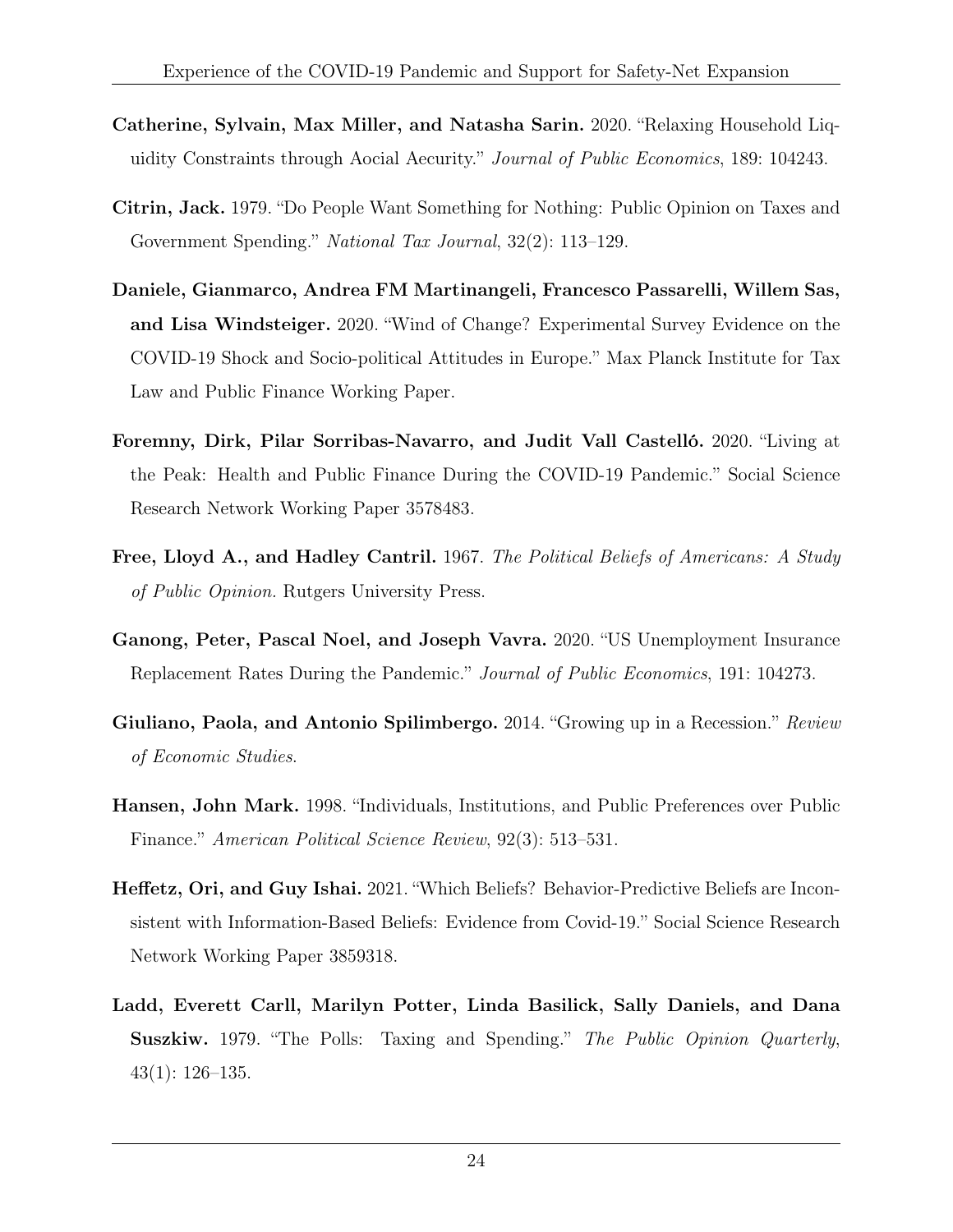- <span id="page-25-5"></span>Malmendier, Ulrike, and Stefan Nagel. 2011. "Depression Babies: Do Macroeconomic Experiences Affect Risk Taking?" The Quarterly Journal of Economics, 126(1): 373–416.
- <span id="page-25-4"></span>Malmendier, Ulrike, and Stefan Nagel. 2015. " Learning from Inflation Experiences." The Quarterly Journal of Economics, 131(1): 53–87.
- <span id="page-25-7"></span>Malmendier, Ulrike, Stefan Nagel, and Zhen Yan. 2021. "The Making of Hawks and Doves." Journal of Monetary Economics, 117: 19–42.
- <span id="page-25-6"></span>Margalit, Yotam M. 2013. "Explaining Social Policy Preferences: Evidence from the Great Recession." The American Political Science Review, 107(1): 80–103.
- <span id="page-25-10"></span>Mitman, Kurt, and Stanislav Rabinovich. 2021. "Whether, When and How to Extend Unemployment Benefits: Theory and Application to COVID-19." Journal of Public Economics, 200: 104447.
- <span id="page-25-0"></span>Moffitt, Robert A, and James P Ziliak. 2020. "COVID-19 and the U.S. Safety Net." National Bureau of Economic Research Working Paper 27911.
- <span id="page-25-1"></span>Mueller, Eva. 1963. "Public Attitudes Toward Fiscal Programs." The Quarterly Journal of Economics, 77(2): 210–235.
- <span id="page-25-3"></span>Page, Benajmin I., and Robert Y. Shapiro. 2010. The Rational Public: Fifty Years of Trends in Americans' Policy Preferences. University of Chicago Press.
- <span id="page-25-8"></span>Pathak, Parag A, Alex Rees-Jones, and Tayfun Sönmez. 2020. "Reversing Reserves." National Bureau of Economic Research Working Paper 26963.
- <span id="page-25-9"></span>Rees-Jones, Alex, John D'Attoma, Amedeo Piolatto, and Luca Salvadori. 2020. "COVID-19 Changed Tastes for Safety-Net Programs." National Bureau of Economic Research Working Paper 27865.
- <span id="page-25-2"></span>Sears, David O., and Jack Citrin. 1982. Tax Revolt: Something for Nothing in California. Harvard University Press.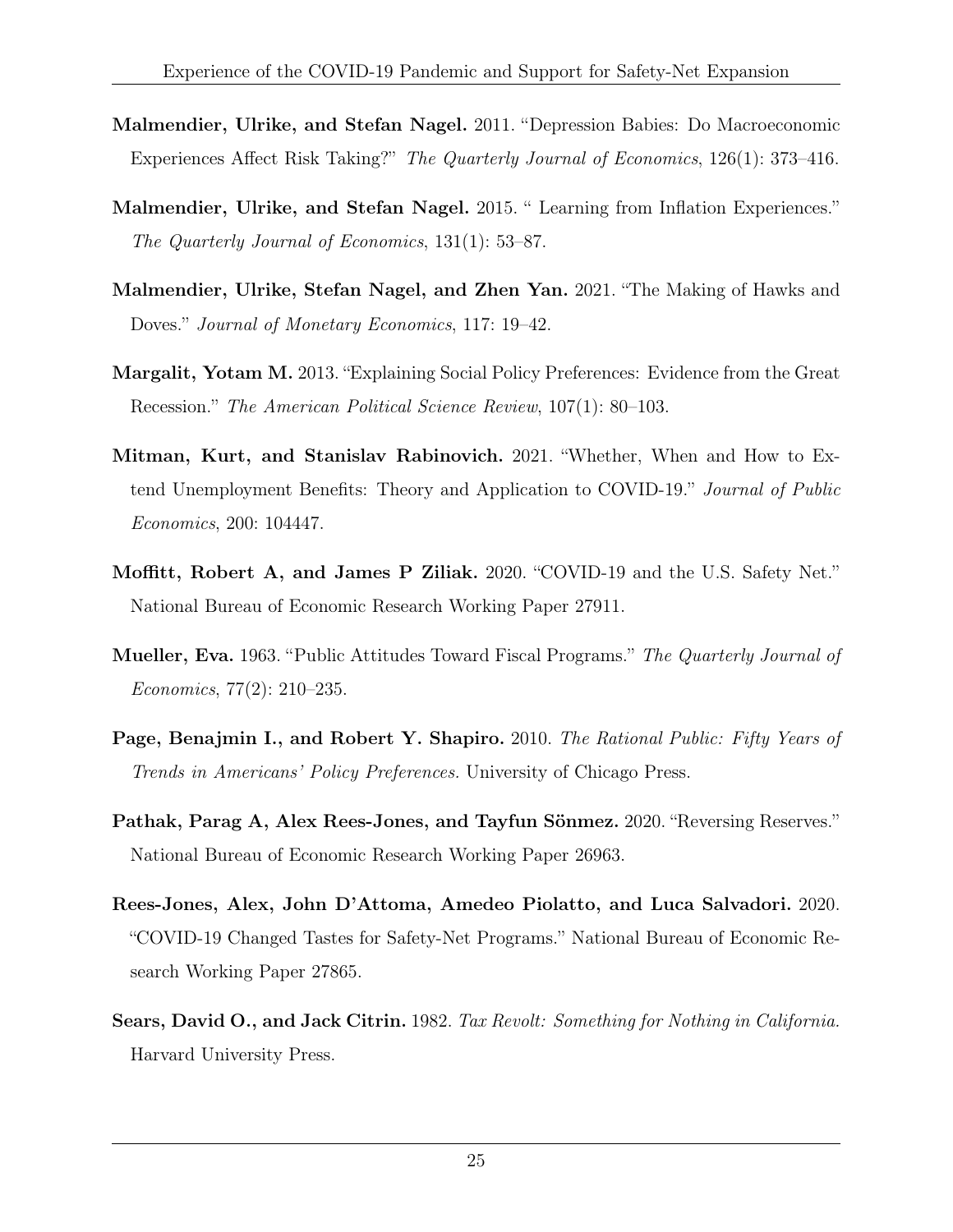<span id="page-26-0"></span>Tuxhorn, Kim-Lee, John D'Attoma, and Sven Steinmo. 2021. "Do Citizens Want Something for Nothing? Mass Attitudes and the Federal Budget." Politics & Policy, 49(3): 566–593.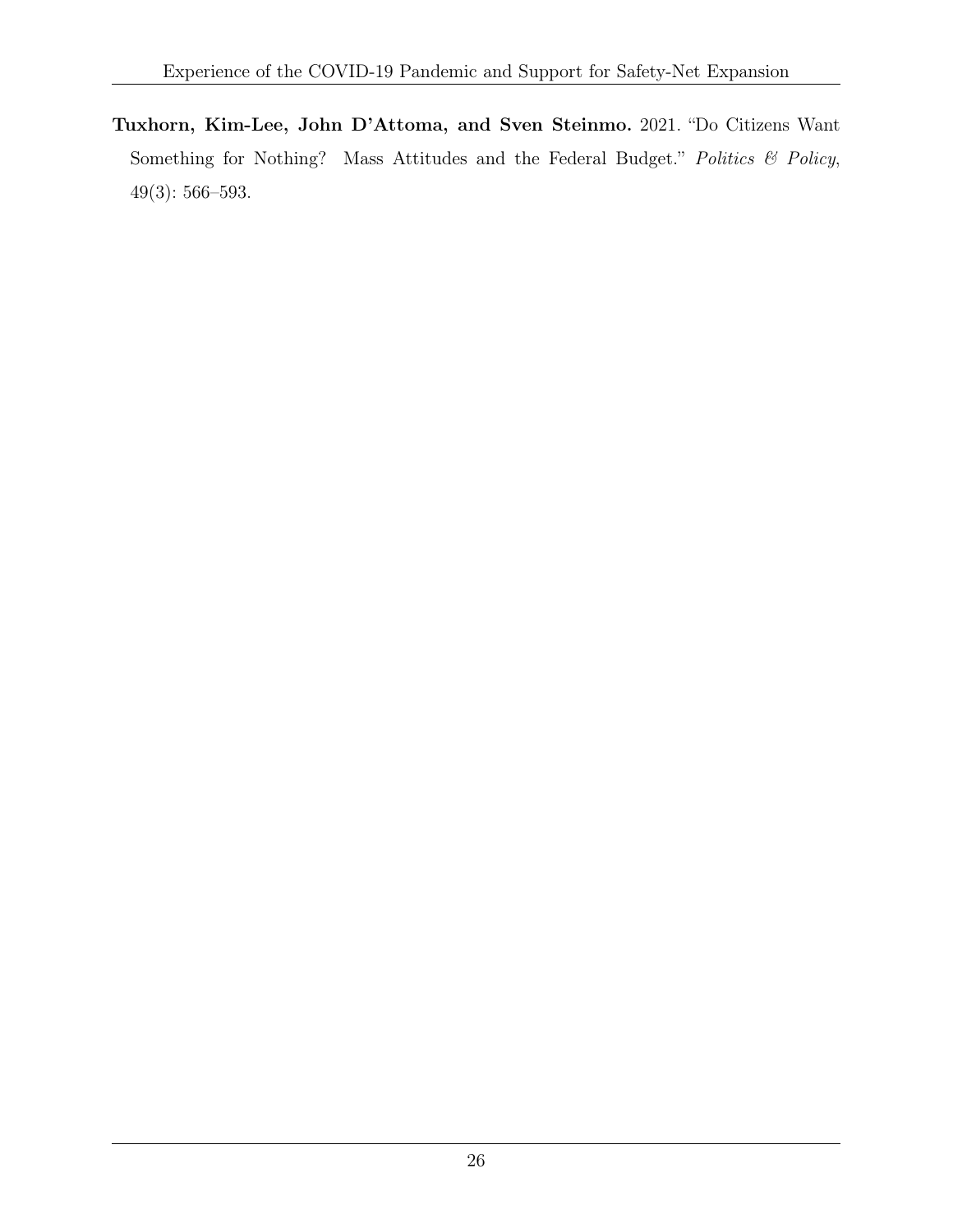<span id="page-27-0"></span>

Figure 1: Evolution of Policy Support from Mid 2020 to Early 2021

Notes: This figure presents the distribution of responses to our primary policy support questions in both waves of our study. The distributions marked "mid 2020" come from our primary survey run in June, 2020. The distributions marked "early 2021" come from our follow-up survey run in January and February, 2021. The sample for this Figure is restricted to individuals who answered all four presented questions, and thus excludes individuals who did not participate in the follow-up survey.  $n = 2,260$ .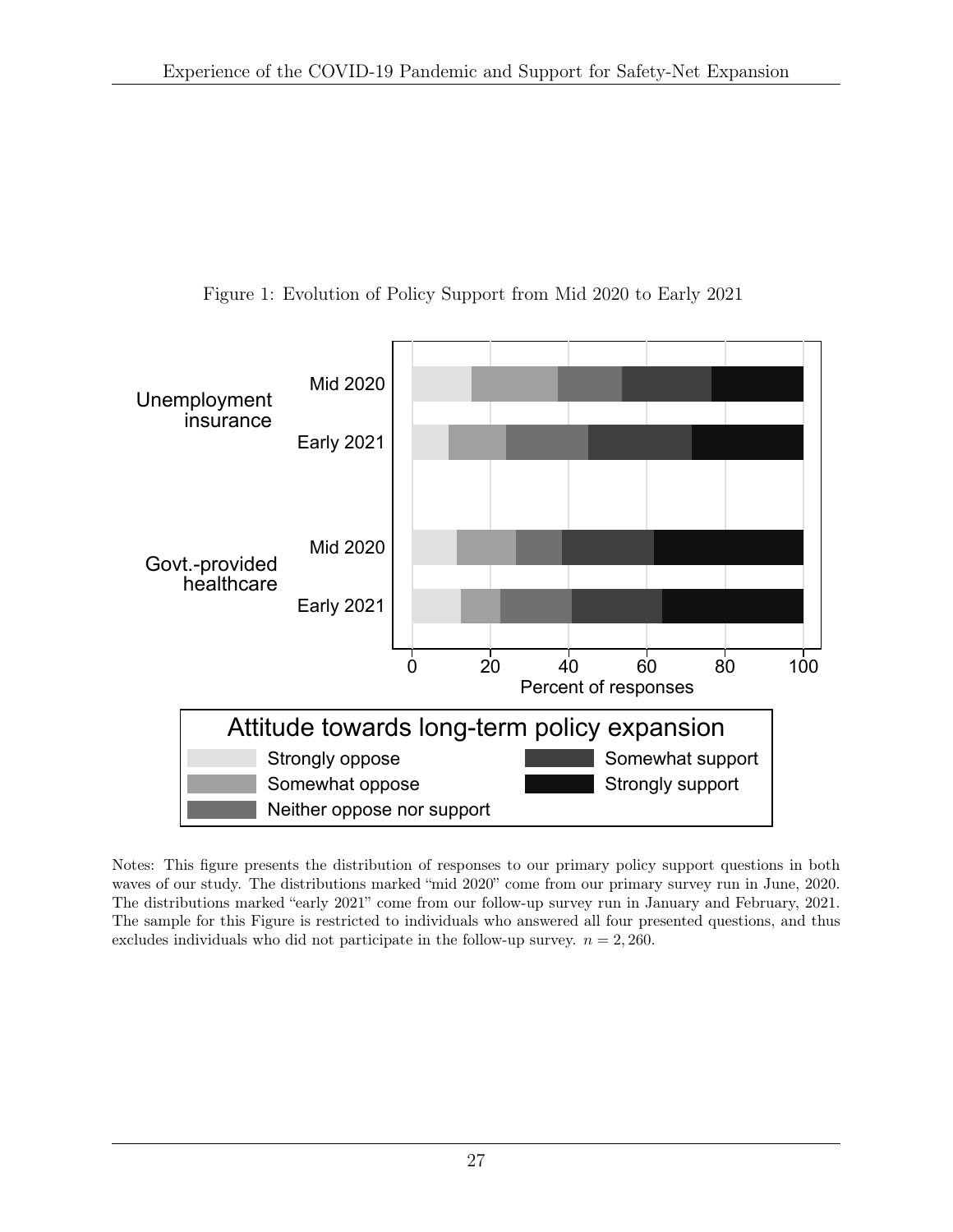<span id="page-28-0"></span>

| Measure Label                      | <b>Survey Text</b>                                                                                                                                                                                                                                |
|------------------------------------|---------------------------------------------------------------------------------------------------------------------------------------------------------------------------------------------------------------------------------------------------|
| Subj. Risk of Infection            | "On a scale of 0 to 100 percent, what is the chance"<br>that you will get the coronavirus in the next three<br>months? If you're not sure, please give your best<br>guess."                                                                       |
| Subj. Risk of Death                | "If you do get the coronavirus, what is the percent<br>chance you will die from it? If you're not sure,<br>please give your best guess."                                                                                                          |
| Subj. Risk From Activities         | Index formed from responses to the question "How"<br>safe or unsafe are the following actions for avoiding<br>exposure to coronavirus?"*                                                                                                          |
| Subj. Risk of Running Out of Money | "The coronavirus may cause economic challenges"<br>for some people regardless of whether they are ac-<br>tually infected. What is the percent chance you<br>will run out of money because of the coronavirus<br>in the next three months?"        |
| Subj. Risk of Losing Job           | "The coronavirus may cause economic challenges<br>for some people regardless of whether they are ac-<br>tually infected. What is the percent chance that<br>you will lose your job because of the coronavirus<br>within the next three months?"** |

Table 1: Phrasing of Subjective Risk Assessments

Notes: This table presents the text of the survey questions capturing subjective assessments of risks associated with the COVID-19 pandemic. All measures are drawn from UAS survey 235, deployed in April 2020. \*Actions considered were: grocery shopping; attending gatherings of more than 100 people; going to the hospital; dining in at restaurants; eating take-out meals from restaurants; visiting with relatives or friends in their home; handling packages that have been delivered; playing on playground equipment; touching door knobs, countertops, and other surfaces in your home; interacting closely with other members of your household; going outside to walk, hike, or exercise. Response options, with the numerical coding we adopted, were (1) extremely unsafe, (2) somewhat unsafe, (3) unsure, (4) somewhat unsafe, and (5) very unsafe. Our index is the average of these numerical values across all actions considered.

\*\*This measure was not elicited from respondents who were not employed immediately prior to the survey. Respondents not presented with this question are therefore a mix of individuals not participating in the labor force prior to COVID-19 (thus having a 0% chance of losing their job due to COVID-19), as well as individuals who had already lost their jobs due to COVID-19 (thus having a 100% chance of losing their job due to COVID-19). We code individuals who were not employed at the time of the last quarterly demographic survey as having a 0% chance of losing their job due to COVID-19, and those who were employed at the time of the last quarterly demographic survey but who lost their job in the interim as having a 100% chance of losing their job due to COVID-19.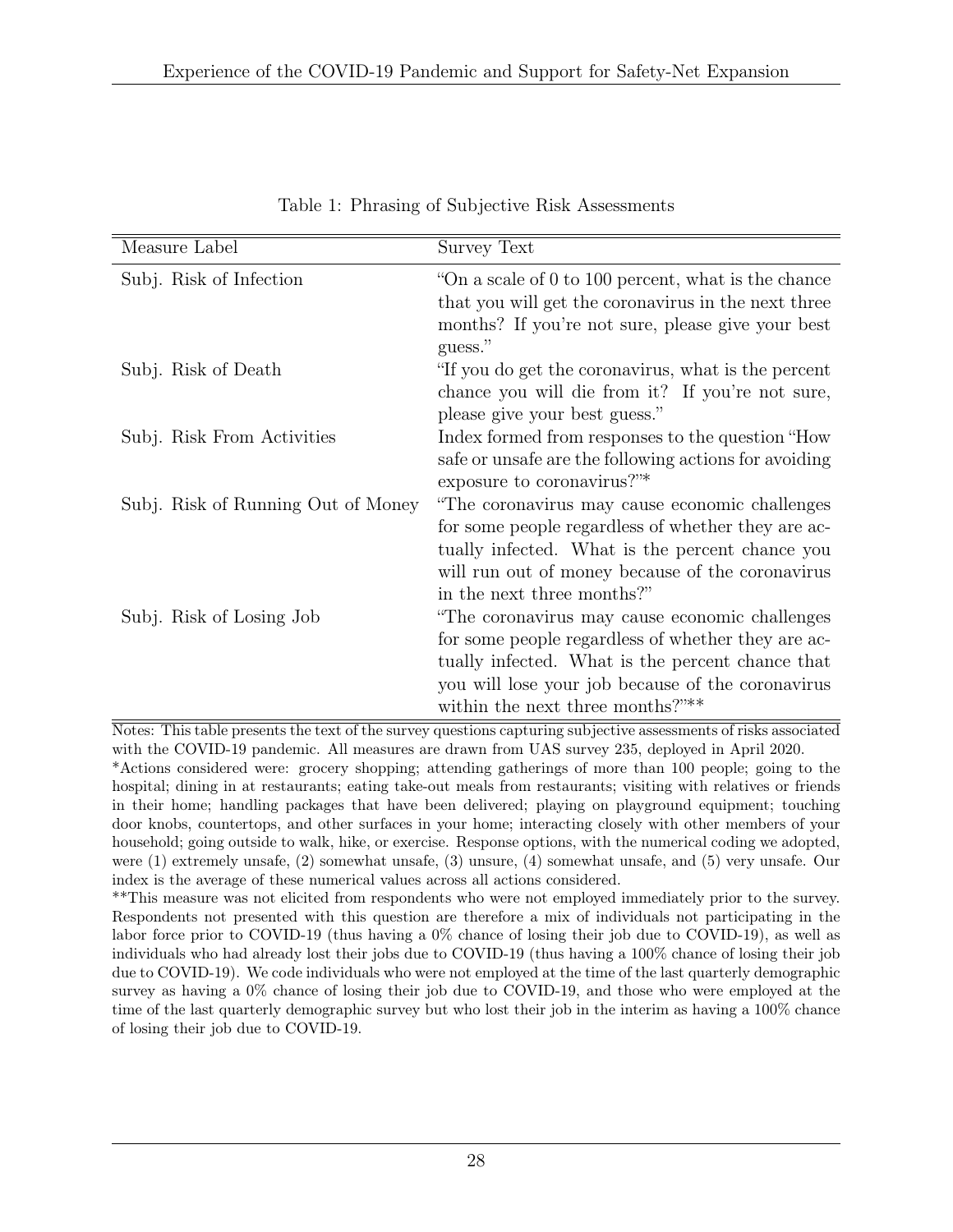<span id="page-29-0"></span>

|                              |                  | Short-term expansion of |                   | Long-term expansion of |
|------------------------------|------------------|-------------------------|-------------------|------------------------|
|                              | Treepportal Read | Gontz Dropingo          | Uneapolista da Ca | Gort Atomical          |
|                              | $\%$             | %                       | $\%$              | $\%$                   |
| 1 Strongly oppose            | 4                | $\overline{4}$          | 15                | 11                     |
| 2 Somewhat oppose            | 9                | 6                       | 22                | 15                     |
| 3 Neither oppose nor support | 12               |                         | 16                | 12                     |
| 4 Somewhat support           | 32               | 30                      | 23                | 23                     |
| 5 Strongly support           | 43               | 48                      | 24                | 38                     |
|                              | 2,514            | 2,509                   | 2,513             | 2,514                  |

### Table 2: Distribution of Tastes for Policy Expansions

Notes: This table presents summary statistics for our survey measures of support for policy expansion.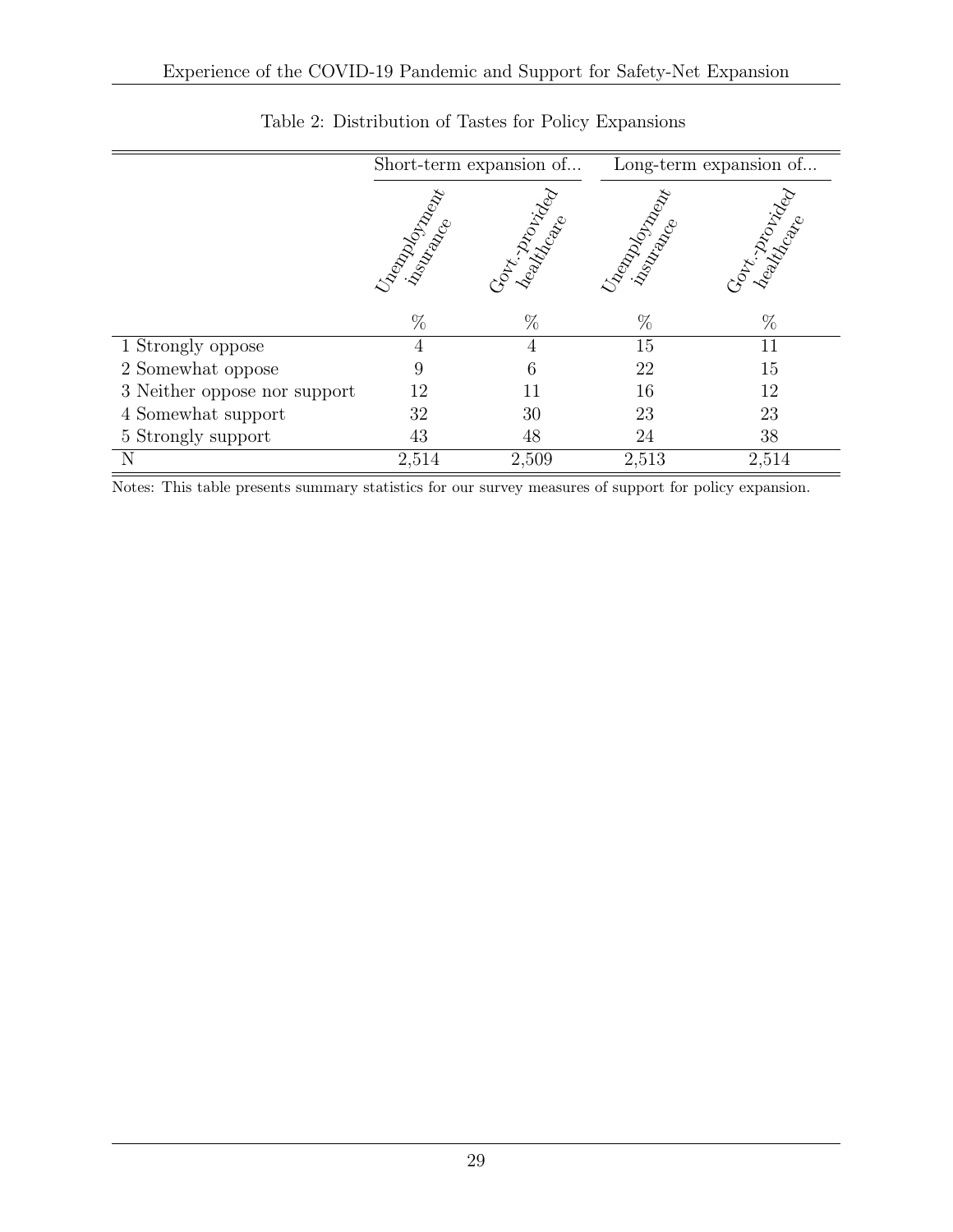<span id="page-30-0"></span>

|                                                                                                                                                                                                                                                                                                                                                                                                                                                                                                                                                                                                                                                              |                                                                                                                                                                                                                                                                                                              | Short-term expansion of                                                                                        |                                                                       | Long-term expansion of.                               | govt.<br>Bigger                                                                                                                                                                                                                 |
|--------------------------------------------------------------------------------------------------------------------------------------------------------------------------------------------------------------------------------------------------------------------------------------------------------------------------------------------------------------------------------------------------------------------------------------------------------------------------------------------------------------------------------------------------------------------------------------------------------------------------------------------------------------|--------------------------------------------------------------------------------------------------------------------------------------------------------------------------------------------------------------------------------------------------------------------------------------------------------------|----------------------------------------------------------------------------------------------------------------|-----------------------------------------------------------------------|-------------------------------------------------------|---------------------------------------------------------------------------------------------------------------------------------------------------------------------------------------------------------------------------------|
|                                                                                                                                                                                                                                                                                                                                                                                                                                                                                                                                                                                                                                                              | insurance<br><b>Watt Additional Production</b>                                                                                                                                                                                                                                                               | Nealthcare<br>Paptidorida                                                                                      | instruction<br><b>Want Addutor 1</b>                                  | Nealthcare<br>Paptidord Hop                           |                                                                                                                                                                                                                                 |
| County infections                                                                                                                                                                                                                                                                                                                                                                                                                                                                                                                                                                                                                                            | $3.5***$                                                                                                                                                                                                                                                                                                     | $4.3***$                                                                                                       | $8.5***$                                                              | $9.2***$                                              | $2.5***$                                                                                                                                                                                                                        |
|                                                                                                                                                                                                                                                                                                                                                                                                                                                                                                                                                                                                                                                              |                                                                                                                                                                                                                                                                                                              |                                                                                                                |                                                                       |                                                       |                                                                                                                                                                                                                                 |
| County deaths                                                                                                                                                                                                                                                                                                                                                                                                                                                                                                                                                                                                                                                | $(0.4)$<br>3.3***                                                                                                                                                                                                                                                                                            | $(0.4)$<br>4.4 ***                                                                                             | $(0.5)$<br>8.4 ***                                                    | $(0.5)$<br>9.2***                                     | $(0.2)$<br>2.5***                                                                                                                                                                                                               |
|                                                                                                                                                                                                                                                                                                                                                                                                                                                                                                                                                                                                                                                              |                                                                                                                                                                                                                                                                                                              |                                                                                                                | $(0.7)$<br>4.9*                                                       |                                                       |                                                                                                                                                                                                                                 |
| County unemployment shock                                                                                                                                                                                                                                                                                                                                                                                                                                                                                                                                                                                                                                    | $\begin{array}{c} (0.6)\\ 0.6\\ 3.0\\ 2.0\\ (1.0)\\ (1.0)\\ (0.7)\\ (1.0)\\ (0.7)\\ (0.8)\\ (0.8)\\ (0.8)\\ (0.8)\\ (0.8)\\ (0.8)\\ (0.8)\\ (0.8)\\ (0.8)\\ (0.8)\\ (0.8)\\ (0.8)\\ (0.8)\\ (0.8)\\ (0.8)\\ (0.8)\\ (0.8)\\ (0.8)\\ (0.8)\\ (0.8)\\ (0.8)\\ (0.8)\\ (0.8)\\ (0.8)\\ (0.8)\\ (0.8)\\ (0.8)\\$ | $\begin{array}{c} (0.4) \\ 2.7^{***} \\ (1.0) \\ 1.3^{**} \\ (0.7) \\ (0.6) \\ (0.6) \\ 2.8^{***} \end{array}$ |                                                                       | $(0.7)$ $(5.0^{**}$                                   | $\underbrace{(0,2)}_{-1,0} \underbrace{(0,0,0)}_{-1,0} \underbrace{(0,0,0)}_{-1,0} \underbrace{(0,0,0)}_{-1,0} \underbrace{(0,0,0)}_{-1,0} \underbrace{(0,0,0)}_{-1,0} \underbrace{(0,0,0)}_{-1,0} \underbrace{(0,0,0)}_{-1,0}$ |
|                                                                                                                                                                                                                                                                                                                                                                                                                                                                                                                                                                                                                                                              |                                                                                                                                                                                                                                                                                                              |                                                                                                                |                                                                       | $(2.3)$ $1.9**$                                       |                                                                                                                                                                                                                                 |
| Subj. risk of infection                                                                                                                                                                                                                                                                                                                                                                                                                                                                                                                                                                                                                                      |                                                                                                                                                                                                                                                                                                              |                                                                                                                | $\begin{array}{c} (2.5) \\ 0.9 \\ 1.4 \\ (0.4) \\ 0.5 \\ \end{array}$ |                                                       |                                                                                                                                                                                                                                 |
|                                                                                                                                                                                                                                                                                                                                                                                                                                                                                                                                                                                                                                                              |                                                                                                                                                                                                                                                                                                              |                                                                                                                |                                                                       |                                                       |                                                                                                                                                                                                                                 |
| Subj. risk of death                                                                                                                                                                                                                                                                                                                                                                                                                                                                                                                                                                                                                                          |                                                                                                                                                                                                                                                                                                              |                                                                                                                |                                                                       |                                                       |                                                                                                                                                                                                                                 |
|                                                                                                                                                                                                                                                                                                                                                                                                                                                                                                                                                                                                                                                              |                                                                                                                                                                                                                                                                                                              |                                                                                                                |                                                                       | $(0.9)$<br>$2.4***$<br>$(0.9)$<br>$(0.9)$<br>$4.9***$ |                                                                                                                                                                                                                                 |
| Subj. risk from activities                                                                                                                                                                                                                                                                                                                                                                                                                                                                                                                                                                                                                                   |                                                                                                                                                                                                                                                                                                              |                                                                                                                |                                                                       |                                                       |                                                                                                                                                                                                                                 |
|                                                                                                                                                                                                                                                                                                                                                                                                                                                                                                                                                                                                                                                              |                                                                                                                                                                                                                                                                                                              | $(0.6)$<br>2.3***                                                                                              | $(0.9)$<br>$(6.0)$                                                    | $(0.9)$<br>(0.9)                                      |                                                                                                                                                                                                                                 |
| Subj. risk of running out of money                                                                                                                                                                                                                                                                                                                                                                                                                                                                                                                                                                                                                           |                                                                                                                                                                                                                                                                                                              |                                                                                                                |                                                                       |                                                       |                                                                                                                                                                                                                                 |
|                                                                                                                                                                                                                                                                                                                                                                                                                                                                                                                                                                                                                                                              | $(0.8)$                                                                                                                                                                                                                                                                                                      | $(0.7)$<br>1.7***                                                                                              | $(0.9)$<br>4.7***                                                     | $(0.8)$<br>3.5***                                     |                                                                                                                                                                                                                                 |
| Subj. risk of losing job                                                                                                                                                                                                                                                                                                                                                                                                                                                                                                                                                                                                                                     | $2.4***$                                                                                                                                                                                                                                                                                                     |                                                                                                                |                                                                       |                                                       |                                                                                                                                                                                                                                 |
|                                                                                                                                                                                                                                                                                                                                                                                                                                                                                                                                                                                                                                                              | (7.0)                                                                                                                                                                                                                                                                                                        | (0.6)                                                                                                          | (0.9)                                                                 | (0.8)                                                 |                                                                                                                                                                                                                                 |
| Standard errors for the estimated marginal effects, presented in parentheses, are calculated by the delta method. Standard errors for the primitive<br>Notes: This figure summarizes the results of ordered logit regressions predicting support for policy expansions using our battery of proxies for COVID-<br>19's impact. The primary numbers reported are the estimated percentage point increase in support for the policy expansion indicated in the column.<br>Huber-White standard errors are used in analysis with individual-level predictors. *: $p < 0.1$ , **: $p < 0.05$ , ***. $p < 0.01$<br>ordered logit coefficients, used as inputs for |                                                                                                                                                                                                                                                                                                              |                                                                                                                |                                                                       |                                                       | the application of the delta method, are clustered by county in analysis with county-level predictors.                                                                                                                          |

30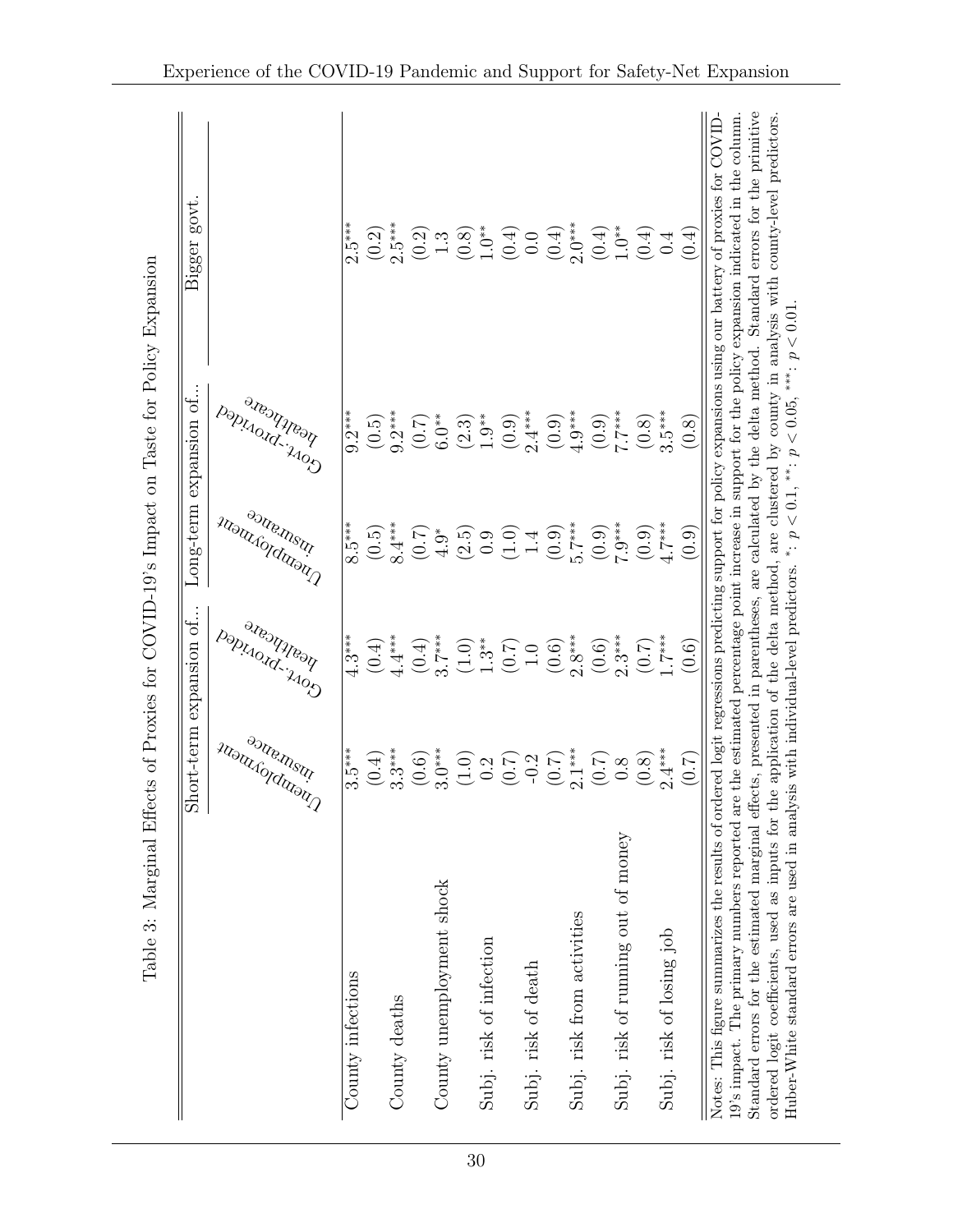<span id="page-31-0"></span>

|                                    | Component 1         | Component 2           |
|------------------------------------|---------------------|-----------------------|
| Interpretation                     | County-level impact | Subj. risk assessment |
| Eigenvalue                         | 2.50                | 1.54                  |
| Explained variance                 | $31\%$              | 19%                   |
| Component loadings                 |                     |                       |
| County infections                  | 0.60                | $-0.09$               |
| County deaths                      | 0.59                | $-0.09$               |
| County unemployment shock          | 0.46                | $-0.13$               |
| Subj. risk of infection            | 0.02                | 0.46                  |
| Subj. risk of death                | $-0.05$             | 0.52                  |
| Subj. risk from activities         | 0.12                | 0.42                  |
| Subj. risk of running out of money | 0.19                | 0.48                  |
| Subj. risk of losing job           | 0.16                | 0.27                  |

| Table 4: Principal Component Analysis of COVID-19 Impact Measures |  |  |  |  |
|-------------------------------------------------------------------|--|--|--|--|
|-------------------------------------------------------------------|--|--|--|--|

Notes: This table summarizes the first two principal components of our measures of exposure to the consequences of COVID-19. The top rows present our interpretation of the component (used for future labeling) as well as the associated eigenvalue and explained variance. The body of the table presents the component loadings. Notice that the first component primarily loads on the three county-level measures and that the second component primarily loads on the battery of subjective risk assessments. For a Scree plot presenting the eigenvalues of all components, see Appendix Figure [A2.](#page-37-0)  $n = 2,506$ .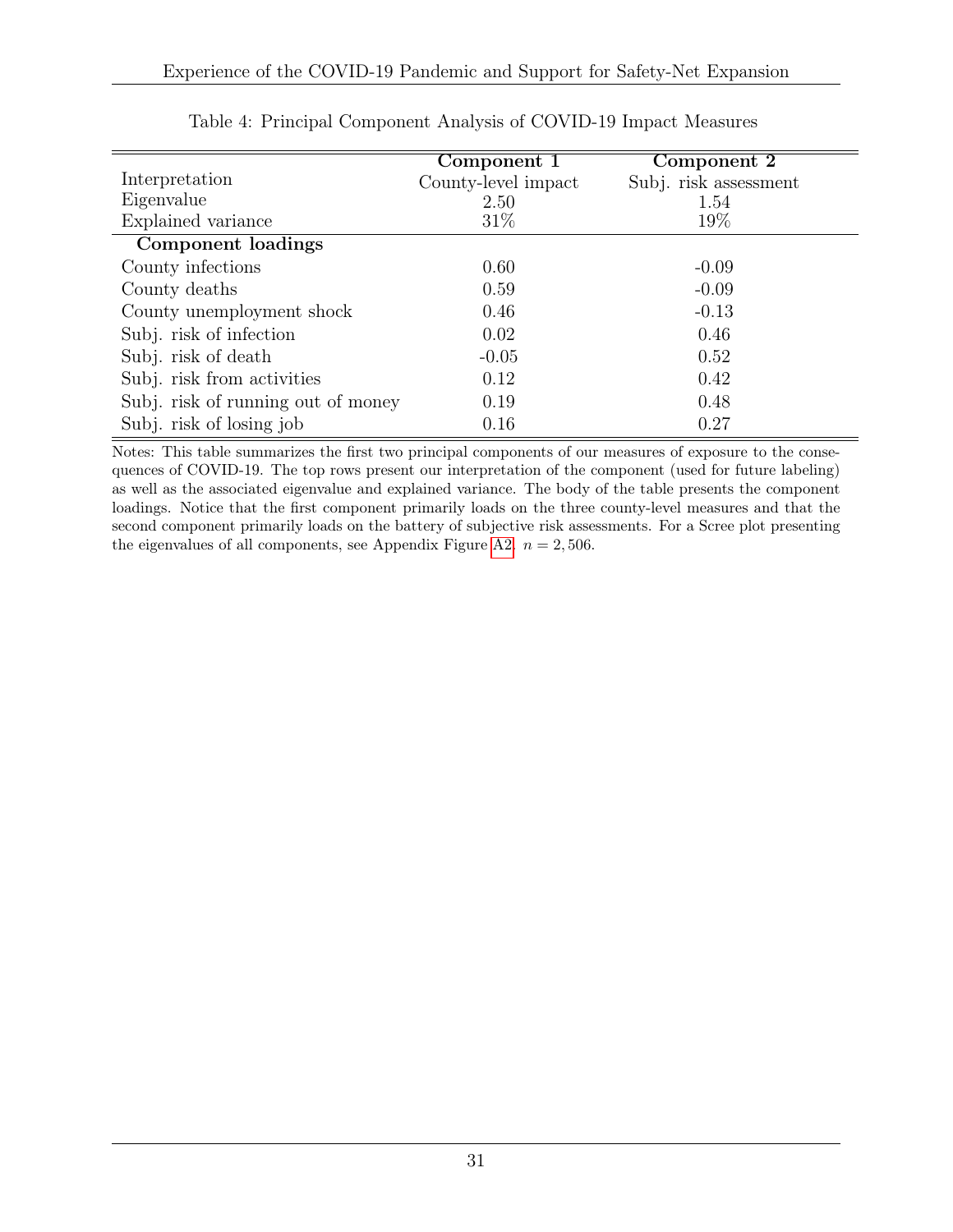|                                                      |                      | Short-term expansion of |                            | Long-term expansion of | Bigger govt. |
|------------------------------------------------------|----------------------|-------------------------|----------------------------|------------------------|--------------|
|                                                      | Uneapologues I       | Gort Montego            | Uneapological Registration | Gort Montego           |              |
| Panel A: No controls                                 |                      |                         |                            |                        |              |
| County-level impact                                  | $4.0^{\ast\ast\ast}$ | $5.0***$                | $9.6***$                   | $10.3***$              | $2.5***$     |
|                                                      | (0.5)                | (0.5)                   | (0.5)                      | (0.6)                  | (0.2)        |
| Subj. risk assessment                                | 0.7                  | $2.2***$                | $5.1***$                   | $5.2***$               | $1.0***$     |
|                                                      | (0.7)                | (0.7)                   | (0.9)                      | (1.0)                  | (0.4)        |
| N                                                    | 2,505                | 2,500                   | 2,503                      | 2,505                  | 2,502        |
| Panel B: Political ideology controls                 |                      |                         |                            |                        |              |
| County-level impact                                  | $1.5***$             | $2.2***$                | $5.0***$                   | $4.6***$               | $0.8***$     |
|                                                      | (0.4)                | (0.5)                   | (0.5)                      | (0.6)                  | (0.3)        |
| Subj. risk assessment                                | 0.0                  | $1.5***$                | $3.2***$                   | $2.9***$               | $\rm 0.2$    |
|                                                      | (0.6)                | (0.6)                   | (0.8)                      | (0.9)                  | (0.4)        |
| $\overline{N}$                                       | 2,504                | 2,499                   | 2,502                      | 2,504                  | 2,501        |
| Panel C: Political ideology and demographic controls |                      |                         |                            |                        |              |
| County-level impact                                  | $2.5***$             | $2.5***$                | $4.1***$                   | $3.6***$               | 0.2          |
|                                                      | (0.7)                | (0.6)                   | (0.6)                      | (0.8)                  | (0.4)        |
| Subj. risk assessment                                | 0.5                  | $1.8***$                | $2.0***$                   | $2.1***$               | 0.4          |
|                                                      | (0.7)                | (0.7)                   | (0.8)                      | (0.8)                  | (0.5)        |
| N                                                    | 2,481                | 2,476                   | 2,479                      | 2,481                  | 2,479        |

<span id="page-32-0"></span>Table 5: Marginal Effects of COVID-19's Impact on Support for Policy Expansion

Notes: This figure summarizes the results of ordered logit regressions predicting support for policy expansions using the principal components reported in Table [4.](#page-31-0) Principal components are standardized prior to inclusion in these regressions. The primary numbers reported are the estimated percentage point increase in support for the policy expansion indicated in the column. Standard errors for the estimated marginal effects, presented in parentheses, are calculated by the delta method. Standard errors for the primitive ordered logit coefficients, used as inputs for the application of the delta method, are clustered by county. \*:  $p < 0.1$ , \*\*:  $p < 0.05$ , \*\*\*:  $p < 0.01$ .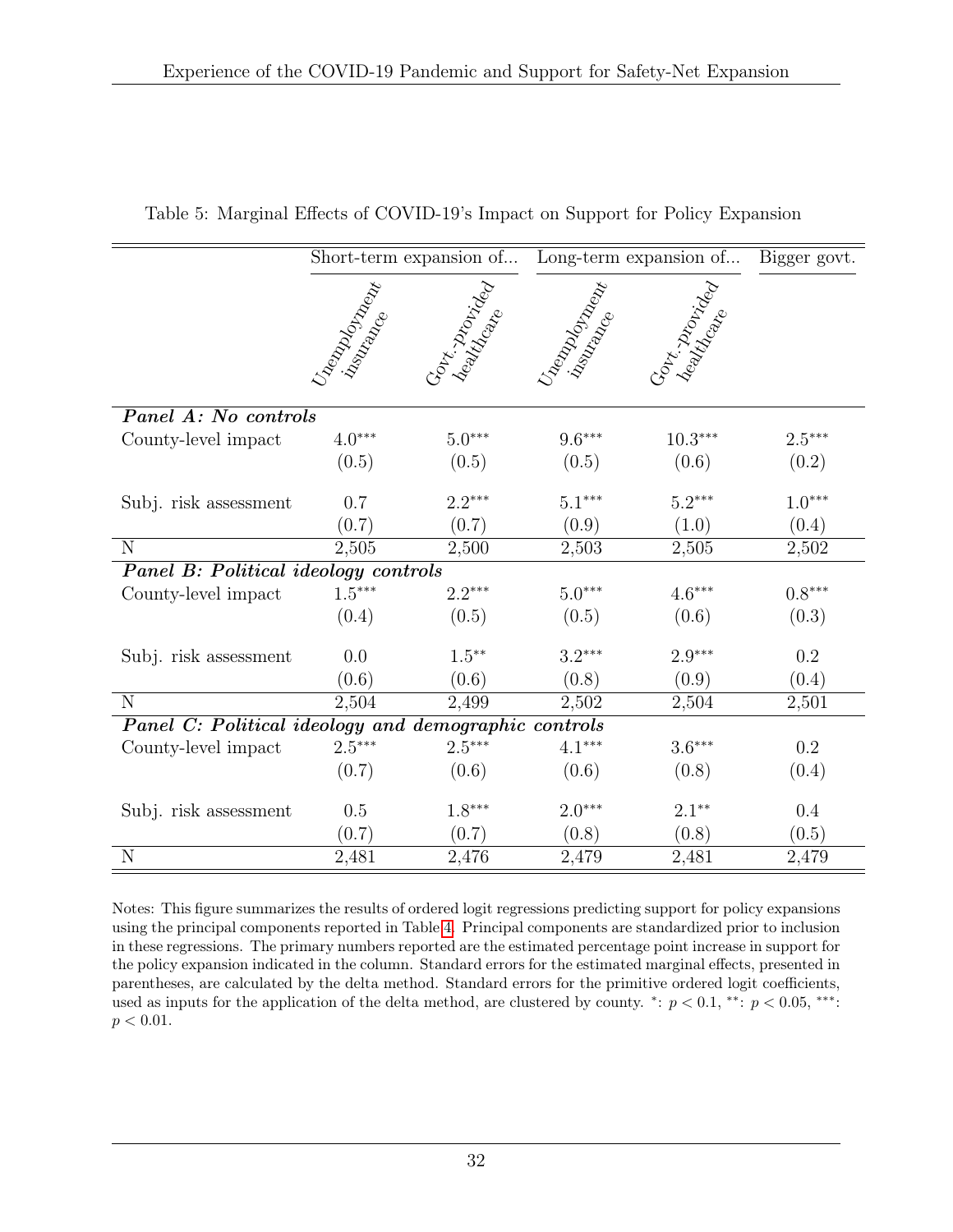<span id="page-33-0"></span>

|                       | "Medicare for all" |                     | Medicare buy in     |                     |
|-----------------------|--------------------|---------------------|---------------------|---------------------|
|                       | Sirpport Stranger  | Sir Donge expansion | Siraparte Spanish   | Sir Donge expansion |
| County-level impact   | $5.8***$           | $-3.8***$           | 2.8                 | $-3.8***$           |
|                       | (1.7)              | (1.2)               | (2.5)               | (1.4)               |
| Subj. risk assessment | 0.3                | $-1.3$              | 2.7                 | $-1.9$              |
|                       | (1.7)              | (1.0)               | $\left( 2.4\right)$ | (1.2)               |
| N                     | 844                | 850                 | 302                 | 1,143               |

Table 6: Changing Attitudes Towards Government-Provided Healthcare

Notes: This figure summarizes the results of logit regressions analogous to those of Panel C in Table [5.](#page-32-0) As in Panel C, all regressions include our full battery of controls for political ideology and for demographics. In each regression the sample is restricted to individuals who either opposed or supported expansions to Medicare when surveyed in 2019. The first two columns condition on opposition or support for "Medicare for all"; the second two columns condition on opposition or support for allowing individuals to buy in to the Medicare. The dependent variables were derived from the principal component analysis reported in Table [4](#page-31-0) and standardized prior to inclusion in these regression. The primary numbers reported are the estimated percentage point increase in support or opposition for expansion of government-provided healthcare. Standard errors for the estimated marginal effects, presented in parentheses, are calculated by the delta method. Standard errors for the primitive ordered logit coefficients, used as inputs for the application of the delta method, are clustered by county. \*:  $p < 0.1$ , \*\*:  $p < 0.05$ , \*\*\*:  $p < 0.01$ .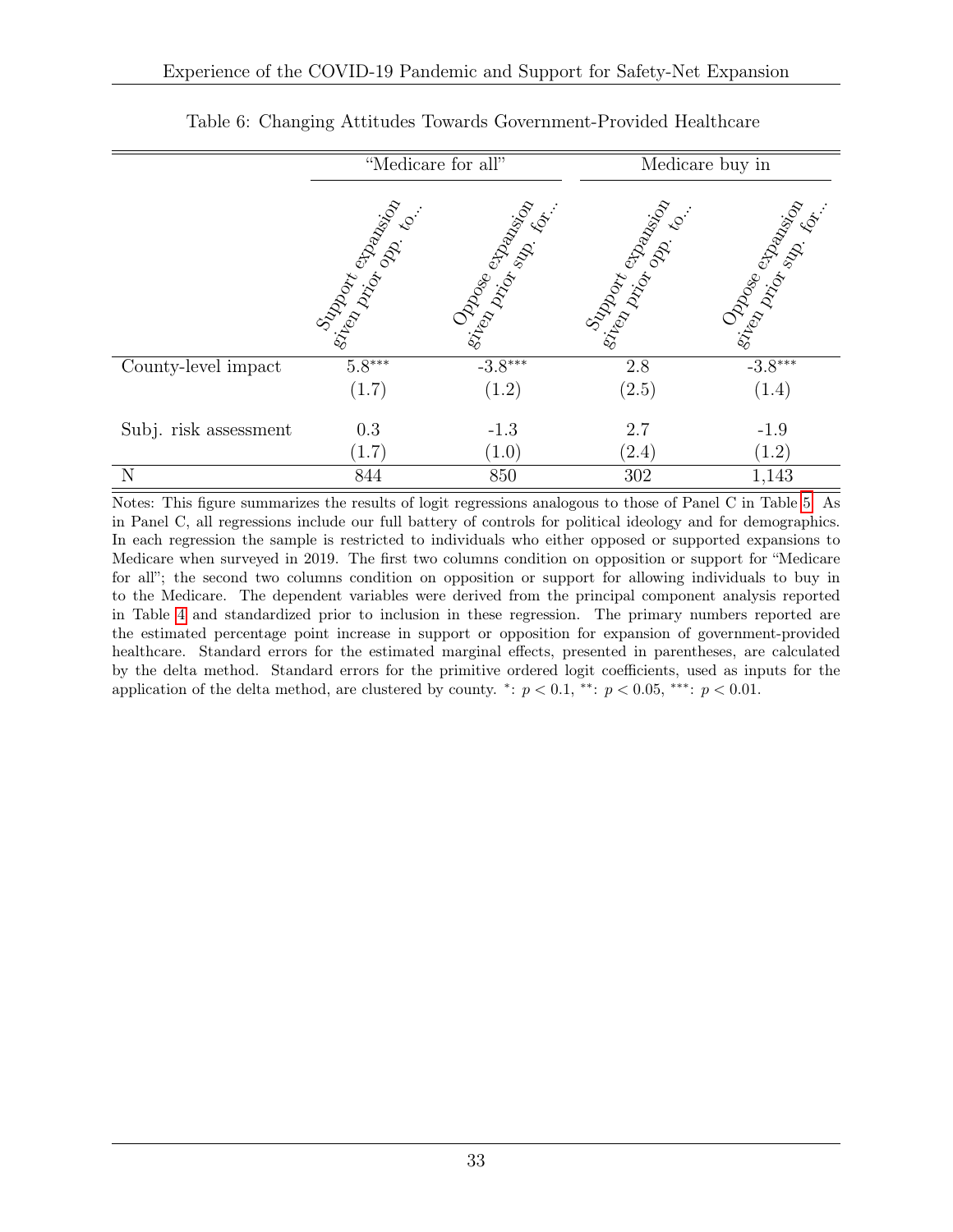|                                                      |                   | Mid 2020        |                   | Early 2021   |
|------------------------------------------------------|-------------------|-----------------|-------------------|--------------|
|                                                      | Uneaple of Maples | Corr World deep | Uneaple of Maples | Gont Johnson |
| Panel A: No controls                                 |                   |                 |                   |              |
| County-level impact                                  | $9.6***$          | $10.7***$       | $8.5***$          | $10.2***$    |
|                                                      | (0.5)             | (0.7)           | (0.6)             | (0.6)        |
| Subj. risk assessment                                | $5.2***$          | $5.4***$        | $3.7***$          | $4.6***$     |
|                                                      | (0.9)             | (1.0)           | (1.2)             | (0.9)        |
| N                                                    | 2,252             | 2,252           | 2,252             | 2,252        |
| <b>Panel B: Political ideology controls</b>          |                   |                 |                   |              |
| County-level impact                                  | $5.1***$          | $5.1***$        | $3.7***$          | $4.3***$     |
|                                                      | (0.5)             | (0.7)           | (0.6)             | (0.5)        |
| Subj. risk assessment                                | $3.1***$          | $3.1***$        | $1.9*$            | $2.4***$     |
|                                                      | (0.8)             | (0.8)           | (1.0)             | (0.8)        |
| N                                                    | 2,251             | 2,251           | 2,251             | 2,251        |
| Panel C: Political ideology and demographic controls |                   |                 |                   |              |
| County-level impact                                  | $4.5***$          | $4.2***$        | $4.4***$          | $3.3***$     |
|                                                      | (0.7)             | (0.9)           | (0.7)             | (0.6)        |
| Subj. risk assessment                                | $2.0**$           | $2.2***$        | 1.1               | $1.5*$       |
|                                                      | (0.8)             | (0.8)           | (1.0)             | (0.8)        |
| $\mathbf N$                                          | 2,236             | 2,236           | 2,236             | 2,236        |

<span id="page-34-0"></span>Table 7: Persistence of COVID-19's Impact on Support for Policy Expansion

Notes: This figure summarizes the results of ordered logit regressions predicting support for long-term policy expansions using the principal components reported in Table [4.](#page-31-0) The first two columns present results predicting the policy support reported in our primary survey (run in June, 2020). The next two columns present results predicting policy support reported in our follow-up survey (run in January and February, 2021). The estimation sample is restricted to respondents who answered all four policy-support questions considered in this table. Principal components are standardized prior to inclusion in these regressions. The primary numbers reported indicate estimated percentage point increase in support for the policy expansion indicated in the column. Standard errors for the estimated marginal effects, presented in parentheses, are calculated by the delta method. Standard errors for the primitive ordered logit coefficients, used as inputs for the application of the delta method, are clustered by county. \*:  $p < 0.1$ , \*\*:  $p < 0.05$ , \*\*\*:  $p < 0.01$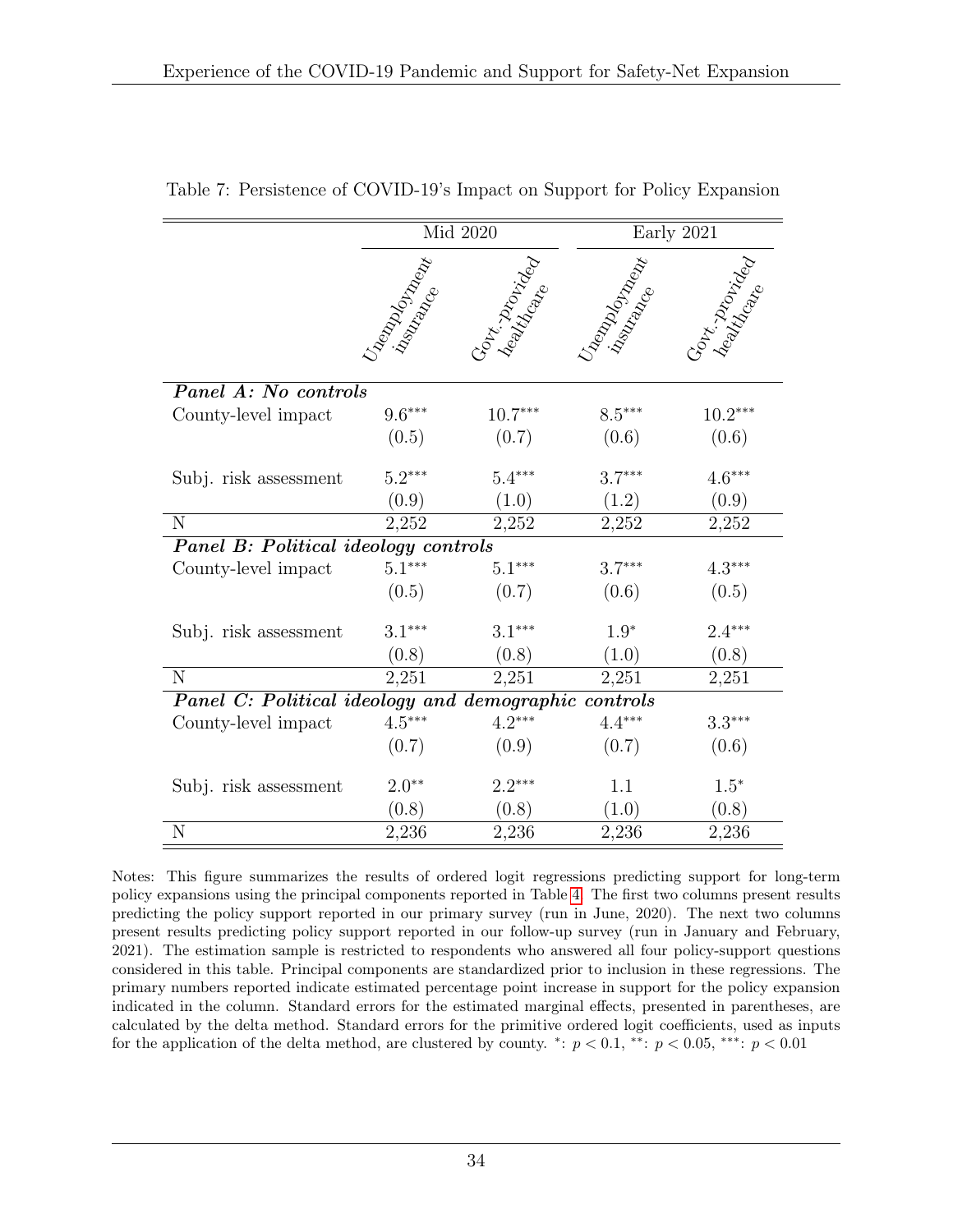<span id="page-35-0"></span>

|                                                                                                                                                                                                     |                                                   |                      | Supports increase in                                                                               |                                                                  |                    |              |                    |                           |
|-----------------------------------------------------------------------------------------------------------------------------------------------------------------------------------------------------|---------------------------------------------------|----------------------|----------------------------------------------------------------------------------------------------|------------------------------------------------------------------|--------------------|--------------|--------------------|---------------------------|
|                                                                                                                                                                                                     |                                                   |                      |                                                                                                    |                                                                  |                    |              |                    |                           |
|                                                                                                                                                                                                     |                                                   |                      | Throme kategory                                                                                    |                                                                  |                    |              |                    |                           |
|                                                                                                                                                                                                     | Night income takes                                | . Medium income came | <b>DW-INCOME CALIFORS</b>                                                                          | <b>PANDON REAGE</b>                                              | Corporate rates    | Wealth takes | <b>Sales</b> Rakes | <b>SOSE TAN TRUCKSOSE</b> |
| Panel A: Support for short-term changes                                                                                                                                                             |                                                   |                      | with political ideology and demographic controls                                                   |                                                                  |                    |              |                    |                           |
| County-level impact                                                                                                                                                                                 | $\ddot{ }$                                        | $-0.3$               | $-0.3$                                                                                             | $-0.1$                                                           | 0.8                | $1.8**$      | $-0.6$             | $-1.6**$                  |
|                                                                                                                                                                                                     | (0.9)                                             | (0.7)                | $(0.3)$                                                                                            | $(0.4)$                                                          | $(0.8)$            | (0.9)        | $(0.6)$            | $(0.7)$                   |
| Subj. risk assessment                                                                                                                                                                               | 0.8                                               | $\ddot{2}$           | $-0.1$                                                                                             | $1 \cdot 1^*$                                                    | $2.3**$            | 1.4          | $1.3*$             | $-2.2**$                  |
|                                                                                                                                                                                                     | (1.0)                                             | (0.7)                | (0.5)                                                                                              | (0.5)                                                            | (1.1)              | (1.1)        | (0.7)              | (0.9)                     |
|                                                                                                                                                                                                     | 2,476                                             | 2,476                | $2,476$                                                                                            | 2,417                                                            | 2,476              | 2,476        | 2,476              | 2,476                     |
| Panel B: Support for long-term changes (with political ideology                                                                                                                                     |                                                   |                      |                                                                                                    |                                                                  | $and\ demographic$ | controls     |                    |                           |
| County-level impact                                                                                                                                                                                 | 1.3                                               | $-0.3$               | $-0.4$                                                                                             |                                                                  | $1.5*$             | $2.8***$     | $-1.2**$           |                           |
|                                                                                                                                                                                                     | (1.1)                                             | (0.4)                | $\left(0.3\right)$                                                                                 | $\begin{array}{c} 0.2 \\ 0.5 \end{array}$                        | $(0.8)$            | $(0.9)$      | (0.5)              | $-1.2$<br>(0.7)           |
| Subj. risk assessment                                                                                                                                                                               | 0.6                                               | $\overline{0.1}$     | $\ddot{5}$                                                                                         | $0.0\,$                                                          | $\overline{1.1}$   | $2.3**$      | $\overline{0}$ .   | $-2.0**$                  |
|                                                                                                                                                                                                     | $\left(\begin{matrix}1.1\ 1. \end{matrix}\right)$ | (0.5)                | (0.3)                                                                                              | (0.4)                                                            | (1.2)              | (1.1)        | (0.5)              | (1.0)                     |
| $\mathsf{z}$                                                                                                                                                                                        | 2,478                                             | 2,462                | 2,462                                                                                              | 2,416                                                            | 2,478              | 2,478        | 2,432              | 2,478                     |
| Notes: This figure summarizes the results of logit regressions predicting support for tax increases using measures of experience with COVID-19's                                                    |                                                   |                      |                                                                                                    |                                                                  |                    |              |                    |                           |
| the principal component analysis reported in Table 4 and standardized prior to inclusion in these regression. The primary numbers reported are<br>impacts. All regressions include our full battery |                                                   |                      | of controls for political ideology and for demographics. The dependent variables were derived from |                                                                  |                    |              |                    |                           |
| the estimated average marginal effects on support for the relevant tax increase.                                                                                                                    |                                                   |                      |                                                                                                    | Standard errors for the estimated marginal effects, presented in |                    |              |                    |                           |

parentheses, are calculated by the delta method. Standard errors for the primitive ordered logit coefficients, used as inputs for the application of the

\*:  $p < 0.1$ , \*\*:  $p < 0.05$ , \*\*\*:  $p < 0.01$ .

delta method, are clustered by county.

Table 8: Marginal Effects of COVID-19's Impact on Support for Tax Increases Table 8: Marginal Effects of COVID-19's Impact on Support for Tax Increases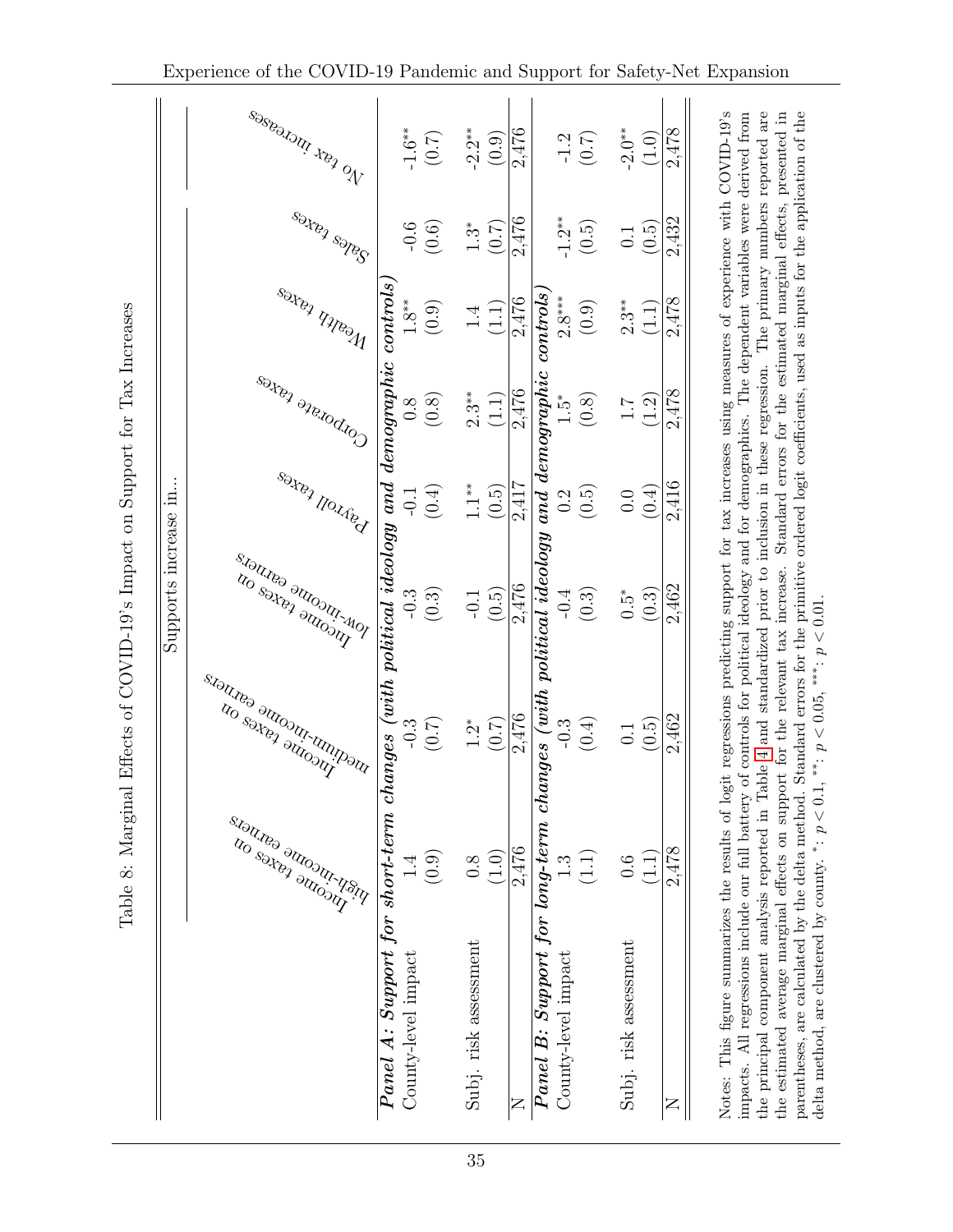# A Appendix Analyses

<span id="page-36-0"></span>

Figure A1: Political Ideology of our Sample

Notes: This figure summarizes respondents' answer to the question "Regardless of your political registration or affiliation, where would you place yourself on the political spectrum from extremely liberal to extremely conservative?" Data are drawn from UAS survey 221, administered in January 2020.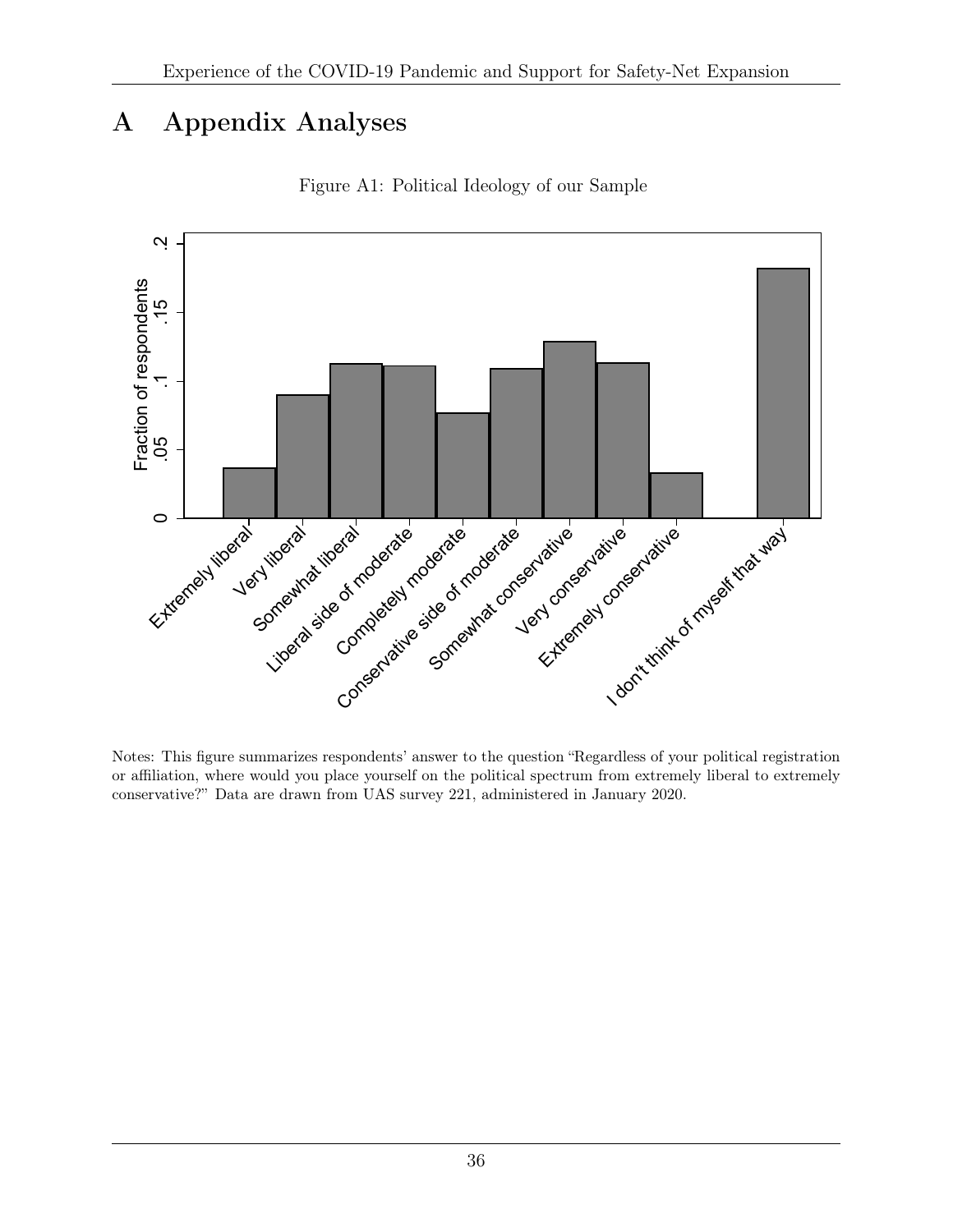<span id="page-37-0"></span>

Figure A2: Eigenvalues from PCA of COVID-19 Impact Measures

Notes: This figure presents a Scree plot of the Eigenvalues associated with all principal components estimated in the model from Table [4.](#page-31-0) Components with eigenvalues above the horizontal line satisfy the Kaiser criterion: these are the components with information value exceeding the average of the individual measures used as inputs.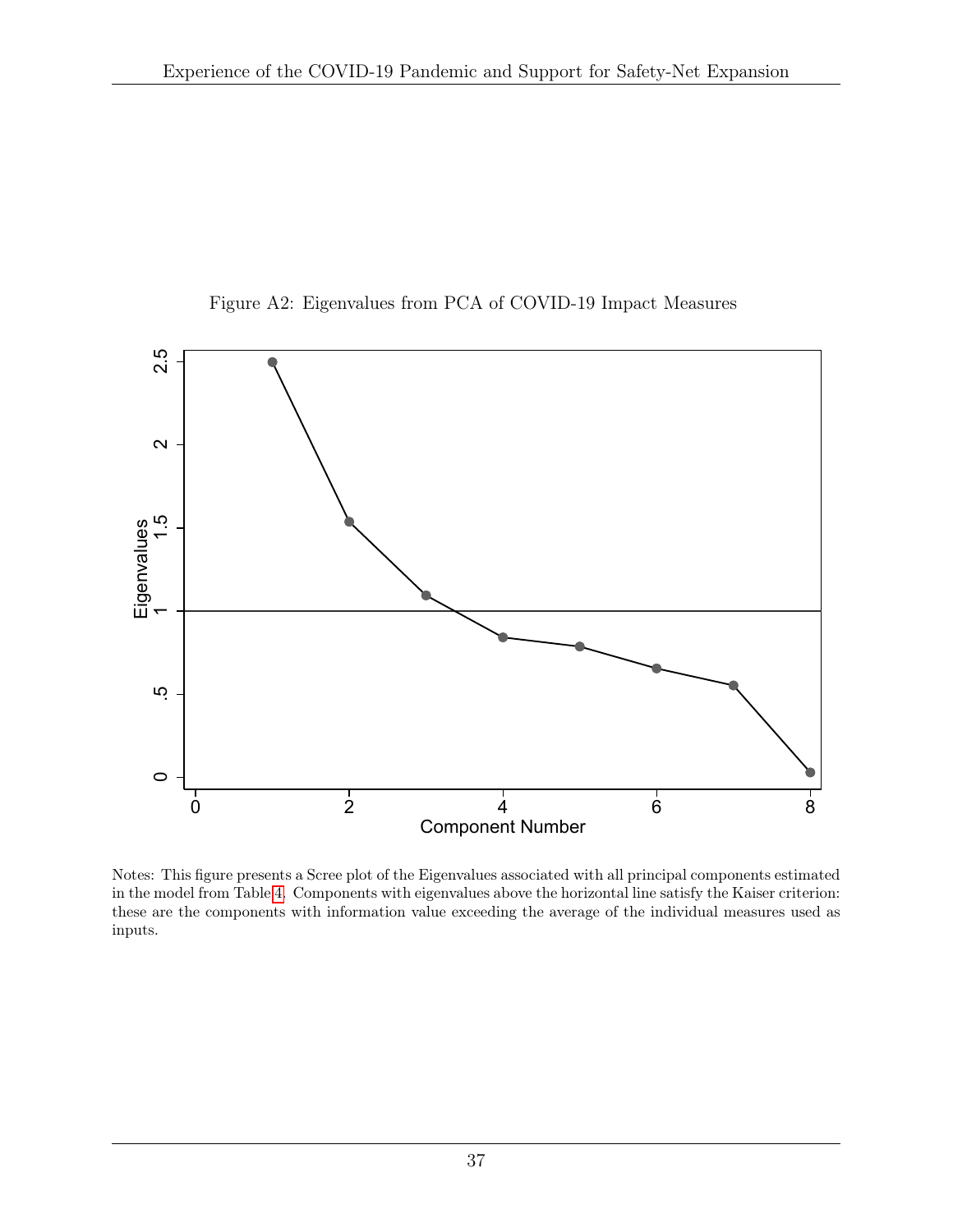<span id="page-38-0"></span>

|                                                                                                           | Strongly disaster disaster agree of disaster |        |        |     |       |
|-----------------------------------------------------------------------------------------------------------|----------------------------------------------|--------|--------|-----|-------|
| I believe it is important for individuals to have<br>private savings for use in case they lose their job. | $2\%$                                        | $4\%$  | 16%    | 29% | 50%   |
| I believe it is important for individuals to<br>purchase private health insurance.                        | 8%                                           | $12\%$ | $31\%$ | 27% | 22%   |
| I am personally willing to pay<br>more in taxes.                                                          | 41\%                                         | 16%    | 19%    | 19% | $5\%$ |

Table A1: Distributions of Survey Responses

|                                                                                                                                       |        |        |        |        | overcovered the filther oppose that supports |  |
|---------------------------------------------------------------------------------------------------------------------------------------|--------|--------|--------|--------|----------------------------------------------|--|
| Do you support or oppose                                                                                                              |        |        |        |        |                                              |  |
| Do you support or oppose<br>short-term increases in the government deficit to<br>support costs associated with the COVID-19 pandemic? | 8%     | $13\%$ | $22\%$ | $36\%$ | $20\%$                                       |  |
| long-term increases in the government deficit?                                                                                        | $25\%$ | $26\%$ | $24\%$ | $17\%$ | 8%                                           |  |
|                                                                                                                                       |        |        |        |        |                                              |  |
| Do you support a bigger or smaller government?                                                                                        |        |        |        |        |                                              |  |
| 1 I support a smaller government                                                                                                      |        |        |        |        | $49\%$                                       |  |
| 2 I think the current government is about the right size                                                                              |        |        |        |        | $39\%$                                       |  |
| 3 I support a bigger government                                                                                                       |        |        |        |        | 12%                                          |  |

Notes: This table presents the question text and response distributions for auxilliary questions included in our survey.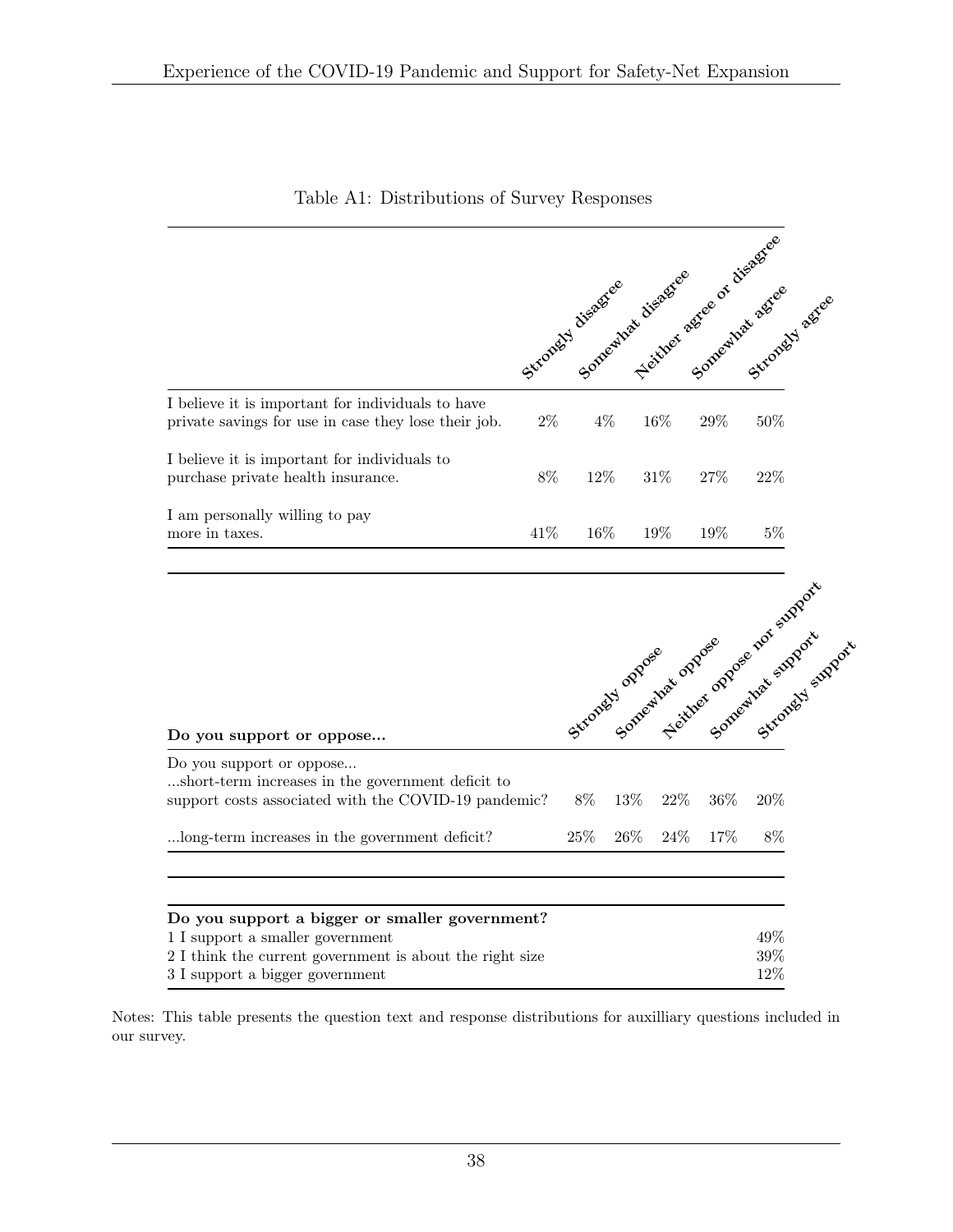<span id="page-39-0"></span>

|                                                             | ${\bf Yes}$ |
|-------------------------------------------------------------|-------------|
| To help offset costs associated with the COVID-19 pandemic, |             |
| I support short term increases in                           |             |
| Income taxes on high income earners.                        | $52\%$      |
| Income taxes on medium income earners                       | 11\%        |
| Income taxes on low income earners                          | $4\%$       |
| Payroll taxes                                               | $6\%$       |
| Corporate taxes                                             | 43\%        |
| $\ldots$ Wealth taxes                                       | 43%         |
| Sales Taxes                                                 | 11\%        |
| I don't support short-term tax increases                    | 36%         |
| I support long term increases in                            |             |
| Income taxes on high income earners.                        | 47\%        |
| Income taxes on medium income earners                       | $6\%$       |
| Income taxes on low income earners                          | $3\%$       |
| Payroll taxes                                               | $5\%$       |
| Corporate taxes                                             | 41\%        |
| Wealth taxes                                                | 39%         |
| Sales Taxes                                                 | $7\%$       |
| I don't support long-term tax increases                     | 40%         |

### Table A2: Support for Tax Expansions

Notes: This table presents the question text and response distributions for our measures of tax preferences. Responses were elicited in multiple-choice format. Conditional on not selecting the final option indicating a lack of support for any tax increase, respondents could indicate support for as many tax increases as they would like.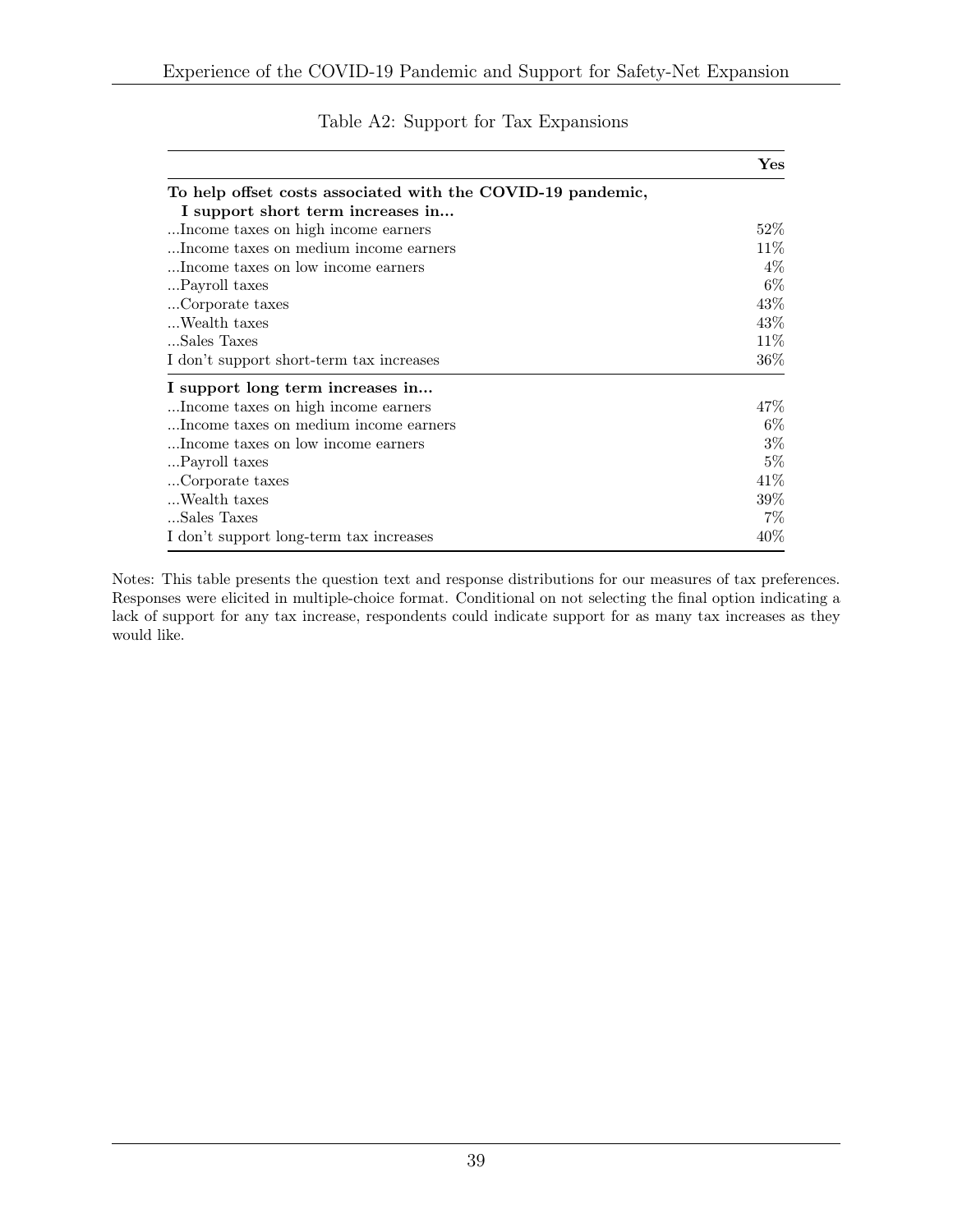<span id="page-40-0"></span>

|                                  | <b>Survey Completion Status</b> |         |         |         |
|----------------------------------|---------------------------------|---------|---------|---------|
|                                  | Incomplete Complete             |         | Total   | P-value |
| Gender                           |                                 |         |         |         |
| Female                           | 56.8%                           | 56.3%   | 56.4\%  | 0.806   |
| Male                             | 43.2%                           | 43.7%   | 43.6%   |         |
| Marital status                   |                                 |         |         |         |
| Single                           | 43.9%                           | 43.8%   | 43.9%   | 0.959   |
| Married                          | 56.1%                           | 56.2%   | 56.1%   |         |
| <b>Currently Working</b>         |                                 |         |         |         |
| N <sub>0</sub>                   | $40.4\%$                        | 47.3%   | 45.6%   | 0.001   |
| Yes                              | 59.6%                           | 52.7%   | 54.4%   |         |
| <b>US</b> Citizen                |                                 |         |         |         |
| N <sub>0</sub>                   | $2.4\%$                         | $2.4\%$ | $2.4\%$ | 0.970   |
| Yes                              | 97.6%                           | 97.6%   | 97.6%   |         |
| Spanish/Hispanic/Latino          |                                 |         |         |         |
| N <sub>0</sub>                   | 83.6%                           | 85.5%   | 85.1%   | 0.178   |
| Yes                              | 16.4%                           | 14.5%   | 14.9%   |         |
| Race                             |                                 |         |         |         |
| White Only                       | 77.4%                           | 80.0%   | 79.4%   | 0.379   |
| <b>Black Only</b>                | $8.0\%$                         | $8.2\%$ | $8.1\%$ |         |
| Am. Indian or Alaska Native only | 1.8%                            | 1.8%    | 1.8%    |         |
| Asian Only                       | $5.4\%$                         | $4.2\%$ | $4.5\%$ |         |
| Hawaiian/Pacific Islander Only   | $1.0\%$                         | $0.7\%$ | $0.8\%$ |         |
| Mixed                            | $6.4\%$                         | $5.0\%$ | 5.3%    |         |

|  | Table A3: Demographics of our Sample: Part 1 |  |  |  |
|--|----------------------------------------------|--|--|--|
|--|----------------------------------------------|--|--|--|

Notes: This table presents demographic summary statistics for our sample. The first column presents the fraction of respondents in each demographic category among completed survey responses. The second column presents results for UAS participants who were invited to the study but did not complete it. The third column presents results for all invitees. The final column presents p-values for chi-squared tests of differences in the demographic variable by completion status, serving as a test for selection into the sample.